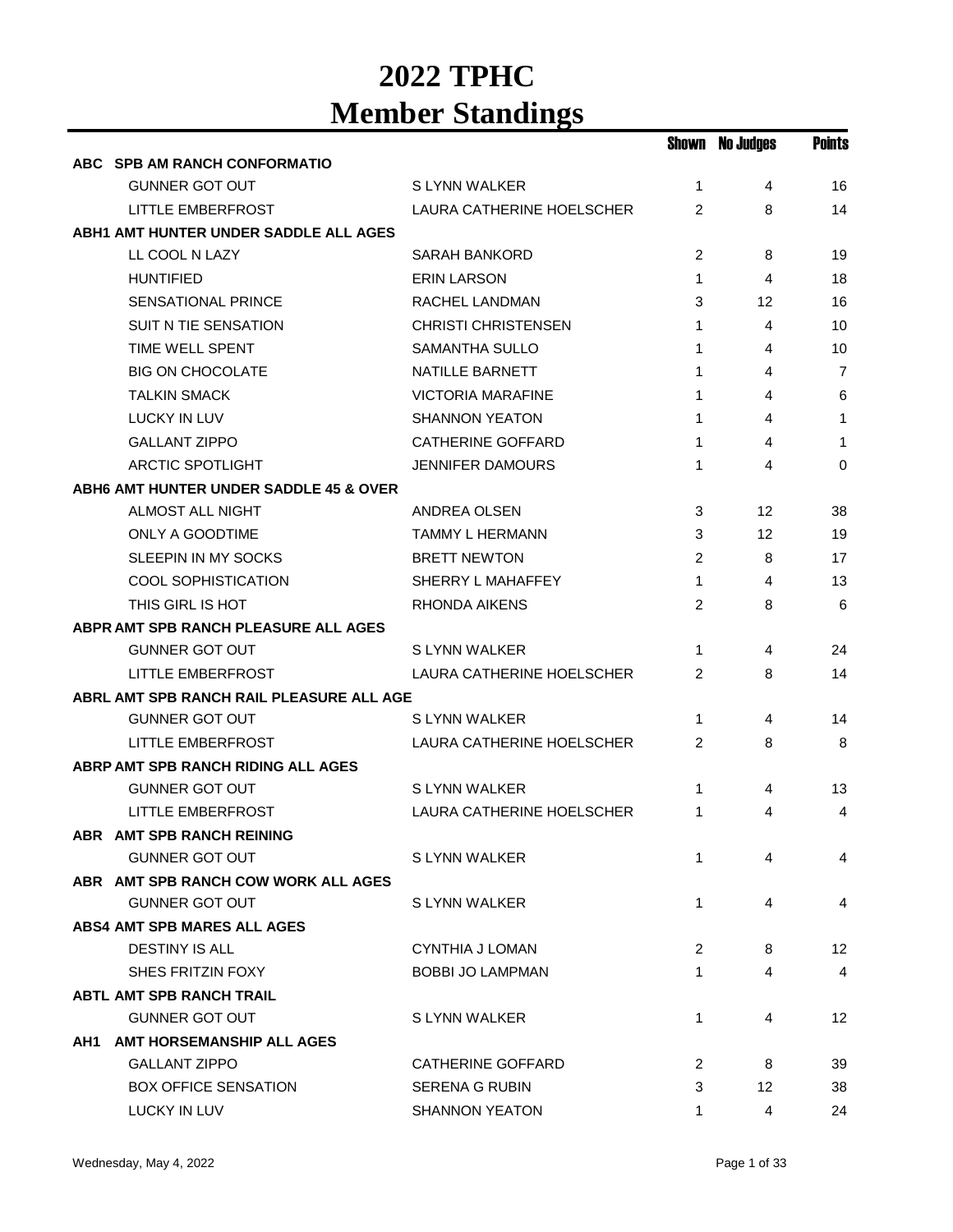|     |                                              |                            | Shown          | <b>No Judges</b> | <b>Points</b>  |
|-----|----------------------------------------------|----------------------------|----------------|------------------|----------------|
|     | <b>ONLY GOOD INTENTIONS</b>                  | <b>HALEY SIMS</b>          | 3              | 12               | 16             |
|     | THE RED FACTOR                               | <b>MAGGIE GRIFFIN</b>      | 2              | 8                | 13             |
|     | ILL BE SENSATIONAL                           | <b>RAYGAN FOLLIS</b>       | $\overline{2}$ | 8                | 11             |
|     | <b>RC POWERTOOL</b>                          | <b>FALLON P OWEN</b>       | 3              | 12               | 11             |
|     | ONLY ONE WILL DO                             | LEE ANN PIERCE             | 2              | 8                | 10             |
|     | SENSATIONAL PRINCE                           | <b>RACHEL LANDMAN</b>      | 2              | 8                | 8              |
|     | <b>HUNTIFIED</b>                             | <b>ERIN LARSON</b>         | 1              | 4                | 5              |
|     | <b>SQUEEZE THE CHARMIN</b>                   | <b>TIFFANY COOPER</b>      | 1              | 4                | 4              |
|     | <b>IMA HUGABLE IMPULSE</b>                   | <b>CELESTE BERGER</b>      | 1              | 4                | $\overline{2}$ |
|     | LL COOL N LAZY                               | <b>SARAH BANKORD</b>       | 2              | 8                | $\overline{2}$ |
|     | <b>ARCTIC SPOTLIGHT</b>                      | <b>JENNIFER DAMOURS</b>    | 1              | 4                | $\mathbf 0$    |
| AH6 | <b>AMATEUR HORSEMANSHIP 45 &amp; OLDER</b>   |                            |                |                  |                |
|     | SLEEPIN IN MY SOCKS                          | <b>BRETT NEWTON</b>        | $\overline{c}$ | 8                | 41             |
|     | THIS GIRL IS HOT                             | <b>RHONDA AIKENS</b>       | 3              | 12               | 38             |
|     | A SULTRY PLAYBOY                             | <b>TRACY BILLING</b>       | 2              | 8                | 37             |
|     | <b>COTTON CANDY MACHINE</b>                  | <b>TERRI REEVES</b>        | 1              | 4                | 20             |
|     | ONLY A GOODTIME                              | <b>TAMMY L HERMANN</b>     | 2              | 8                | 17             |
|     | <b>COOL SOPHISTICATION</b>                   | SHERRY L MAHAFFEY          | 1              | 4                | 16             |
|     | RADICALLY DEPUTIZED                          | <b>LESLIE GOOLSBY</b>      | 1              | 4                | 14             |
|     | <b>IMA GALLANT MCKENZIE</b>                  | JILL YOUNGBLOOD            | 1              | 4                | 14             |
|     | SUPERMODEL TO WATCH                          | KAREN A (FARMER) WHITE     | 2              | 8                | 14             |
|     | OH WHATA RIDE                                | MICHELLE JOHNSTON          | 2              | 8                | 9              |
|     | AHS1 AMT HUNT SEAT EQUITATION ALL AGES       |                            |                |                  |                |
|     | <b>BOX OFFICE SENSATION</b>                  | <b>SERENA G RUBIN</b>      | 3              | 12               | 37             |
|     | <b>ONLY GOOD INTENTIONS</b>                  | <b>HALEY SIMS</b>          | 3              | 12               | 28             |
|     | THE RED FACTOR                               | <b>MAGGIE GRIFFIN</b>      | 2              | 8                | 27             |
|     | <b>GALLANT ZIPPO</b>                         | <b>CATHERINE GOFFARD</b>   | $\overline{c}$ | 8                | 26             |
|     | <b>FANCY IN MY SPOTS</b>                     | <b>CHRISTY A PAUL</b>      | 1              | 4                | 16             |
|     | <b>HUNTIFIED</b>                             | <b>ERIN LARSON</b>         | 1              | 4                | 16             |
|     | TIME WELL SPENT                              | SAMANTHA SULLO             | 1              | 4                | 15             |
|     | <b>SUIT N TIE SENSATION</b>                  | <b>CHRISTI CHRISTENSEN</b> | 1              | 4                | 13             |
|     | SQUEEZE THE CHARMIN                          | TIFFANY COOPER             | 1              | 4                | 4              |
|     | SENSATIONAL PRINCE                           | RACHEL LANDMAN             | 3              | 12               | 0              |
|     | LL COOL N LAZY                               | <b>SARAH BANKORD</b>       | $\overline{c}$ | 8                | 0              |
|     | LUCKY IN LUV                                 | <b>SHANNON YEATON</b>      | 1              | 4                | 0              |
|     | ARCTIC SPOTLIGHT                             | <b>JENNIFER DAMOURS</b>    | 1              | 4                | 0              |
|     | SIMPLY A GOOD MACHIN                         | <b>CARLEY E SHEPPARD</b>   | 1              | 4                | 0              |
|     | AHS6 AMATEUR HUNT SEAT EQUITATION 45 & OLDER |                            |                |                  |                |
|     | THIS GIRL IS HOT                             | RHONDA AIKENS              | 3              | 12 <sup>°</sup>  | 36             |
|     | A SULTRY PLAYBOY                             | <b>TRACY BILLING</b>       | 2              | 8                | 24             |
|     | SLEEPIN IN MY SOCKS                          | <b>BRETT NEWTON</b>        | 2              | 8                | 19             |
|     | <b>COOL SOPHISTICATION</b>                   | SHERRY L MAHAFFEY          | 1              | 4                | 13             |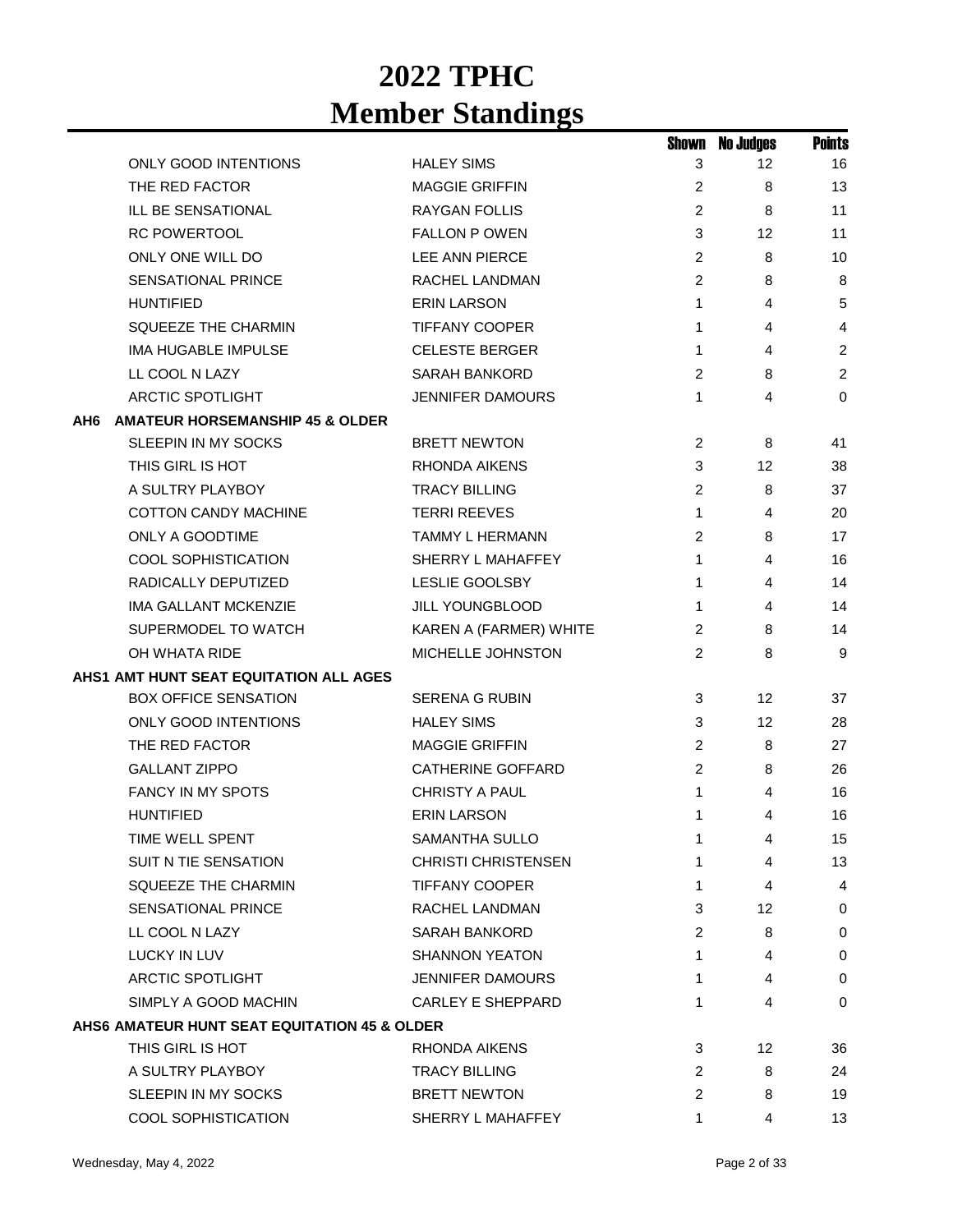|                                      |                           | Shown          | No Judges | <b>Points</b>  |
|--------------------------------------|---------------------------|----------------|-----------|----------------|
| ONLY A GOODTIME                      | <b>TAMMY L HERMANN</b>    | 1              | 4         | 8              |
| <b>AMH2 AMT HALTER JR. STALLIONS</b> |                           |                |           |                |
| JAKE FROM STATE FARM                 | LAURIE L RODEN            | 1              | 4         | 12             |
| <b>FG UNPRECEDENTED</b>              | <b>LESLIE GOOLSBY</b>     | 2              | 8         | 10             |
| THE HEISMAN SECRET                   | <b>JACKIE WEATHERMAN</b>  | 1              | 4         | 6              |
| <b>AMH5 AMT HALTER JR. MARES</b>     |                           |                |           |                |
| <b>MELODRAMATIC</b>                  | LAURIE L RODEN            | 1              | 4         | 24             |
| ANTE GET YOUR GUN                    | DR MAURICE G WILKINSON    | 2              | 8         | 24             |
| <b>TB PANTYHOSE</b>                  | <b>LESLIE GOOLSBY</b>     | 1              | 4         | 17             |
| <b>FVR CASUAL INTENTION</b>          | <b>GENA VIATOR</b>        | 1              | 4         | 11             |
| <b>SHES VIVACIOUS</b>                | <b>TAMMY SWIRIN</b>       | 1              | 4         | 4              |
| <b>AMH6 AMT HALTER SR. MARES</b>     |                           |                |           |                |
| <b>STRAIT CASH</b>                   | <b>JILL A COSSU</b>       | 3              | 12        | 16             |
| THIS GIRL IS HOT                     | RHONDA AIKENS             | $\overline{2}$ | 8         | 13             |
| SHEZA EVERRIFIC GLOR                 | <b>DENISE ANN WHITTON</b> | 1              | 4         | 12             |
| <b>SHE CAN CRUISE</b>                | <b>RHONDA HOPKINS</b>     | 1              | 4         | 12             |
| <b>STYLISH LEGACY</b>                | <b>LAURIE L RODEN</b>     | 1              | 4         | 12             |
| <b>AMH8 AMT HALTER JR. GELDINGS</b>  |                           |                |           |                |
| RATTLE AND HUM                       | <b>INGRID B MCPHERSON</b> | 3              | 12        | 33             |
| <b>VERY INTRIGUING</b>               | <b>ANDREA OLSEN</b>       | 3              | 12        | 31             |
| <b>CRUISIN WITH JACK</b>             | <b>SANDY DUBOSE</b>       | 3              | 12        | 8              |
| <b>HR ELUSIVE TOUCH</b>              | <b>RITA F NORRIS</b>      | 1              | 4         | $\overline{7}$ |
| AMH9 AMT HALTER SR. GELDINGS         |                           |                |           |                |
| <b>FVR STYLIN PHIL</b>               | <b>GENA VIATOR</b>        | $\overline{c}$ | 8         | 41             |
| <b>BOX OFFICE SENSATION</b>          | SERENA G RUBIN            | 3              | 12        | 36             |
| <b>ONLY GOOD INTENTIONS</b>          | <b>HALEY SIMS</b>         | $\overline{c}$ | 8         | 21             |
| MR COOL ZIPPO                        | <b>KIRSTEN PFAB</b>       | 3              | 12        | 18             |
| <b>BEARLY HOT SPOTS</b>              | <b>JENNIFER O'ROURKE</b>  | 3              | 12        | 10             |
| <b>GALLANT ZIPPO</b>                 | <b>CATHERINE GOFFARD</b>  | 1              | 4         | 10             |
| AOC AMT OVERO COLOR                  |                           |                |           |                |
| <b>FANCY O ROCK</b>                  | <b>MISSY ROTH</b>         | 2              | 8         | 15             |
| RR A SCENIC DELUXE                   | <b>MICHELLE RODGERS</b>   | $\overline{2}$ | 8         | 14             |
| APHG AMT PERFORMANC HALTER GELDINGS  |                           |                |           |                |
| THE RED FACTOR                       | <b>MAGGIE GRIFFIN</b>     | $\overline{2}$ | 8         | 45             |
| LL COOL N LAZY                       | SARAH BANKORD             | $\overline{2}$ | 8         | 38             |
| A SULTRY PLAYBOY                     | <b>TRACY BILLING</b>      | 3              | 12        | 22             |
| <b>RR A SCENIC DELUXE</b>            | MICHELLE RODGERS          | 2              | 8         | 19             |
| SIMPLY A GOOD MACHIN                 | CARLEY E SHEPPARD         | 1              | 4         | 17             |
| <b>HOOS REAL</b>                     | PAMELA SLUTZ              | 1              | 4         | 16             |
| ONLY GOOD INTENTIONS                 | <b>HALEY SIMS</b>         | 1              | 4         | 14             |
| <b>SENSATIONAL PRINCE</b>            | RACHEL LANDMAN            | 2              | 8         | 7              |
| MR FANCY LOOT                        | <b>MADISON BROWN</b>      | 1              | 4         | 6              |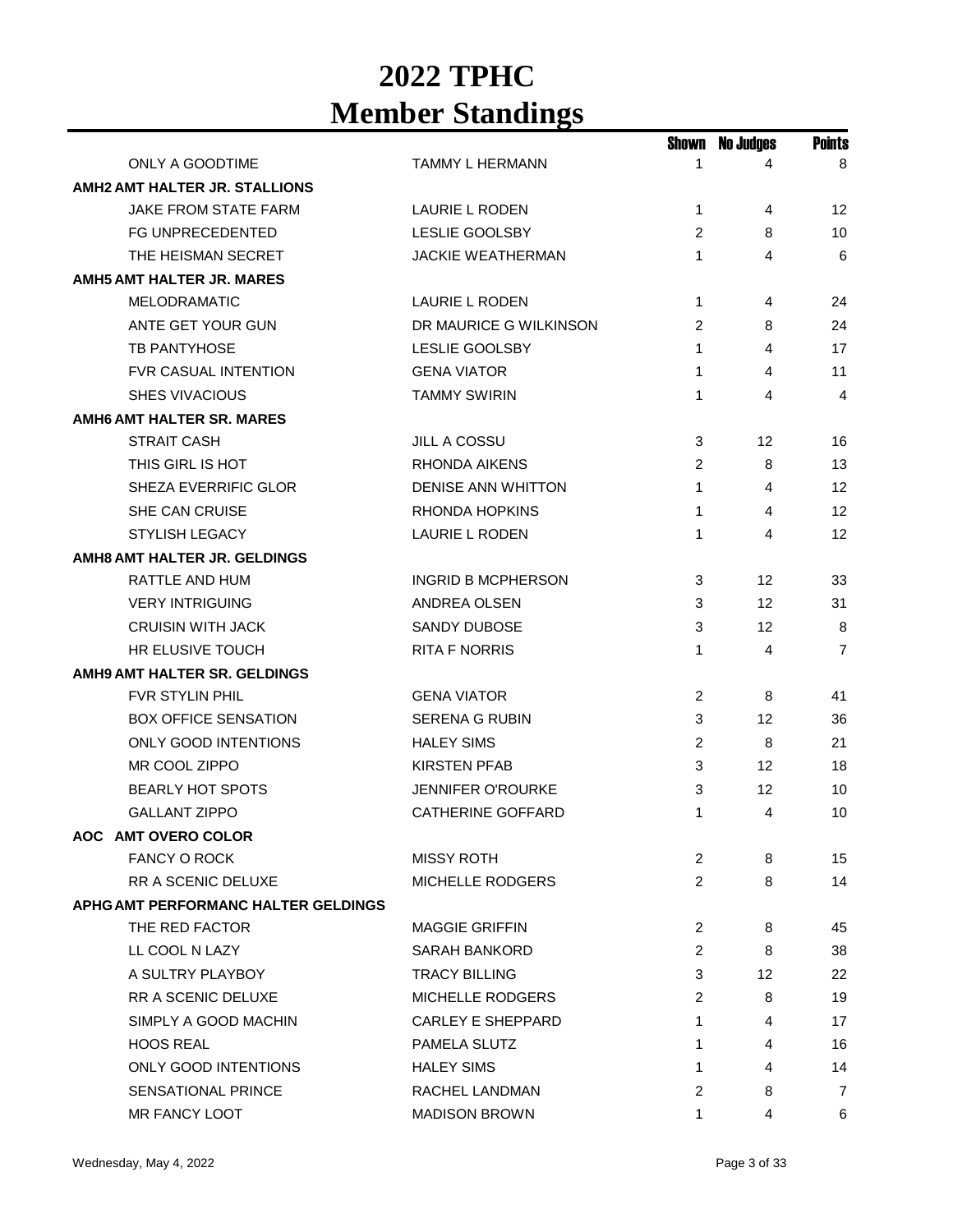|                                     |                           | Shown          | <b>No Judges</b> | <b>Points</b>  |
|-------------------------------------|---------------------------|----------------|------------------|----------------|
| SLEEPIN IN MY SOCKS                 | <b>BRETT NEWTON</b>       | 2              | 8                | $\overline{4}$ |
| <b>SQUEEZE THE CHARMIN</b>          | <b>TIFFANY COOPER</b>     | 1              | 4                | 3              |
| <b>GALLANT ZIPPO</b>                | <b>CATHERINE GOFFARD</b>  | 1              | 4                | 1              |
| <b>COOL SOPHISTICATION</b>          | SHERRY L MAHAFFEY         | 1              | 4                | $\mathbf{1}$   |
| ONLY A GOODTIME                     | TAMMY L HERMANN           | 2              | 8                | 0              |
| <b>CHECKBOOK REQUIRED</b>           | <b>TAMMY K REED</b>       | 1              | 4                | 0              |
| APH AMT PERFORMANCE HALTER MARES    |                           |                |                  |                |
| <b>FANCY O ROCK</b>                 | <b>MISSY ROTH</b>         | 1              | 4                | 16             |
| <b>SUGAR COATED IMPULSE</b>         | <b>HOLLY BLOCK</b>        | 1              | 4                | 14             |
| <b>HEAVENLY MACHINE</b>             | <b>GUIIA MARIE KOPLIN</b> | 1              | 4                | 10             |
| LUCKY IN LUV                        | <b>SHANNON YEATON</b>     | 1              | 4                | 8              |
| DADDYS ONLY DIVA                    | <b>TIFFANY COOPER</b>     | 1              | 4                | 7              |
| OH WHATA RIDE                       | MICHELLE JOHNSTON         | 1              | 4                | 5              |
| THIS IS MY STORY                    | SUNNY C RUFO              | 1              | 4                | $\overline{4}$ |
| SURELY IM ALL THAT                  | <b>TORY HENDRY</b>        | 1              | 4                | 4              |
| <b>APR1 AMT RANCH PLEASURE</b>      |                           |                |                  |                |
| <b>GVG PEPTO CHIC OLENA</b>         | RANDY HEAD                | 2              | 8                | 27             |
| SM GUNNA WINA A CHEX                | NONIE CASSELMAN-REED      | 1              | 4                | 20             |
| <b>JUAN LENA HOMBRE</b>             | <b>TRACY BILLING</b>      | 2              | 8                | 17             |
| CHECK OUT MY MACHINE                | DRU D HARPER              | 1              | 4                | 13             |
| PALE DIAMOND                        | LAURA CATHERINE HOELSCHER | $\overline{2}$ | 8                | 8              |
| ARH AM RANCH CONFORMATION           |                           |                |                  |                |
| <b>GVG PEPTO CHIC OLENA</b>         | <b>RANDY HEAD</b>         | 2              | 8                | 32             |
| PALE DIAMOND                        | LAURA CATHERINE HOELSCHER | 2              | 8                | 17             |
| <b>HESA SPECIAL STRANGE</b>         | <b>REBECCA DAVIS</b>      | $\mathbf{1}$   | 4                | 13             |
| <b>JUAN LENA HOMBRE</b>             | <b>TRACY BILLING</b>      | 1              | 4                | 10             |
| SM GUNNA WINA A CHEX                | NONIE CASSELMAN-REED      | 1              | 4                | 9              |
| <b>BIG HOLLYWOOD GUNNER</b>         | JAIME BROWN               | 2              | 8                | 4              |
| <b>MARK IT GRACE</b>                | <b>BRET BARNETT</b>       | 1              | 4                | 1              |
| LILTEXASGUNNATRASHYA                | <b>KELLY CODY</b>         | 1              | 4                | 1              |
| <b>ARL1 AMT RANCH RAIL PLEASURE</b> |                           |                |                  |                |
| GVG PEPTO CHIC OLENA                | RANDY HEAD                | 3              | 12               | 45             |
| SM GUNNA WINA A CHEX                | NONIE CASSELMAN-REED      | 2              | 8                | 29             |
| <b>JUAN LENA HOMBRE</b>             | <b>TRACY BILLING</b>      | 2              | 8                | 26             |
| <b>PAINTED N BLUEGRASS</b>          | ANGELA SCRUGGS            | 1              | 4                | 23             |
| <b>BIG HOLLYWOOD GUNNER</b>         | <b>JAIME BROWN</b>        | 1              | 4                | 12             |
| PALE DIAMOND                        | LAURA CATHERINE HOELSCHER | 2              | 8                | 11             |
| CHECK OUT MY MACHINE                | DRU D HARPER              | 1              | 4                | 5              |
| SMART SPECIAL COLOR                 | <b>DESIRAE GIBBS</b>      | 1              | 4                | 5              |
| ARP1 AMT RANCH RIDING ALL AGES      |                           |                |                  |                |
| SM GUNNA WINA A CHEX                | NONIE CASSELMAN-REED      | 2              | 8                | 34             |
| GVG PEPTO CHIC OLENA                | RANDY HEAD                | 3              | 12               | 33             |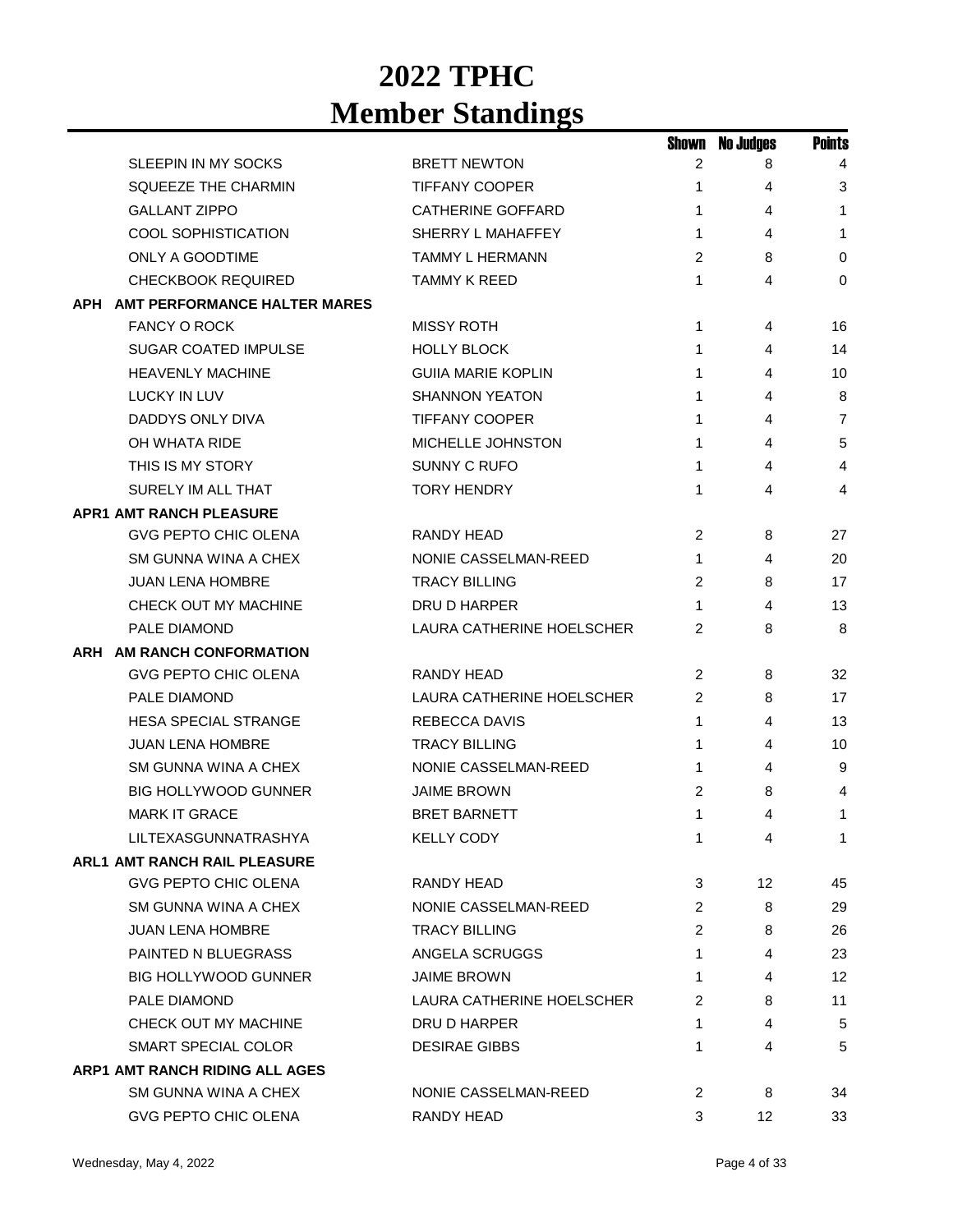|                                         |                           | Shown          | <b>No Judges</b> | <b>Points</b>  |
|-----------------------------------------|---------------------------|----------------|------------------|----------------|
| <b>JUAN LENA HOMBRE</b>                 | <b>TRACY BILLING</b>      | 2              | 8                | 21             |
| SMART SPECIAL COLOR                     | <b>DESIRAE GIBBS</b>      | 1              | 4                | 15             |
| ICR JETSMOKE CODY                       | <b>JAMES E JONES</b>      | $\mathbf 1$    | 4                | 11             |
| PAINTED N BLUEGRASS                     | ANGELA SCRUGGS            | 1              | 4                | 10             |
| CHECK OUT MY MACHINE                    | DRU D HARPER              | $\mathbf{1}$   | 4                | 8              |
| <b>BIG HOLLYWOOD GUNNER</b>             | <b>JAIME BROWN</b>        | 1              | 4                | $\overline{4}$ |
| <b>ARR1 AMATEUR RANCH REINING</b>       |                           |                |                  |                |
| SM GUNNA WINA A CHEX                    | NONIE CASSELMAN-REED      | 2              | 8                | 18             |
| ICR JETSMOKE CODY                       | JAMES E JONES             | 1              | 4                | 11             |
| <b>BIG HOLLYWOOD GUNNER</b>             | <b>JAIME BROWN</b>        | $\mathbf{1}$   | 4                | 4              |
| GVG PEPTO CHIC OLENA                    | RANDY HEAD                | 1              | 4                | 4              |
| <b>ART1 AM RANCH TRAIL</b>              |                           |                |                  |                |
| <b>GVG PEPTO CHIC OLENA</b>             | RANDY HEAD                | 3              | 12               | 33             |
| <b>BIG HOLLYWOOD GUNNER</b>             | <b>JAIME BROWN</b>        | 1              | 4                | 23             |
| SM GUNNA WINA A CHEX                    | NONIE CASSELMAN-REED      | 2              | 8                | 22             |
| SMART SPECIAL COLOR                     | <b>DESIRAE GIBBS</b>      | $\mathbf 1$    | 4                | 21             |
| CHECK OUT MY MACHINE                    | DRU D HARPER              | $\mathbf 1$    | 4                | 18             |
| ICR JETSMOKE CODY                       | JAMES E JONES             | $\mathbf 1$    | 4                | 16             |
| <b>JUAN LENA HOMBRE</b>                 | <b>TRACY BILLING</b>      | 2              | 8                | 12             |
| PALE DIAMOND                            | LAURA CATHERINE HOELSCHER | $\overline{2}$ | 8                | 12             |
| PAINTED N BLUEGRASS                     | ANGELA SCRUGGS            | 1              | 4                | 11             |
| ARW AMATEUR RANCH COW WORK ALL AGES     |                           |                |                  |                |
| SM GUNNA WINA A CHEX                    | NONIE CASSELMAN-REED      | 1              | 4                | 8              |
| <b>GVG PEPTO CHIC OLENA</b>             | <b>RANDY HEAD</b>         | 1              | 4                | 4              |
| ASH1 AMT SHOWMANSHIP AT HALTER ALL AGES |                           |                |                  |                |
| <b>ONLY GOOD INTENTIONS</b>             | <b>HALEY SIMS</b>         | 3              | 12 <sup>2</sup>  | 44             |
| THE RED FACTOR                          | <b>MAGGIE GRIFFIN</b>     | $\overline{c}$ | 8                | 24             |
| <b>SENSATIONAL PRINCE</b>               | RACHEL LANDMAN            | 3              | 12               | 21             |
| <b>GALLANT ZIPPO</b>                    | <b>CATHERINE GOFFARD</b>  | 2              | 8                | 20             |
| LUCKY IN LUV                            | <b>SHANNON YEATON</b>     | 1              | 4                | 18             |
| LL COOL N LAZY                          | <b>SARAH BANKORD</b>      | $\overline{c}$ | 8                | 18             |
| <b>BOX OFFICE SENSATION</b>             | <b>SERENA G RUBIN</b>     | 3              | 12               | 13             |
| SQUEEZE THE CHARMIN                     | <b>TIFFANY COOPER</b>     | 1              | 4                | 9              |
| <b>RC POWERTOOL</b>                     | <b>FALLON P OWEN</b>      | 3              | 12 <sup>°</sup>  | 8              |
| TIME WELL SPENT                         | <b>SAMANTHA SULLO</b>     | 1              | 4                | $\overline{7}$ |
| ONLY ONE WILL DO                        | LEE ANN PIERCE            | 2              | 8                | 5              |
| SIMPLY A GOOD MACHIN                    | <b>CARLEY E SHEPPARD</b>  | 1              | 4                | 3              |
| ILL BE SENSATIONAL                      | <b>RAYGAN FOLLIS</b>      | 2              | 8                | $\overline{2}$ |
| <b>ARCTIC SPOTLIGHT</b>                 | <b>JENNIFER DAMOURS</b>   | 1              | 4                | 1              |
| <b>HUNTIFIED</b>                        | <b>ERIN LARSON</b>        | 1              | 4                | 0              |
| ASH6 AMATEUR SHOWMANSHIP 45 & OVER      |                           |                |                  |                |
| THIS GIRL IS HOT                        | RHONDA AIKENS             | 3              | 12               | 52             |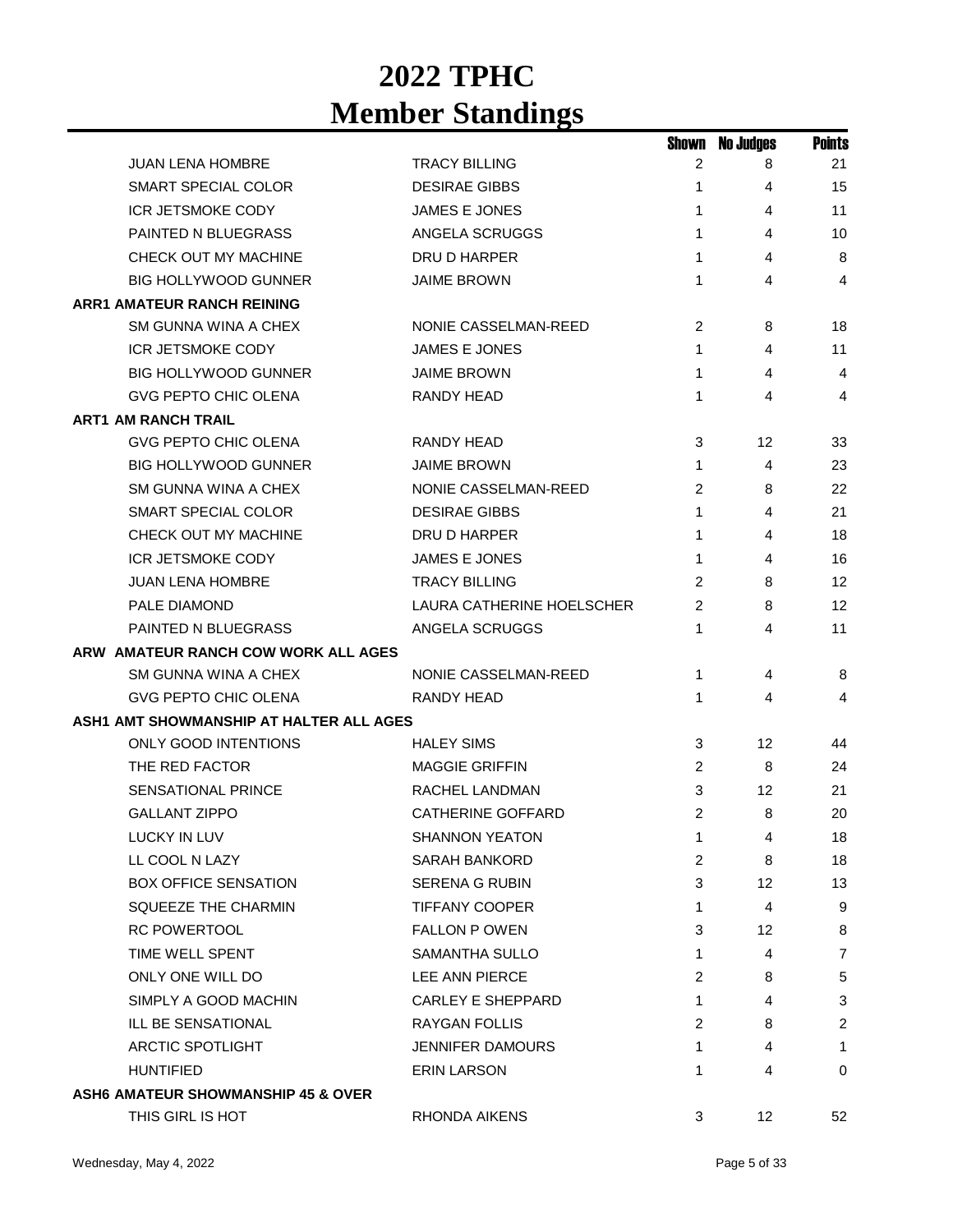|     |                                    |                          | Shown          | <b>No Judges</b>  | <b>Points</b>  |
|-----|------------------------------------|--------------------------|----------------|-------------------|----------------|
|     | <b>STRAIT CASH</b>                 | <b>JILL A COSSU</b>      | 3              | 12                | 51             |
|     | <b>IMA GALLANT MCKENZIE</b>        | JILL YOUNGBLOOD          | 1              | 4                 | 18             |
|     | OH WHATA RIDE                      | MICHELLE JOHNSTON        | 2              | 8                 | 18             |
|     | ONLY A GOODTIME                    | <b>TAMMY L HERMANN</b>   | 3              | 12                | 16             |
|     | SUPERMODEL TO WATCH                | KAREN A (FARMER) WHITE   | 1              | 4                 | 10             |
|     | <b>COOL SOPHISTICATION</b>         | SHERRY L MAHAFFEY        | 1              | 4                 | 8              |
|     | <b>FANCY IN MY SPOTS</b>           | RITA N PAUL              | 1              | 4                 | $\overline{7}$ |
|     | <b>CRUISIN WITH JACK</b>           | <b>SANDY DUBOSE</b>      | 1              | 4                 | 4              |
| AT1 | <b>AMT TRAIL ALL AGES</b>          |                          |                |                   |                |
|     | <b>BOX OFFICE SENSATION</b>        | <b>SERENA G RUBIN</b>    | $\overline{c}$ | 8                 | 37             |
|     | ILL BE SENSATIONAL                 | <b>RAYGAN FOLLIS</b>     | 2              | 8                 | 36             |
|     | <b>ONLY GOOD INTENTIONS</b>        | <b>HALEY SIMS</b>        | 3              | 12                | 36             |
|     | <b>GALLANT ZIPPO</b>               | <b>CATHERINE GOFFARD</b> | 2              | 8                 | 35             |
|     | THE RED FACTOR                     | <b>MAGGIE GRIFFIN</b>    | 2              | 8                 | 24             |
|     | A WESTERN SENSATION                | <b>CAMMI R GIESMAN</b>   | 1              | 4                 | 24             |
|     | A WESTERN SENSATION                | <b>SHANNON GIESMAN</b>   | 1              | 4                 | 16             |
|     | ONLY ONE WILL DO                   | LEE ANN PIERCE           | 2              | 8                 | 8              |
|     | <b>ARCTIC SPOTLIGHT</b>            | <b>JENNIFER DAMOURS</b>  | 1              | 4                 | 4              |
|     | SQUEEZE THE CHARMIN                | <b>TIFFANY COOPER</b>    | 1              | 4                 | $\overline{2}$ |
|     | <b>RC POWERTOOL</b>                | <b>FALLON P OWEN</b>     | 3              | 12                | 0              |
|     | IMA HUGABLE IMPULSE                | <b>CELESTE BERGER</b>    | 1              | 4                 | $\Omega$       |
| AT6 | <b>AMATEUR TRAIL 45 &amp; OVER</b> |                          |                |                   |                |
|     | A SULTRY PLAYBOY                   | <b>TRACY BILLING</b>     | 3              | $12 \overline{ }$ | 62             |
|     | ONLY A GOODTIME                    | TAMMY L HERMANN          | 3              | 12                | 43             |
|     | SLEEPIN IN MY SOCKS                | <b>BRETT NEWTON</b>      | 2              | 8                 | 37             |
|     | RADICALLY DEPUTIZED                | LESLIE GOOLSBY           | $\overline{2}$ | 8                 | 30             |
|     | THIS GIRL IS HOT                   | <b>RHONDA AIKENS</b>     | 3              | 12                | 19             |
|     | SUPERMODEL TO WATCH                | KAREN A (FARMER) WHITE   | 1              | 4                 | 9              |
|     | <b>COTTON CANDY MACHINE</b>        | <b>TERRI REEVES</b>      | 1              | 4                 | 1              |
|     | ATC AM TOBIANO COLOR               |                          |                |                   |                |
|     | <b>HOT LIL APPOINTMENT</b>         | ANGELA TAMBURELLO        | 2              | 8                 | 23             |
|     | <b>CRUISIN WITH JACK</b>           | SANDY DUBOSE             | 3              | 12                | 22             |
|     | <b>ONLY GOOD INTENTIONS</b>        | <b>HALEY SIMS</b>        | 1              | 4                 | 12             |
|     | SHE CAN CRUISE                     | <b>RHONDA HOPKINS</b>    | 1              | 4                 | 8              |
|     | AWP AMT WESTERN PLEASURE ALL AGES  |                          |                |                   |                |
|     | <b>BOX OFFICE SENSATION</b>        | SERENA G RUBIN           | 3              | 12                | 45             |
|     | MADE ME FAMOUS                     | <b>MEGAN RYDEN</b>       | 1              | 4                 | 23             |
|     | <b>CURB UR IMPULSE</b>             | <b>KEVIN J SMITH</b>     | 1              | 4                 | 23             |
|     | <b>GALLANT ZIPPO</b>               | <b>CATHERINE GOFFARD</b> | 2              | 8                 | 21             |
|     | <b>ELICIOUS</b>                    | ERIN BRADSHAW            | 1              | 4                 | 19             |
|     | <b>LUCKY IN LUV</b>                | <b>SHANNON YEATON</b>    | 1              | 4                 | 18             |
|     | SLEEPIN IN MY SOCKS                | <b>BRETT NEWTON</b>      | 1              | 4                 | 14             |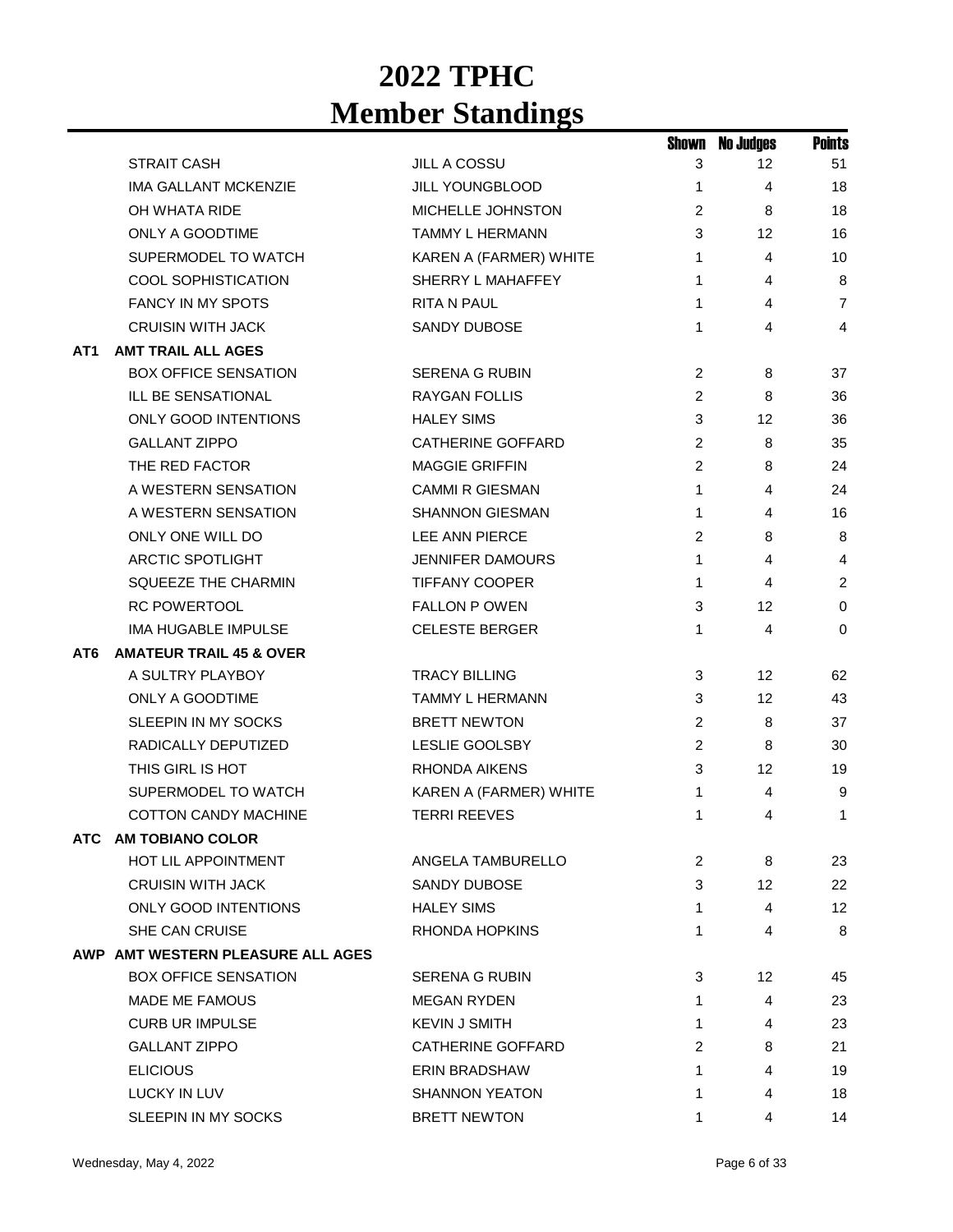|                                                |                          | Shown          | <b>No Judges</b> | <b>Points</b> |
|------------------------------------------------|--------------------------|----------------|------------------|---------------|
| LL COOL N LAZY                                 | <b>SARAH BANKORD</b>     | 1              | 4                | 14            |
| THE RED FACTOR                                 | <b>MAGGIE GRIFFIN</b>    | 1              | 4                | 11            |
| <b>RC POWERTOOL</b>                            | <b>FALLON P OWEN</b>     | 2              | 8                | 10            |
| RR A SCENIC DELUXE                             | <b>MICHELLE RODGERS</b>  | 2              | 8                | 5             |
| THIS GIRL IS HOT                               | RHONDA AIKENS            | $\mathbf{1}$   | 4                | 4             |
| AWP AMATEUR WESTERN PLEASURE 45 & OVER         |                          |                |                  |               |
| A SULTRY PLAYBOY                               | TRACY BILLING            | 2              | 8                | 23            |
| <b>CURB UR IMPULSE</b>                         | <b>KEVIN J SMITH</b>     | 1              | 4                | 18            |
| A SENSATIONAL PAINT                            | <b>JILL YOUNGBLOOD</b>   | 1              | 4                | 10            |
| SLEEPIN IN MY SOCKS                            | <b>BRETT NEWTON</b>      | 1              | 4                | 9             |
| THIS GIRL IS HOT                               | <b>RHONDA AIKENS</b>     | 1              | 4                | 4             |
| AWR AMT WESTERN RIDING ALL AGES                |                          |                |                  |               |
| <b>BOX OFFICE SENSATION</b>                    | <b>SERENA G RUBIN</b>    | 3              | 12               | 22            |
| ILL BE SENSATIONAL                             | RAYGAN FOLLIS            | 2              | 8                | 18            |
| <b>HUNTIFIED</b>                               | <b>ERIN LARSON</b>       | 1              | 4                | 4             |
| <b>GALLANT ZIPPO</b>                           | <b>CATHERINE GOFFARD</b> | 1              | 4                | $\Omega$      |
| <b>AWT1 AMATEUR WALK TROT SHOWMANSHIP</b>      |                          |                |                  |               |
| <b>STRAIT CASH</b>                             | JILL A COSSU             | 3              | 12               | 48            |
| <b>ONLY HUNTIN A PARTY</b>                     | <b>KATE FLEMING</b>      | 3              | 12               | 32            |
| THE RED FACTOR                                 | <b>SALLY GRIFFIN</b>     | 2              | 8                | 30            |
| MR COOL ZIPPO                                  | <b>KIRSTEN PFAB</b>      | 3              | 12               | 26            |
| <b>BACK FLEET BOY</b>                          | <b>KARI PALASHEWSKI</b>  | 2              | 8                | 13            |
| YOUR ONE AND ONLY                              | <b>LACY WEST FISCHER</b> | $\mathbf{1}$   | 4                | 12            |
| THIS IS MY STORY                               | <b>SUNNY C RUFO</b>      | 1              | 4                | 4             |
| <b>HOT LIL APPOINTMENT</b>                     | ANGELA TAMBURELLO        | 2              | 8                | 3             |
| SENSATIONAL LUVAH                              | <b>BETH J MARTIN</b>     | $\mathbf{1}$   | 4                | 0             |
| LOVE AT FIRST LOPE                             | CHERI COUCH              | 1              | 4                | 0             |
| <b>FANCY IN MY SPOTS</b>                       | <b>RITA N PAUL</b>       | 1              | 4                | 0             |
| <b>IMA GOOD RANGER</b>                         | <b>THERNORA CAMILLO</b>  | 1              | 4                | $\Omega$      |
| <b>HOOS REAL</b>                               | PAMELA SLUTZ             | 1              | 4                | 0             |
| A GIRL NAMED CHARLIE                           | PATRICIA A WAGNER        | $\overline{2}$ | 8                | 0             |
| <b>SUGAR COATED IMPULSE</b>                    | <b>HOLLY BLOCK</b>       | 1              | 4                | 0             |
| <b>CHECKBOOK REQUIRED</b>                      | <b>TAMMY K REED</b>      | 1              | 4                | $\mathbf 0$   |
| SURELY IM ALL THAT                             | <b>TORY HENDRY</b>       | 2              | 8                | 0             |
| <b>AWT2 AMATEUR WALK TROT WESTERN PLEASURE</b> |                          |                |                  |               |
| ONLY HUNTIN A PARTY                            | <b>KATE FLEMING</b>      | 3              | 12               | 57            |
| A WESTERN SENSATION                            | <b>SHANNON GIESMAN</b>   | 2              | 8                | 30            |
| MR COOL ZIPPO                                  | <b>KIRSTEN PFAB</b>      | 3              | 12               | 16            |
| <b>TUESDAYS GONE</b>                           | <b>SHANNON ANDERSON</b>  | 1              | 4                | 13            |
| A GIRL NAMED CHARLIE                           | PATRICIA A WAGNER        | 2              | 8                | 7             |
| YOUR ONE AND ONLY                              | <b>LACY WEST FISCHER</b> | 1              | 4                | 5             |
| <b>BACK FLEET BOY</b>                          | KARI PALASHEWSKI         | $\overline{2}$ | 8                | 4             |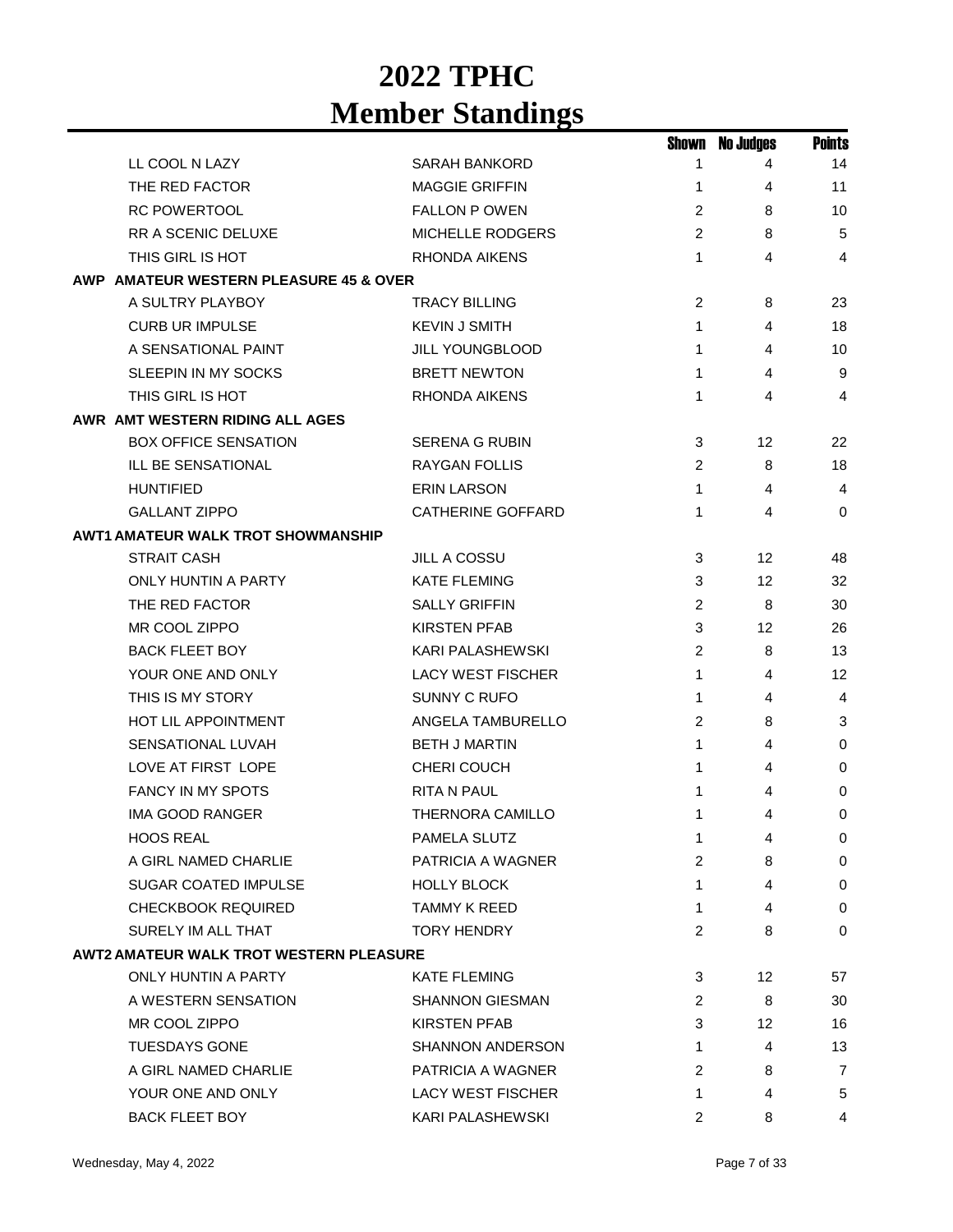|                                                    |                          | Shown          | <b>No Judges</b> | <b>Points</b>  |
|----------------------------------------------------|--------------------------|----------------|------------------|----------------|
| SURELY IM ALL THAT                                 | <b>TORY HENDRY</b>       | 2              | 8                | 4              |
| THIS IS MY STORY                                   | SUNNY C RUFO             | 1              | 4                | 4              |
| <b>SENSATIONAL LUVAH</b>                           | <b>BETH J MARTIN</b>     | 1              | 4                | 3              |
| <b>CHECKBOOK REQUIRED</b>                          | <b>TAMMY K REED</b>      | 1              | 4                | $\mathbf 0$    |
| <b>HOT LIL APPOINTMENT</b>                         | ANGELA TAMBURELLO        | 1              | 4                | 0              |
| <b>IMA GOOD RANGER</b>                             | <b>THERNORA CAMILLO</b>  | 1              | 4                | 0              |
| <b>SUGAR COATED IMPULSE</b>                        | <b>HOLLY BLOCK</b>       | 1              | 4                | $\mathbf 0$    |
| LOVE AT FIRST LOPE                                 | CHERI COUCH              | 1              | 4                | 0              |
| <b>HOOS REAL</b>                                   | <b>PAMELA SLUTZ</b>      | 1              | 4                | $\mathbf 0$    |
| <b>FANCY O ROCK</b>                                | <b>MISSY ROTH</b>        | 1              | 4                | 0              |
| <b>AWT3 AMATEUR WALK TROT WESTERN HORSEMANSHIP</b> |                          |                |                  |                |
| <b>ONLY HUNTIN A PARTY</b>                         | <b>KATE FLEMING</b>      | 3              | 12               | 60             |
| MR COOL ZIPPO                                      | <b>KIRSTEN PFAB</b>      | 3              | 12               | 38             |
| <b>BACK FLEET BOY</b>                              | <b>KARI PALASHEWSKI</b>  | 2              | 8                | 25             |
| YOUR ONE AND ONLY                                  | <b>LACY WEST FISCHER</b> | 1              | 4                | 23             |
| A WESTERN SENSATION                                | <b>SHANNON GIESMAN</b>   | 2              | 8                | 20             |
| <b>STRAIT CASH</b>                                 | <b>JILL A COSSU</b>      | 3              | 12               | 20             |
| IMA GOOD RANGER                                    | <b>THERNORA CAMILLO</b>  | 1              | 4                | $\overline{7}$ |
| SURELY IM ALL THAT                                 | <b>TORY HENDRY</b>       | 2              | 8                | 6              |
| THIS IS MY STORY                                   | SUNNY C RUFO             | 1              | 4                | 3              |
| A GIRL NAMED CHARLIE                               | PATRICIA A WAGNER        | 2              | 8                | 1              |
| <b>SENSATIONAL LUVAH</b>                           | <b>BETH J MARTIN</b>     | 1              | 4                | 1              |
| <b>GUNSNROSES FOR COWBO</b>                        | AMY NEWHART              | 1              | 4                | $\mathbf 0$    |
| <b>HOT LIL APPOINTMENT</b>                         | ANGELA TAMBURELLO        | 2              | 8                | 0              |
| <b>CHECKBOOK REQUIRED</b>                          | TAMMY K REED             | $\mathbf 1$    | 4                | 0              |
| <b>HOOS REAL</b>                                   | PAMELA SLUTZ             | 1              | 4                | 0              |
| <b>AWT4 AMATEUR WALK TROT TRAIL</b>                |                          |                |                  |                |
| MR COOL ZIPPO                                      | <b>KIRSTEN PFAB</b>      | 3              | 12               | 60             |
| <b>ONLY HUNTIN A PARTY</b>                         | <b>KATE FLEMING</b>      | 3              | 12               | 43             |
| A WESTERN SENSATION                                | <b>SHANNON GIESMAN</b>   | 2              | 8                | 26             |
| SURELY IM ALL THAT                                 | <b>TORY HENDRY</b>       | $\overline{2}$ | 8                | 23             |
| HOT LIL APPOINTMENT                                | ANGELA TAMBURELLO        | $\overline{c}$ | 8                | 18             |
| <b>STRAIT CASH</b>                                 | <b>JILL A COSSU</b>      | 3              | 12 <sup>°</sup>  | 16             |
| <b>GUNSNROSES FOR COWBO</b>                        | AMY NEWHART              | 1              | 4                | 10             |
| A GIRL NAMED CHARLIE                               | PATRICIA A WAGNER        | 2              | 8                | 8              |
| <b>BACK FLEET BOY</b>                              | KARI PALASHEWSKI         | 2              | 8                | 7              |
| YOUR ONE AND ONLY                                  | <b>LACY WEST FISCHER</b> | 1              | 4                | 4              |
| SENSATIONAL LUVAH                                  | <b>BETH J MARTIN</b>     | 1              | 4                | 1              |
| THIS IS MY STORY                                   | SUNNY C RUFO             | 1              | 4                | 0              |
| <b>HOOS REAL</b>                                   | PAMELA SLUTZ             | 1              | 4                | 0              |
| AWT5 AMATEUR WALK TROT HUNTER UNDER SADDLE         |                          |                |                  |                |
| MR COOL ZIPPO                                      | <b>KIRSTEN PFAB</b>      | 3              | 12               | 57             |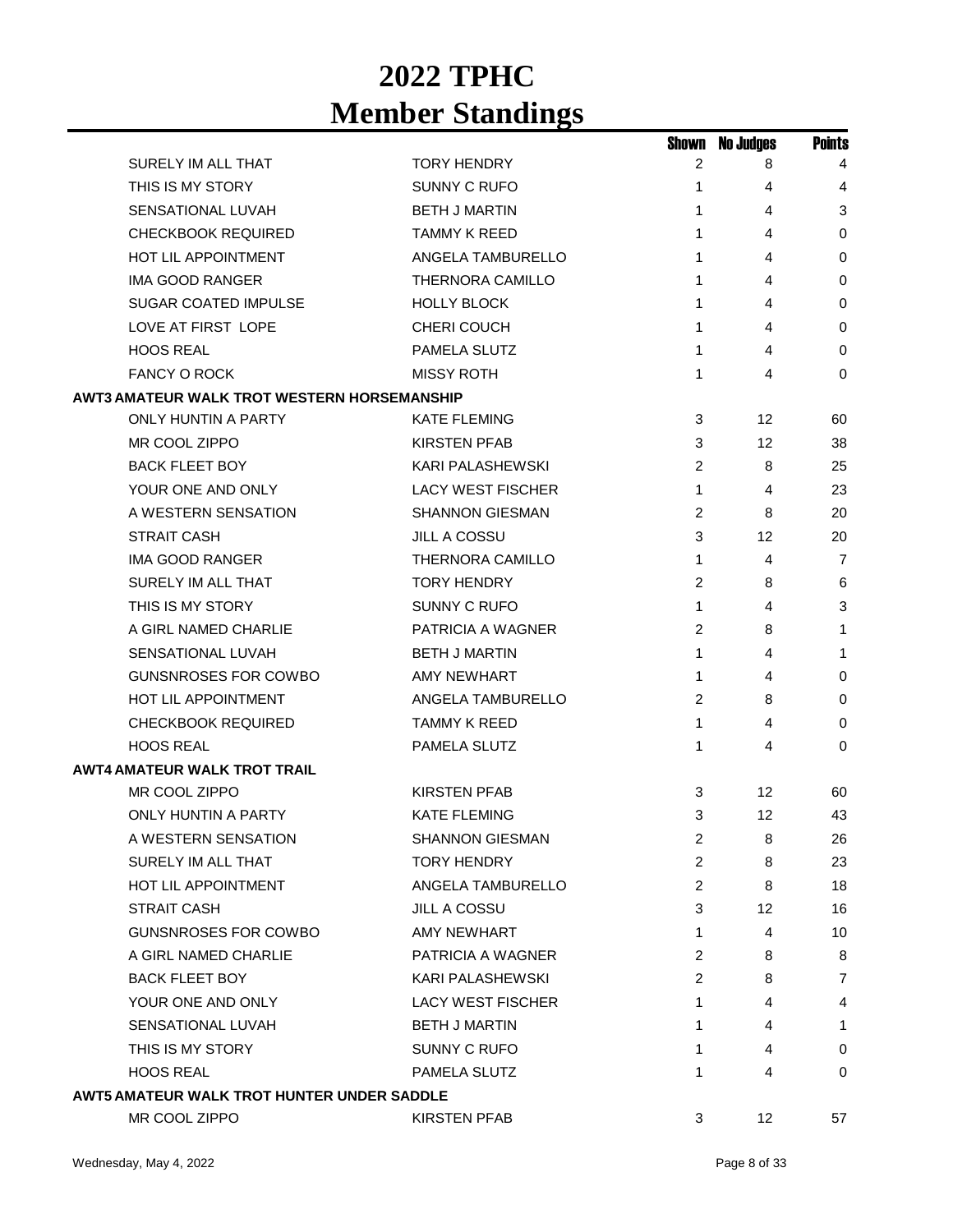|                                                    |                            | Shown          | <b>No Judges</b> | <b>Points</b>  |
|----------------------------------------------------|----------------------------|----------------|------------------|----------------|
| <b>SUGAR COATED IMPULSE</b>                        | <b>HOLLY BLOCK</b>         | 1              | 4                | 21             |
| <b>ALMOST ALL NIGHT</b>                            | <b>ERIC OLSEN</b>          | 2              | 8                | 17             |
| YOUR ONE AND ONLY                                  | <b>LACY WEST FISCHER</b>   | $\mathbf{1}$   | 4                | 16             |
| <b>STRAIT CASH</b>                                 | <b>JILL A COSSU</b>        | 3              | 12               | 11             |
| <b>CHECKBOOK REQUIRED</b>                          | TAMMY K REED               | 1              | 4                | 10             |
| THIS IS MY STORY                                   | <b>SUNNY C RUFO</b>        | 1              | 4                | 8              |
| SENSATIONAL LUVAH                                  | <b>BETH J MARTIN</b>       | $\mathbf{1}$   | $\overline{4}$   | 5              |
| SURELY IM ALL THAT                                 | <b>TORY HENDRY</b>         | 2              | 8                | $\Omega$       |
| <b>AWT6 AMATEUR WALK TROT HUNT SEAT EQUITATION</b> |                            |                |                  |                |
| <b>STRAIT CASH</b>                                 | <b>JILL A COSSU</b>        | 3              | 12 <sup>2</sup>  | 55             |
| MR COOL ZIPPO                                      | <b>KIRSTEN PFAB</b>        | 3              | 12 <sup>2</sup>  | 53             |
| <b>CHECKBOOK REQUIRED</b>                          | <b>TAMMY K REED</b>        | $\mathbf{1}$   | 4                | 15             |
| SUGAR COATED IMPULSE                               | <b>HOLLY BLOCK</b>         | 1              | 4                | 14             |
| <b>SENSATIONAL LUVAH</b>                           | <b>BETH J MARTIN</b>       | $\mathbf{1}$   | 4                | 10             |
| THIS IS MY STORY                                   | SUNNY C RUFO               | 1              | 4                | 9              |
| YOUR ONE AND ONLY                                  | <b>LACY WEST FISCHER</b>   | 1              | 4                | 8              |
| SURELY IM ALL THAT                                 | <b>TORY HENDRY</b>         | 1              | 4                | 5              |
| <b>BBH1 BREEDING STOCK HUNTER UNDER SADDLE</b>     |                            |                |                  |                |
| <b>LAZY LOPIN LOLA</b>                             | ANGELA TAMBURELLO          | 2              | 8                | 8              |
| VOW TO BE GOOD                                     | <b>ALEXIS LINDNER</b>      | 1              | 4                | 8              |
| <b>BHM SPB YEARLING &amp; OLDER MARES</b>          |                            |                |                  |                |
| <b>DESTINY IS ALL</b>                              | DON G LOMAN                | 1              | 4                | 8              |
| <b>LAZY LOPIN LOLA</b>                             | ANGELA TAMBURELLO          | $\mathbf{1}$   | 4                | 4              |
| <b>BM21 SPB JR MARES</b>                           |                            |                |                  |                |
| <b>DESTINY IS ALL</b>                              | DON G LOMAN                | 2              | 8                | 8              |
| <b>BPH1 HUNTER UNDER SADDLE ALL AGES</b>           |                            |                |                  |                |
| <b>SENSATIONAL PRINCE</b>                          | RACHEL LANDMAN             | 3              | 12               | 49             |
| <b>CANDY CONFIDENTIAL</b>                          | EMMA GOFFARD               | 2              | 8                | 44             |
| ALMOST ALL NIGHT                                   | ANDREA AND ERIC OLSEN      | 3              | 12               | 21             |
| <b>TOOSLEEPYFORDEADLINE</b>                        | ALLIE R ARONSEN            | $\overline{2}$ | 8                | 17             |
| <b>HUNTIFIED</b>                                   | <b>ERIN LARSON</b>         | 1              | 4                | 16             |
| <b>RADICALIZED</b>                                 | <b>HJD EQUESTRIAN LLC</b>  | 1              | 4                | 11             |
| <b>CHECKBOOK REQUIRED</b>                          | <b>ADDISON REED</b>        | 1              | 4                | 11             |
| SUIT N TIE SENSATION                               | <b>CHRISTI CHRISTENSEN</b> | 1              | 4                | $\overline{7}$ |
| <b>BEARLY HOT SPOTS</b>                            | JENNIFER O'ROURKE          | 2              | 8                | 5              |
| LATE NIGHT HOTRODDER                               | <b>ALEXIS LINDNER</b>      | 1              | 4                | 4              |
| <b>HOPES DAVINCI CODE</b>                          | ASHLEY WILDES              | 1              | 4                | $\mathbf 0$    |
| SHE WEARS IT WELL                                  | <b>VICKI HALL</b>          | 1              | 4                | 0              |
| <b>BPR1 SPB RANCH PLEASURE</b>                     |                            |                |                  |                |
| <b>FANCY CUT SILVER</b>                            | <b>MAKAYLA FOSTER</b>      | 2              | 8                | 24             |
| <b>GUNNER GOT OUT</b>                              | S LYNN WALKER              | 1              | 4                | 20             |
| VOW TO BE GOOD                                     | <b>ALEXIS LINDNER</b>      | 1              | 4                | 8              |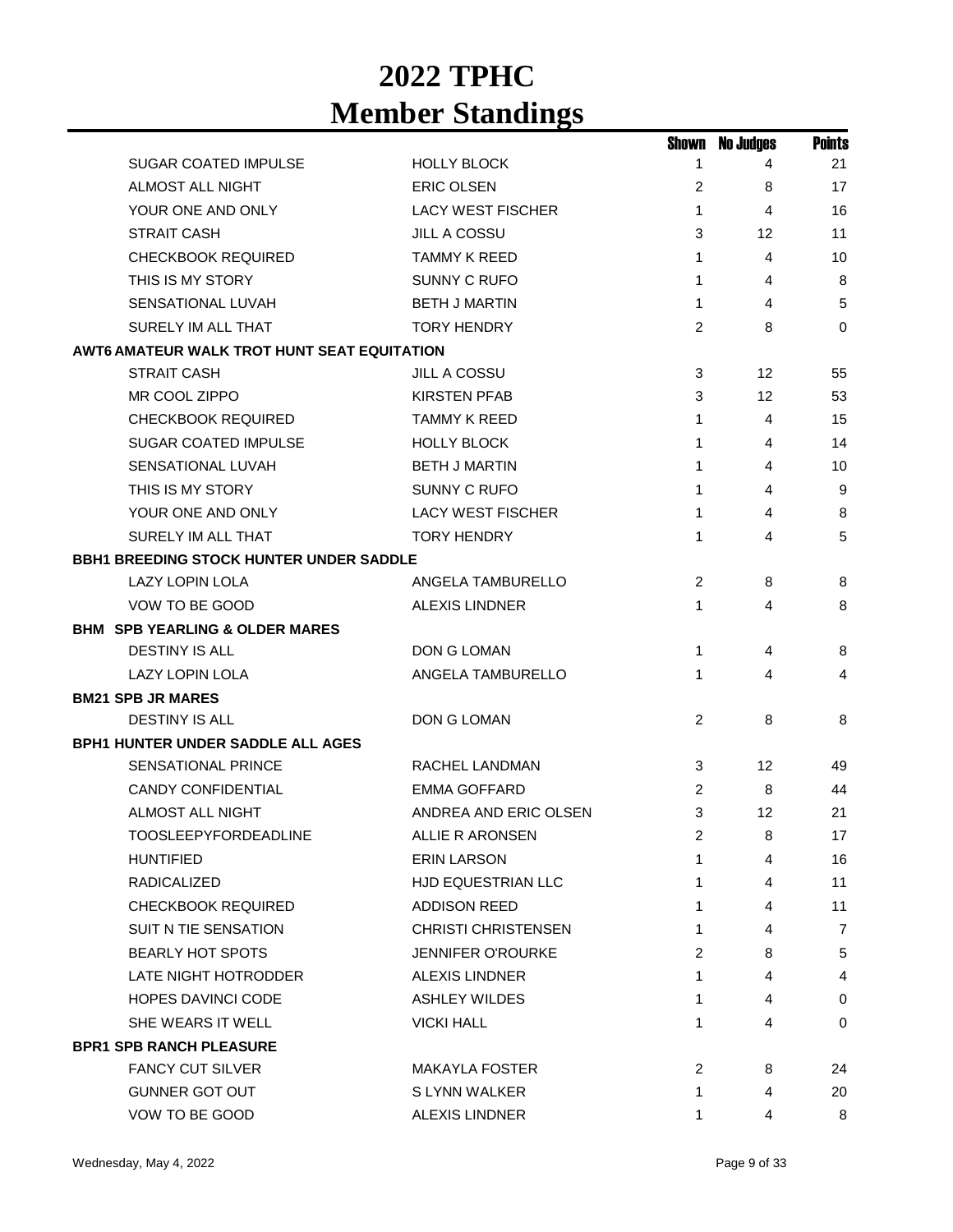|                                              |                           | Shown          | No Judges | <b>Points</b>  |
|----------------------------------------------|---------------------------|----------------|-----------|----------------|
| <b>LITTLE EMBERFROST</b>                     | LAURA CATHERINE HOELSCHER | $\overline{2}$ | 8         | $\overline{7}$ |
| <b>BARREL RACING ALL AGES</b><br>BR1         |                           |                |           |                |
| <b>ALLTHATNFANCYTOO</b>                      | <b>JOANNA L WISHER</b>    | $\mathbf{1}$   | 4         | $\mathbf 0$    |
| <b>BRH SPB RANCH CONFORMATION</b>            |                           |                |           |                |
| LITTLE EMBERFROST                            | LAURA CATHERINE HOELSCHER | 2              | 8         | 19             |
| <b>GUNNER GOT OUT</b>                        | S LYNN WALKER             | $\mathbf 1$    | 4         | 17             |
| <b>FANCY CUT SILVER</b>                      | <b>MAKAYLA FOSTER</b>     | 2              | 8         | 9              |
| <b>BRL1 SPB RANCH RAIL PLEASURE</b>          |                           |                |           |                |
| <b>GUNNER GOT OUT</b>                        | S LYNN WALKER             | $\mathbf{1}$   | 4         | 19             |
| <b>FANCY CUT SILVER</b>                      | <b>MAKAYLA FOSTER</b>     | 1              | 4         | 12             |
| <b>LITTLE EMBERFROST</b>                     | LAURA CATHERINE HOELSCHER | 2              | 8         | 10             |
| VOW TO BE GOOD                               | <b>ALEXIS LINDNER</b>     | 1              | 4         | 8              |
| <b>BRP1 SPB RANCH RIDING</b>                 |                           |                |           |                |
| <b>GUNNER GOT OUT</b>                        | S LYNN WALKER             | $\mathbf{1}$   | 4         | 23             |
| <b>FANCY CUT SILVER</b>                      | <b>MAKAYLA FOSTER</b>     | $\overline{c}$ | 8         | 18             |
| VOW TO BE GOOD                               | <b>ALEXIS LINDNER</b>     | 1              | 4         | 11             |
| <b>LITTLE EMBERFROST</b>                     | LAURA CATHERINE HOELSCHER | 1              | 4         | 4              |
| <b>BRR1 SPB RANCH REINING</b>                |                           |                |           |                |
| <b>GUNNER GOT OUT</b>                        | S LYNN WALKER             | $\mathbf{1}$   | 4         | 12             |
| <b>FANCY CUT SILVER</b>                      | <b>MAKAYLA FOSTER</b>     | 1              | 4         | 4              |
| <b>BRT1 SPB RANCH TRAIL</b>                  |                           |                |           |                |
| <b>FANCY CUT SILVER</b>                      | MAKAYLA FOSTER            | 2              | 8         | 28             |
| <b>GUNNER GOT OUT</b>                        | S LYNN WALKER             | 1              | 4         | 24             |
| VOW TO BE GOOD                               | <b>ALEXIS LINDNER</b>     | 1              | 4         | 16             |
| <b>LITTLE EMBERFROST</b>                     | LAURA CATHERINE HOELSCHER | 1              | 4         | $\mathbf 0$    |
| <b>BRW SPB RANCH COW WORK ALL AGES</b>       |                           |                |           |                |
| <b>GUNNER GOT OUT</b>                        | S LYNN WALKER             | 1              | 4         | 8              |
| <b>FANCY CUT SILVER</b>                      | <b>MAKAYLA FOSTER</b>     | 1              | 4         | 4              |
| <b>BREEDING STOCK TRAIL ALL AGES</b><br>BT1  |                           |                |           |                |
| VOW TO BE GOOD                               | ALEXIS LINDNER            |                | 4         | 8              |
| LAZY LOPIN LOLA                              | ANGELA TAMBURELLO         | 1              | 4         | 4              |
| <b>ROCK N DUDLEYRIFIC</b>                    | <b>DENISE ANN WHITTON</b> | 1              | 4         | 4              |
| BWP BREEDING STOCK WESTERN PLEASURE ALL AGES |                           |                |           |                |
| VOW TO BE GOOD                               | <b>ALEXIS LINDNER</b>     | 1              | 4         | 16             |
| ROCK N DUDLEYRIFIC                           | DENISE ANN WHITTON        | $\mathbf{1}$   | 4         | 12             |
| LAZY LOPIN LOLA                              | ANGELA TAMBURELLO         | 2              | 8         | 9              |
| SHES FRITZIN FOXY                            | <b>BOBBI JO LAMPMAN</b>   | 1              | 4         | $\overline{7}$ |
| <b>GHU GREEN HUNTER UNDER SADDLE</b>         |                           |                |           |                |
| MADE BEST BET YET                            | HJD EQUESTRIAN LLC        | 1              | 4         | 19             |
| ONLYALILBLACKVELVET                          | <b>SHELBY KEE</b>         | 1              | 4         | 19             |
| <b>HOPES DAVINCI CODE</b>                    | <b>ASHLEY WILDES</b>      | 2              | 8         | 14             |
| SIMPLY A GOOD MACHIN                         | HJD EQUESTRIAN LLC        | 1              | 4         | 5              |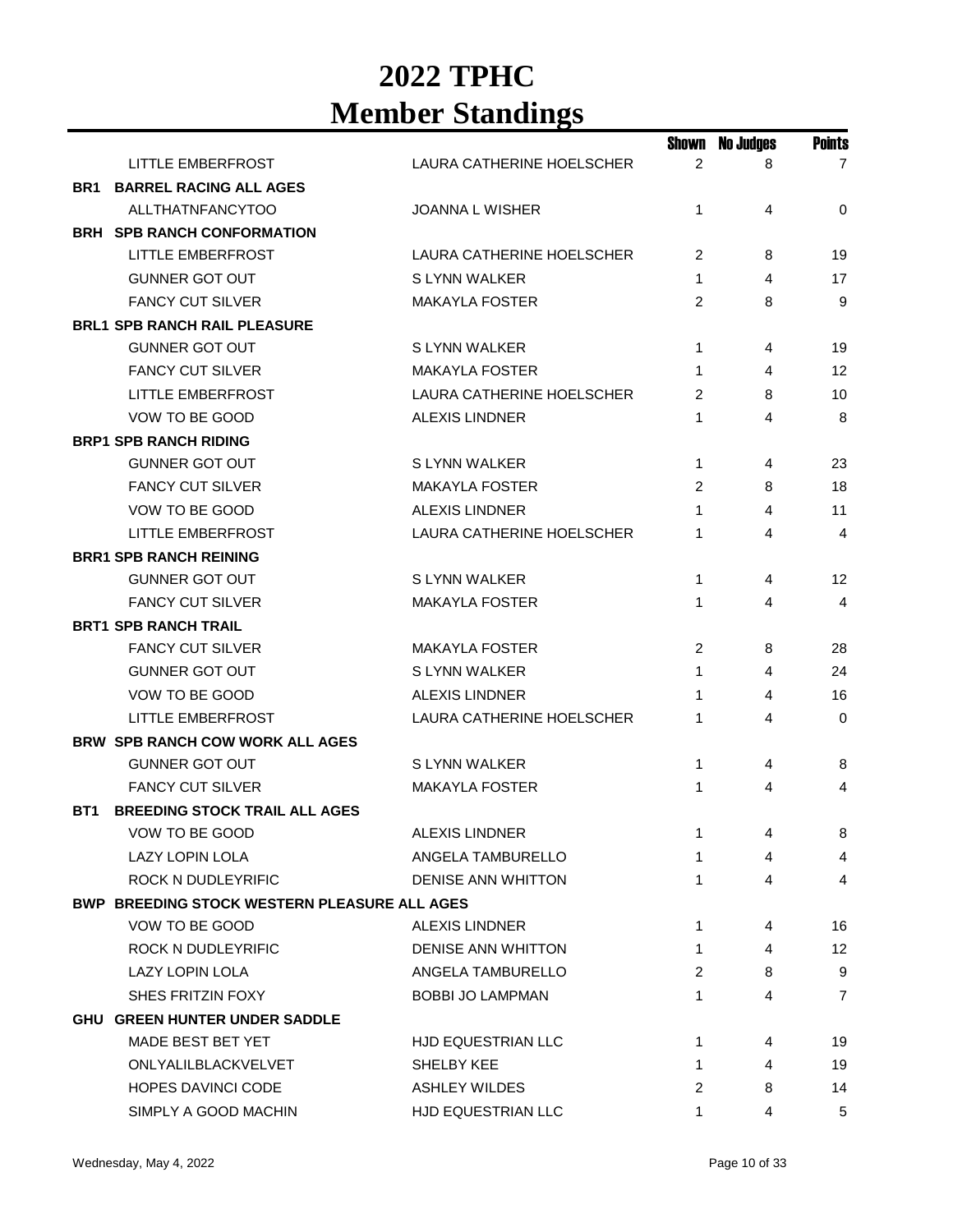|                                          |                            |                | <b>Shown No Judges</b> | <b>Points</b>  |
|------------------------------------------|----------------------------|----------------|------------------------|----------------|
| DADDYS ONLY DIVA                         | ROCKIN BAR S               | 1              | 4                      | 4              |
| <b>TALKIN SMACK</b>                      | <b>VICTORIA MARAFINE</b>   | 1              | 4                      | 0              |
| <b>SCENE IT ZIPPIT</b>                   | <b>CHRISTI CHRISTENSEN</b> | 1              | 4                      | $\mathbf 0$    |
| PAUL HARVEY                              | JEFFREY NELSON             | 1              | 4                      | 0              |
| <b>GTR GREEN TRAIL ALL AGES</b>          |                            |                |                        |                |
| ONLYALILBLACKVELVET                      | <b>SHELBY KEE</b>          | 2              | 8                      | 42             |
| <b>WHATA TOTAL DIVA</b>                  | <b>HJD EQUESTRIAN LLC</b>  | 1              | 4                      | 21             |
| <b>HOPES DAVINCI CODE</b>                | <b>ASHLEY WILDES</b>       | 2              | 8                      | 20             |
| SENSATIONAL PRINCE                       | <b>RACHEL LANDMAN</b>      | 2              | 8                      | 20             |
| <b>I GOT THIS</b>                        | <b>VICKI HALL</b>          | $\mathbf{1}$   | 4                      | 16             |
| <b>COME N AT YA BLUE</b>                 | PATRICIA STUTZMAN          | 2              | 8                      | 15             |
| OH WHATA RIDE                            | MICHELLE JOHNSTON          | 2              | 8                      | 14             |
| <b>TUESDAYS GONE</b>                     | SHANNON &/OR TIM ANDERSON  | 2              | 8                      | 13             |
| <b>ONLY HUNTIN A PARTY</b>               | <b>KATE FLEMING</b>        | $\mathbf{1}$   | 4                      | 10             |
| <b>TOOSLEEPYFORDEADLINE</b>              | ALLIE R ARONSEN            | 2              | 8                      | 10             |
| <b>RC POWERTOOL</b>                      | <b>HJD EQUESTRIAN LLC</b>  | 1              | 4                      | 7              |
| <b>MADE BEST BET YET</b>                 | <b>HJD EQUESTRIAN LLC</b>  | 1              | 4                      | 4              |
| SHEZA EVERRIFIC GLOR                     | <b>DENISE ANN WHITTON</b>  | 1              | 4                      | 0              |
| <b>SECRET LUVAH</b>                      | <b>BLAIR E ROZAS</b>       | 2              | 8                      | 0              |
| <b>CHECKBOOK REQUIRED</b>                | <b>ADDISON REED</b>        | $\mathbf{1}$   | 4                      | 0              |
| LL COOL N LAZY                           | <b>SARAH BANKORD</b>       | 2              | 8                      | 0              |
| SIMPLY A GOOD MACHIN                     | HJD EQUESTRIAN LLC         | 1              | 4                      | 0              |
| <b>GWP GREEN WESTERN PLEASURE</b>        |                            |                |                        |                |
| <b>SENSATIONAL PRINCE</b>                | RACHEL LANDMAN             | $\overline{c}$ | 8                      | 28             |
| MADE ME FAMOUS                           | HJD EQUESTRIAN LLC         | 1              | 4                      | 24             |
| ONLYALILBLACKVELVET                      | SHELBY KEE                 | 1              | 4                      | 21             |
| <b>TUESDAYS GONE</b>                     | SHANNON &/OR TIM ANDERSON  | 2              | 8                      | 18             |
| <b>OVER INFLEETED</b>                    | HJD EQUESTRIAN LLC         | 1              | 4                      | 18             |
| LL COOL N LAZY                           | <b>SARAH BANKORD</b>       | 1              | 4                      | 14             |
| DADDYS ONLY DIVA                         | ROCKIN BAR S               | 2              | 8                      | 13             |
| <b>VS FIRE N ICE</b>                     | HJD EQUESTRIAN LLC         | 1              | 4                      | $\overline{2}$ |
| <b>GWR GREEN WESTERN RIDING ALL AGES</b> |                            |                |                        |                |
| <b>SENSATIONAL PRINCE</b>                | RACHEL LANDMAN             | 2              | 8                      | 37             |
| LUCKY IN LUV                             | <b>SHANNON YEATON</b>      | 1              | 4                      | 22             |
| <b>CANDY CONFIDENTIAL</b>                | EMMA GOFFARD               | 1              | 4                      | 13             |
| OH WHATA RIDE                            | <b>MICHELLE JOHNSTON</b>   | $\mathbf{1}$   | 4                      | 12             |
| <b>HOPES DAVINCI CODE</b>                | <b>ASHLEY WILDES</b>       | 2              | 8                      | 10             |
| A CERTAIN PLATINUM                       | <b>CATHERIN BLACKMON</b>   | 1              | 4                      | 10             |
| <b>FLAT SOPHISTICATED</b>                | <b>RILEY KATE URECH</b>    | 1              | 4                      | 10             |
| A SENSATIONAL PAINT                      | <b>JILL YOUNGBLOOD</b>     | 1              | 4                      | 2              |
| <b>HG2 YEARLING GELDINGS</b>             |                            |                |                        |                |
| RATTLE AND HUM                           | <b>INGRID B MCPHERSON</b>  | 3              | 12                     | 23             |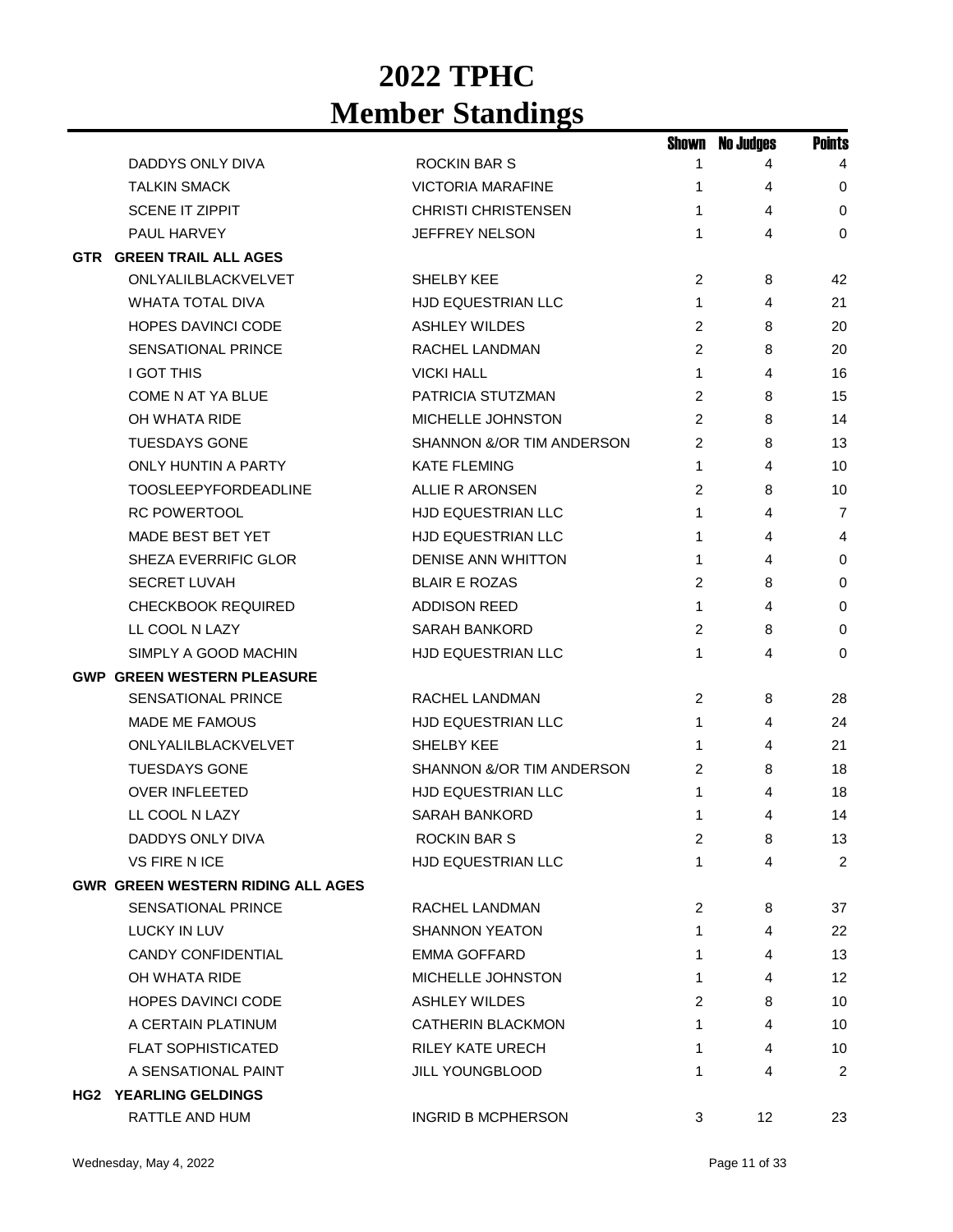|                                              |                            | Shown          | <b>No Judges</b> | <b>Points</b>  |
|----------------------------------------------|----------------------------|----------------|------------------|----------------|
| <b>VERY INTRIGUING</b>                       | ANDREA AND ERIC OLSEN      | 3              | 12               | 19             |
| <b>HR ELUSIVE TOUCH</b>                      | <b>RITA F NORRIS</b>       | 1              | 4                | 6              |
| <b>HG3 2 YEAR OLD GELDINGS</b>               |                            |                |                  |                |
| <b>CRUISIN WITH JACK</b>                     | <b>SANDY DUBOSE</b>        | 3              | 12               | 12             |
| <b>HG4 3 YEAR OLD GELDINGS</b>               |                            |                |                  |                |
| <b>FVR STYLIN PHIL</b>                       | <b>GENA VIATOR</b>         | 2              | 8                | 12             |
| <b>HG5 AGED GELDINGS</b>                     |                            |                |                  |                |
| <b>GRANDIOSO</b>                             | <b>JODI CALLIHAM</b>       | 3              | 12               | 27             |
| AN THE WINNER IS                             | <b>REESE E M BYERS</b>     | 2              | 8                | 22             |
| <b>INTENSIONAL STYLE</b>                     | <b>HJD EQUESTRIAN LLC</b>  | $\mathbf{1}$   | 4                | 16             |
| <b>BEARLY HOT SPOTS</b>                      | <b>JENNIFER O'ROURKE</b>   | $\overline{2}$ | 8                | 8              |
| <b>HM2 YEARLING MARES</b>                    |                            |                |                  |                |
| ANTE GET YOUR GUN                            | DR MAURICE G WILKINSON     | 2              | 8                | 25             |
| <b>TB PANTYHOSE</b>                          | <b>LESLIE GOOLSBY</b>      | 1              | 4                | 19             |
| FVR CASUAL INTENTION                         | <b>GENA VIATOR</b>         | 1              | 4                | 10             |
| <b>SASSYS LEGACY</b>                         | HJD EQUESTRIAN LLC         | 1              | 4                | 8              |
| SHES FANCY LIKE THAT                         | POLLY ANN PLANT            | 2              | 8                | 8              |
| HM3 2 YEAR OLD MARES                         |                            |                |                  |                |
| <b>JWD LADY JUSTICE</b>                      | <b>JERRY WAYNE DOBBS</b>   | 3              | 12               | 24             |
| <b>RED HOT N STYLE</b>                       | HJD EQUESTRIAN LLC         | 1              | 4                | 16             |
| WISHED YOU WERE HERE                         | <b>BYERS AND TRUESDELL</b> | 1              | 4                | 9              |
| <b>MELODRAMATIC</b>                          | <b>LAURIE L RODEN</b>      | 1              | 4                | 6              |
| <b>SHES VIVACIOUS</b>                        | TY & TAMMY SWIRIN          | 1              | 4                | 4              |
| HM4 3 YEAR OLD MARES                         |                            |                |                  |                |
| SHES MY STYLE                                | HJD EQUESTRIAN LLC         | 1              | 4                | 8              |
| <b>STYLISH LEGACY</b>                        | <b>ALLYSON ROTAN</b>       | $\mathbf{1}$   | 4                | $\overline{4}$ |
| TEE JAYS TARDY TRAMP                         | HJD EQUESTRIAN LLC         | 1              | 4                | 4              |
| <b>HM5 AGED MARES</b>                        |                            |                |                  |                |
| <b>SHE CAN CRUISE</b>                        | <b>STEVEN BILLER</b>       | 1              | 4                | 4              |
| <b>HS2 YEARLING STALLIONS</b>                |                            |                |                  |                |
| FG UNPRECEDENTED                             | <b>LESLIE GOOLSBY</b>      | 2              | 8                | 10             |
| THE HEISMAN SECRET                           | <b>JACKIE WEATHERMAN</b>   | 1              | 4                | 6              |
| HS3 2 YEAR OLD STALLIONS                     |                            |                |                  |                |
| <b>STYLISH TOUCH</b>                         | HJD EQUESTRIAN LLC         | 1              | 4                | 8              |
| JAKE FROM STATE FARM                         | LAURIE L RODEN             | 1              | 4                | 4              |
| NBH1 NOVICE AMT HUNTER UNDER SADDLE ALL AGES |                            |                |                  |                |
| ALMOST ALL NIGHT                             | ANDREA OLSEN               | 3              | 12               | 45             |
| <b>TALKIN SMACK</b>                          | <b>VICTORIA MARAFINE</b>   | 2              | 8                | 22             |
| ONLY A GOODTIME                              | <b>TAMMY L HERMANN</b>     | 3              | 12               | 19             |
| SIMPLY A GOOD MACHIN                         | <b>CARLEY E SHEPPARD</b>   | 1              | 4                | 18             |
| SQUEEZE THE CHARMIN                          | <b>TIFFANY COOPER</b>      | 1              | 4                | 16             |
| SLEEPIN IN MY SOCKS                          | <b>BRETT NEWTON</b>        | 1              | 4                | 8              |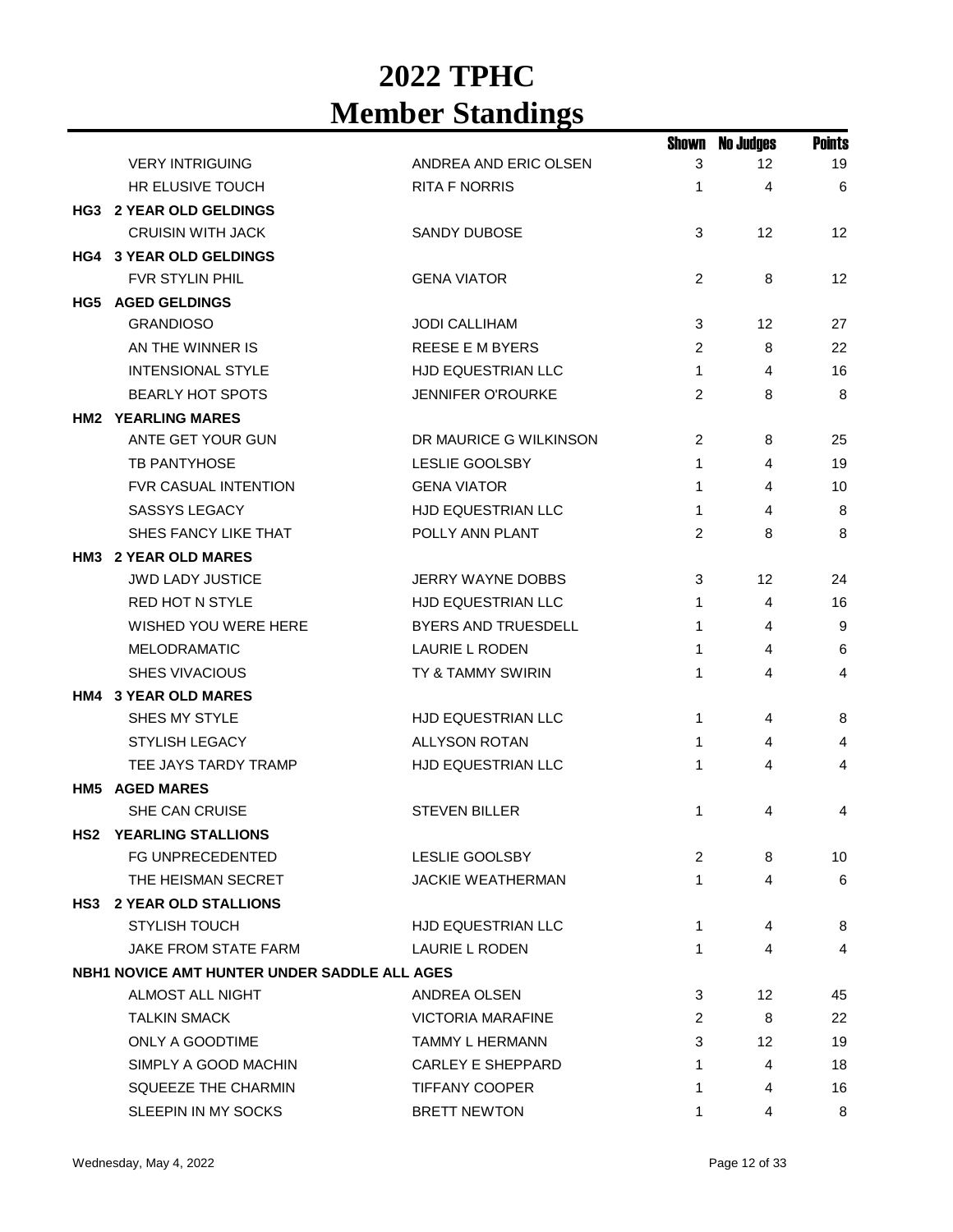|                                                |                           |   | <b>Shown No Judges</b> | <b>Points</b>  |
|------------------------------------------------|---------------------------|---|------------------------|----------------|
| <b>ARCTIC SPOTLIGHT</b>                        | <b>JENNIFER DAMOURS</b>   | 1 | 4                      | $\overline{7}$ |
| <b>BEARLY HOT SPOTS</b>                        | <b>JENNIFER O'ROURKE</b>  | 2 | 8                      | 5              |
| MR FANCY LOOT                                  | <b>MADISON BROWN</b>      | 1 | 4                      | $\mathbf{1}$   |
| THIS GIRL IS HOT                               | RHONDA AIKENS             | 1 | 4                      | 1              |
| NH1<br><b>NOVICE AMT HORSEMANSHIP ALL AGES</b> |                           |   |                        |                |
| <b>BEARLY HOT SPOTS</b>                        | <b>JENNIFER O'ROURKE</b>  | 3 | 12                     | 33             |
| HE THINKS HES SPECIA                           | PAGE K BALES              | 2 | 8                      | 24             |
| SIMPLY A GOOD MACHIN                           | <b>CARLEY E SHEPPARD</b>  | 1 | 4                      | 24             |
| ONLY A GOODTIME                                | <b>TAMMY L HERMANN</b>    | 3 | 12                     | 23             |
| <b>FANCY IN MY SPOTS</b>                       | <b>CHRISTY A PAUL</b>     | 1 | 4                      | 21             |
| THIS GIRL IS HOT                               | <b>RHONDA AIKENS</b>      | 3 | 12                     | 20             |
| <b>ARCTIC SPOTLIGHT</b>                        | <b>JENNIFER DAMOURS</b>   | 1 | 4                      | 16             |
| <b>MR FANCY LOOT</b>                           | <b>MADISON BROWN</b>      | 1 | 4                      | 13             |
| <b>SHEZA EVERRIFIC GLOR</b>                    | DENISE ANN WHITTON        | 1 | 4                      | 8              |
| RR A SCENIC DELUXE                             | <b>MICHELLE RODGERS</b>   | 1 | 4                      | 0              |
| <b>IMA HUGABLE IMPULSE</b>                     | <b>CELESTE BERGER</b>     | 1 | 4                      | 0              |
| <b>HEAVENLY MACHINE</b>                        | <b>GUIIA MARIE KOPLIN</b> | 1 | 4                      | 0              |
| NHS1 NOVICE AMT HUNT SEAT EQUITATION ALL AGES  |                           |   |                        |                |
| <b>BEARLY HOT SPOTS</b>                        | <b>JENNIFER O'ROURKE</b>  | 3 | 12                     | 58             |
| THIS GIRL IS HOT                               | RHONDA AIKENS             | 3 | 12                     | 30             |
| ONLY A GOODTIME                                | TAMMY L HERMANN           | 3 | 12                     | 25             |
| SLEEPIN IN MY SOCKS                            | <b>BRETT NEWTON</b>       | 1 | 4                      | 20             |
| <b>IMA GALLANT MCKENZIE</b>                    | <b>JILL YOUNGBLOOD</b>    | 1 | 4                      | 17             |
| <b>BIG ON CHOCOLATE</b>                        | NATILLE BARNETT           | 1 | 4                      | 15             |
| SIMPLY A GOOD MACHIN                           | <b>CARLEY E SHEPPARD</b>  | 1 | 4                      | 9              |
| HE THINKS HES SPECIA                           | PAGE K BALES              | 1 | 4                      | 8              |
| <b>ARCTIC SPOTLIGHT</b>                        | <b>JENNIFER DAMOURS</b>   | 1 | 4                      | 7              |
| <b>TALKIN SMACK</b>                            | <b>VICTORIA MARAFINE</b>  | 1 | 4                      | 7              |
| MR FANCY LOOT                                  | <b>MADISON BROWN</b>      | 1 | 4                      | 6              |
| <b>NPR1 NOV AM RANCH PLEASURE</b>              |                           |   |                        |                |
| <b>BIG HOLLYWOOD GUNNER</b>                    | <b>JAIME BROWN</b>        | 2 | 8                      | 31             |
| <b>HESA SPECIAL STRANGE</b>                    | <b>REBECCA DAVIS</b>      | 1 | 4                      | 24             |
| <b>MIZZEN TRICKS</b>                           | <b>SUSAN SCOTT</b>        | 1 | 4                      | 16             |
| <b>MARK IT GRACE</b>                           | <b>BRET BARNETT</b>       | 1 | 4                      | 12             |
| <b>IWOULDNEVERSAYNEVER</b>                     | <b>KELLY CODY</b>         | 1 | 4                      | 8              |
| LILTEXASGUNNATRASHYA                           | <b>KELLY CODY</b>         | 1 | 4                      | 6              |
| TWR BABYS MY DADDY                             | <b>MARCELYN KELLEY</b>    | 1 | 4                      | $\sqrt{5}$     |
| <b>JUAN LENA HOMBRE</b>                        | <b>NEIL A DICRISCI</b>    | 1 | 4                      | $\Omega$       |
| <b>NRL1 NOV AM RANCH RAIL PLEASURE</b>         |                           |   |                        |                |
| <b>BIG HOLLYWOOD GUNNER</b>                    | <b>JAIME BROWN</b>        | 2 | 8                      | 32             |
| <b>MIZZEN TRICKS</b>                           | <b>SUSAN SCOTT</b>        | 2 | 8                      | 24             |
| <b>HESA SPECIAL STRANGE</b>                    | REBECCA DAVIS             | 1 | 4                      | 19             |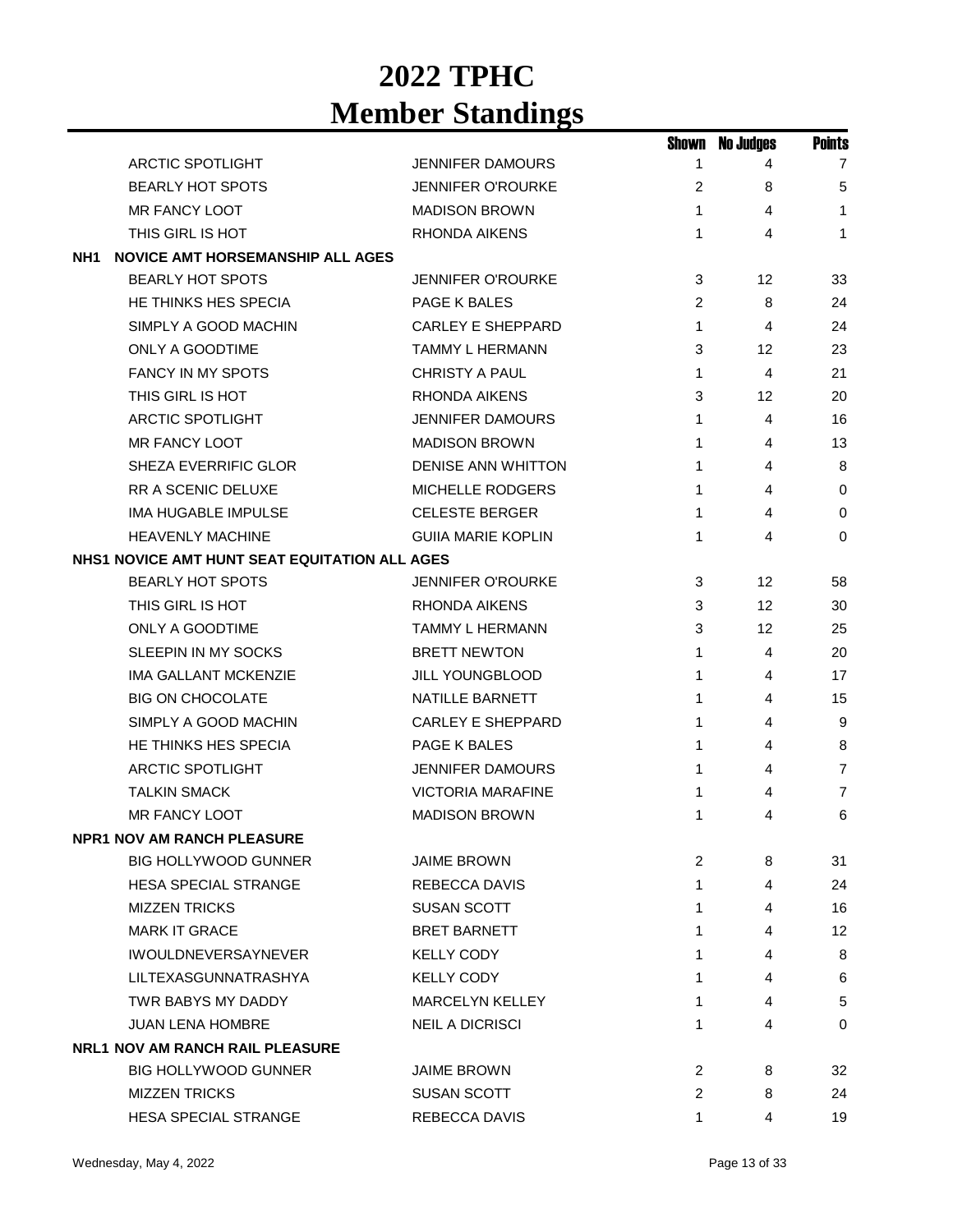|                                                     |                          | Shown        | No Judges | <b>Points</b>  |
|-----------------------------------------------------|--------------------------|--------------|-----------|----------------|
| <b>MARK IT GRACE</b>                                | <b>BRET BARNETT</b>      | 1            | 4         | 13             |
| TWR BABYS MY DADDY                                  | <b>MARCELYN KELLEY</b>   | 1            | 4         | $\overline{7}$ |
| <b>IWOULDNEVERSAYNEVER</b>                          | <b>KELLY CODY</b>        | 1            | 4         | 6              |
| LILTEXASGUNNATRASHYA                                | <b>KELLY CODY</b>        | 1            | 4         | 4              |
| <b>NRP1 NOV AM RANCH RIDING</b>                     |                          |              |           |                |
| <b>MIZZEN TRICKS</b>                                | <b>SUSAN SCOTT</b>       | 2            | 8         | 30             |
| <b>BIG HOLLYWOOD GUNNER</b>                         | <b>JAIME BROWN</b>       | 2            | 8         | 25             |
| <b>HESA SPECIAL STRANGE</b>                         | <b>REBECCA DAVIS</b>     | 1            | 4         | 24             |
| LILTEXASGUNNATRASHYA                                | <b>KELLY CODY</b>        | 1            | 4         | 13             |
| TWR BABYS MY DADDY                                  | <b>MARCELYN KELLEY</b>   | 1            | 4         | 12             |
| <b>IWOULDNEVERSAYNEVER</b>                          | <b>KELLY CODY</b>        | 1            | 4         | $\overline{4}$ |
| NRR1 NOVICE AMATEUR RANCH REINING ALL AGES          |                          |              |           |                |
| <b>BIG HOLLYWOOD GUNNER</b>                         | <b>JAIME BROWN</b>       | 2            | 8         | 8              |
| <b>NRT1 NOV AM RANCH TRAIL</b>                      |                          |              |           |                |
| <b>HESA SPECIAL STRANGE</b>                         | <b>REBECCA DAVIS</b>     | $\mathbf{1}$ | 4         | 16             |
| <b>BIG HOLLYWOOD GUNNER</b>                         | <b>JAIME BROWN</b>       | 2            | 8         | 11             |
| NRW NOVICE AMATEUR RANCH COW WORK                   |                          |              |           |                |
| <b>BIG HOLLYWOOD GUNNER</b>                         | <b>JAIME BROWN</b>       | 2            | 8         | 10             |
| <b>MARK IT GRACE</b>                                | <b>BRET BARNETT</b>      | $\mathbf{1}$ | 4         | 6              |
| NSH1 NOV AMT SHOWMANSHIP AT HALTER ALL AGES         |                          |              |           |                |
| SIMPLY A GOOD MACHIN                                | <b>CARLEY E SHEPPARD</b> | 1            | 4         | 23             |
| YOUR ONE AND ONLY                                   | <b>LACY WEST FISCHER</b> | 1            | 4         | 22             |
| OH WHATA RIDE                                       | MICHELLE JOHNSTON        | 2            | 8         | 21             |
| ARCTIC SPOTLIGHT                                    | <b>JENNIFER DAMOURS</b>  | 1            | 4         | 20             |
| <b>MR FANCY LOOT</b>                                | <b>MADISON BROWN</b>     | 1            | 4         | 17             |
| <b>BEARLY HOT SPOTS</b>                             | <b>JENNIFER O'ROURKE</b> | 3            | 12        | 15             |
| <b>HOT LIL APPOINTMENT</b>                          | ANGELA TAMBURELLO        | 1            | 4         | 11             |
| <b>DONT SKIP THE CASH</b>                           | JOANNA ALVARADO          | 1            | 4         | -1             |
| <b>CRUISIN WITH JACK</b>                            | <b>SANDY DUBOSE</b>      | 2            | 8         | 0              |
| <b>NOVICE AMT TRAIL ALL AGES</b><br>NT <sub>1</sub> |                          |              |           |                |
| <b>BEARLY HOT SPOTS</b>                             | <b>JENNIFER O'ROURKE</b> | 3            | 12        | 47             |
| <b>RC POWERTOOL</b>                                 | <b>FALLON P OWEN</b>     | 3            | 12        | 29             |
| THIS GIRL IS HOT                                    | RHONDA AIKENS            | 2            | 8         | 18             |
| SIMPLY A GOOD MACHIN                                | CARLEY E SHEPPARD        | 1            | 4         | 16             |
| HE THINKS HES SPECIA                                | PAGE K BALES             | 2            | 8         | 14             |
| RADICALLY DEPUTIZED                                 | LESLIE GOOLSBY           | 1            | 4         | 12             |
| ONLY A GOODTIME                                     | TAMMY L HERMANN          | 3            | 12        | 12             |
| MR FANCY LOOT                                       | <b>MADISON BROWN</b>     | 1            | 4         | 11             |
| <b>ARCTIC SPOTLIGHT</b>                             | <b>JENNIFER DAMOURS</b>  | 1            | 4         | 9              |
| SQUEEZE THE CHARMIN                                 | <b>TIFFANY COOPER</b>    | 1            | 4         | 0              |
| <b>NWP NOVICE AMT WEST PLEASURE ALL AGES</b>        |                          |              |           |                |
| SENSATIONAL PRINCE                                  | RACHEL LANDMAN           | 3            | 12        | 63             |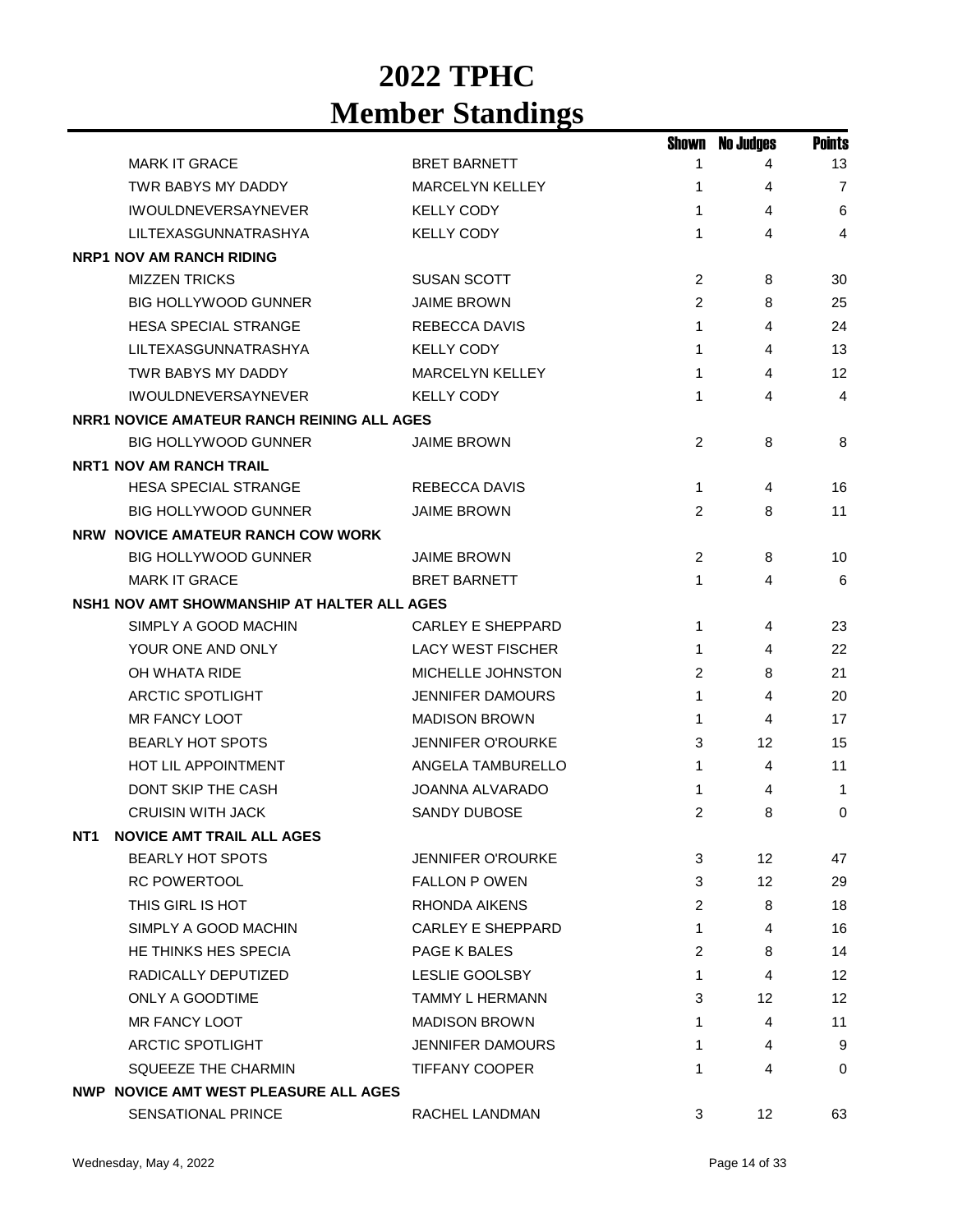|                 |                                        |                           | Shown          | <b>No Judges</b> | <b>Points</b>  |
|-----------------|----------------------------------------|---------------------------|----------------|------------------|----------------|
|                 | ONLY ONE WILL DO                       | LEE ANN PIERCE            | 2              | 8                | 36             |
|                 | HE THINKS HES SPECIA                   | PAGE K BALES              | 2              | 8                | 33             |
|                 | RR A SCENIC DELUXE                     | <b>MICHELLE RODGERS</b>   | $\overline{2}$ | 8                | 19             |
|                 | <b>HEAVENLY MACHINE</b>                | <b>GUIIA MARIE KOPLIN</b> | 1              | 4                | 16             |
|                 | SIMPLY A GOOD MACHIN                   | <b>CARLEY E SHEPPARD</b>  | 1              | 4                | 15             |
|                 | <b>IMA HUGABLE IMPULSE</b>             | <b>CELESTE BERGER</b>     | 1              | 4                | 15             |
|                 | <b>BEARLY HOT SPOTS</b>                | <b>JENNIFER O'ROURKE</b>  | 2              | 8                | $\overline{7}$ |
|                 | <b>ARCTIC SPOTLIGHT</b>                | <b>JENNIFER DAMOURS</b>   | 1              | 4                | 5              |
|                 | <b>SQUEEZE THE CHARMIN</b>             | <b>TIFFANY COOPER</b>     | 1              | 4                | 5              |
|                 | <b>MR FANCY LOOT</b>                   | <b>MADISON BROWN</b>      | 1              | 4                | $\mathbf{3}$   |
|                 | <b>COTTON CANDY MACHINE</b>            | <b>TERRI REEVES</b>       | 1              | 4                | 2              |
|                 | THIS GIRL IS HOT                       | <b>RHONDA AIKENS</b>      | 1              | 4                | 1              |
|                 | <b>SHEZA EVERRIFIC GLOR</b>            | <b>DENISE ANN WHITTON</b> | 1              | 4                | 0              |
|                 | ONLY A GOODTIME                        | <b>TAMMY L HERMANN</b>    | 1              | 4                | $\mathbf 0$    |
|                 | NWR NOVICE AMT WESTERN RIDING ALL AGES |                           |                |                  |                |
|                 | HE THINKS HES SPECIA                   | PAGE K BALES              | $\overline{2}$ | 8                | 18             |
|                 | RADICALLY DEPUTIZED                    | <b>LESLIE GOOLSBY</b>     | 1              | 4                | 5              |
|                 | <b>OCC OVERO COLOR</b>                 |                           |                |                  |                |
|                 | <b>FANCY O ROCK</b>                    | <b>MISSY ROTH</b>         | 2              | 8                | 39             |
|                 | RR A SCENIC DELUXE                     | <b>VICKI HALL</b>         | 2              | 8                | 33             |
|                 | <b>I GOT THIS</b>                      | <b>VICKI HALL</b>         | 2              | 8                | 18             |
|                 | <b>JWD LADY JUSTICE</b>                | JERRY WAYNE DOBBS         | 1              | 4                | 11             |
|                 | SHE WEARS IT WELL                      | <b>VICKI HALL</b>         | 1              | 4                | 10             |
|                 | YOUR ONE AND ONLY                      | <b>LACY WEST FISCHER</b>  | 1              | 4                | 10             |
| PB1             | <b>POLE BENDING ALL AGES</b>           |                           |                |                  |                |
|                 | <b>ALLTHATNFANCYTOO</b>                | <b>JOANNA L WISHER</b>    | 1              | 4                | 12             |
|                 | PHG1 PERFORMANCE HALTER GELDINGS       |                           |                |                  |                |
|                 | REAL HOT JAZZ                          | <b>KENDAL FELLEGY</b>     | 3              | 12               | 36             |
|                 | <b>CANDY CONFIDENTIAL</b>              | <b>EMMA GOFFARD</b>       | 2              | 8                | 31             |
|                 | <b>CHECKBOOK REQUIRED</b>              | ADDISON REED              | 1              | 4                | 5              |
|                 | <b>I GOT THIS</b>                      | <b>VICKI HALL</b>         | 1              | 4                | 5              |
|                 | PHM1 PERFORMANCE HALTER MARES          |                           |                |                  |                |
|                 | UNCHECKED INVITATION                   | MARY ELIZABETH SAND WISE  | 2              | 8                | 41             |
|                 | A SENSATIONAL PAINT                    | <b>JILL YOUNGBLOOD</b>    | 2              | 8                | 35             |
|                 | WAKE UP FOR CANDY                      | <b>HJD EQUESTRIAN LLC</b> | 1              | 4                | 18             |
|                 | SHEZA EVERRIFIC GLOR                   | <b>DENISE ANN WHITTON</b> | 1              | 4                | 18             |
|                 | <b>FANCY O ROCK</b>                    | <b>MISSY ROTH</b>         | 1              | 4                | 13             |
|                 | WHILE U WERE ASLEEP                    | <b>HJD EQUESTRIAN LLC</b> | 1              | 4                | 13             |
|                 | SHE WEARS IT WELL                      | <b>VICKI HALL</b>         | 1              | 4                | 12             |
|                 | DADDYS ONLY DIVA                       | ROCKIN BAR S              | 1              | 4                | $\overline{7}$ |
| PR <sub>1</sub> | <b>RANCH PLEASURE ALL AGES</b>         |                           |                |                  |                |
|                 | <b>HESA SPECIAL STRANGE</b>            | REBECCA DAVIS             | 1.             | 4                | 24             |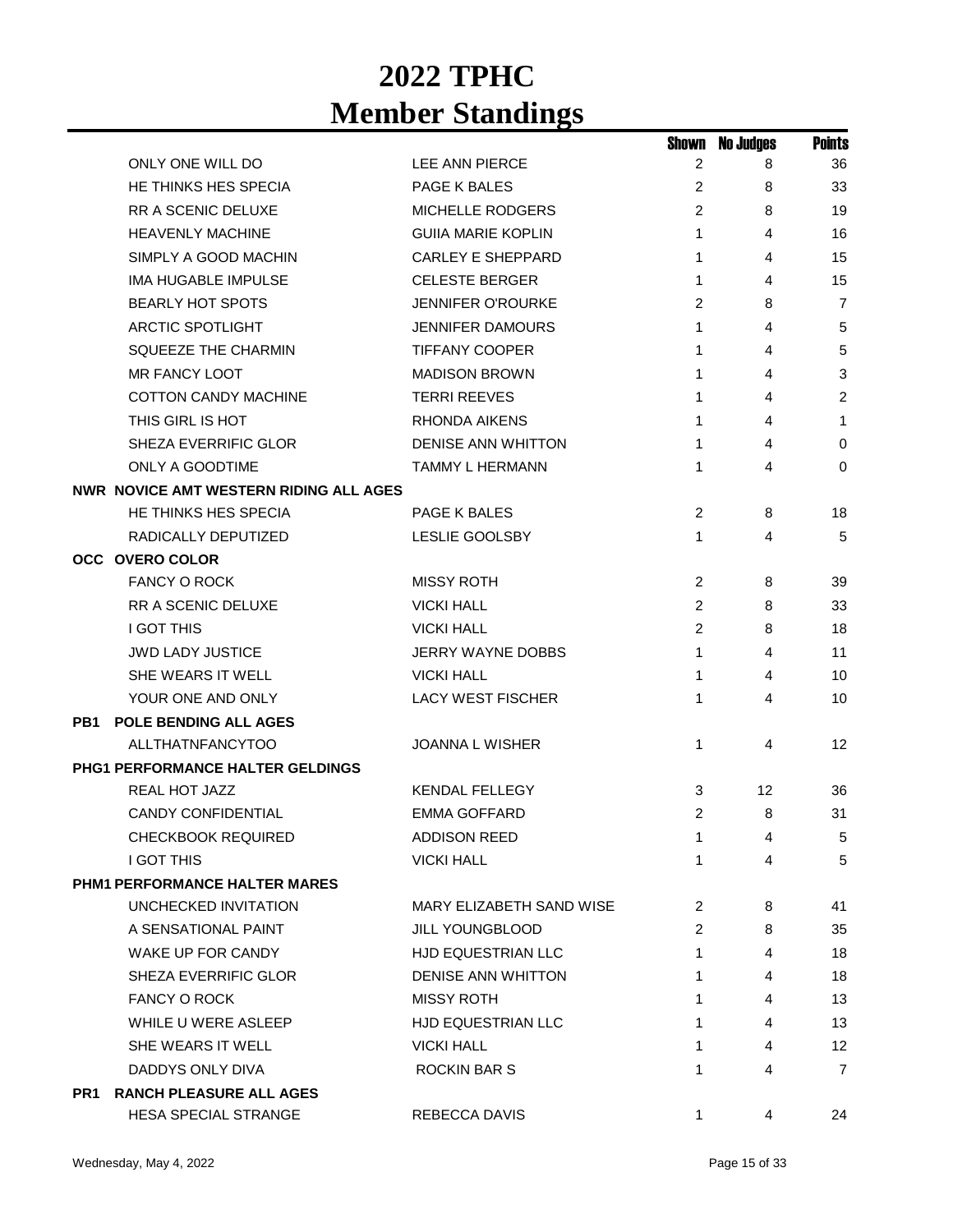|     |                                         |                           | Shown          | <b>No Judges</b> | <b>Points</b>   |
|-----|-----------------------------------------|---------------------------|----------------|------------------|-----------------|
|     | <b>JUAN LENA HOMBRE</b>                 | <b>NEIL A DICRISCI</b>    | 2              | 8                | 22              |
|     | <b>HOLD YOUR GUNS</b>                   | <b>KELLY CODY</b>         | 2              | 8                | 15              |
|     | ALOTA OLENA                             | LAURA CATHERINE HOELSCHER | 2              | 8                | 13              |
|     | <b>PS REMINGTON</b>                     | <b>KENNEDY G BELTZ</b>    | 1              | 4                | 11              |
|     | <b>JUAN CAT TWO</b>                     | <b>KATIE T DOVE</b>       | 1              | 4                | 5               |
|     | <b>MIZZEN TRICKS</b>                    | <b>SUSAN SCOTT</b>        | 2              | 8                | $\overline{4}$  |
|     | CHECK OUT MY MACHINE                    | DRU D HARPER              | 1              | 4                | 2               |
|     | <b>MASTER GUNSMOKE</b>                  | <b>STACEY ROBINSON</b>    | 1              | 4                | $\mathbf 0$     |
|     | LITTLE RED EMBERFROS                    | LAURA CATHERINE HOELSCHER | 1              | 4                | $\Omega$        |
|     | RHC RANCH HORSE CONFORMATION            |                           |                |                  |                 |
|     | <b>GVG PEPTO CHIC OLENA</b>             | RANDY HEAD                | 2              | 8                | 24              |
|     | PS REMINGTON                            | <b>KENNEDY G BELTZ</b>    | 1              | 4                | 15              |
|     | <b>ALOTA OLENA</b>                      | LAURA CATHERINE HOELSCHER | 2              | 8                | 14              |
|     | <b>MASTER GUNSMOKE</b>                  | <b>STACEY ROBINSON</b>    | 1              | 4                | 8               |
|     | <b>JUAN LENA HOMBRE</b>                 | <b>NEIL A DICRISCI</b>    | 1              | 4                | 6               |
|     | <b>RHP1 RANCH RIDING ALL AGE</b>        |                           |                |                  |                 |
|     | <b>PS REMINGTON</b>                     | <b>KENNEDY G BELTZ</b>    | 3              | 12               | 41              |
|     | <b>MIZZEN TRICKS</b>                    | <b>SUSAN SCOTT</b>        | 3              | 12               | 28              |
|     | <b>JUAN LENA HOMBRE</b>                 | <b>NEIL A DICRISCI</b>    | 2              | 8                | 26              |
|     | PAINTED CODY JAC                        | <b>NEIL A DICRISCI</b>    | 1              | 4                | 23              |
|     | <b>PAINTED N BLUEGRASS</b>              | ANGELA SCRUGGS            | 1              | 4                | 21              |
|     | TWR BABYS MY DADDY                      | MARCELYN KELLEY           | 1              | 4                | 12              |
|     | CHECK OUT MY MACHINE                    | DRU D HARPER              | 1              | 4                | 12              |
|     | <b>MASTER GUNSMOKE</b>                  | <b>STACEY ROBINSON</b>    | $\overline{c}$ | 8                | 6               |
|     | <b>HOLD YOUR GUNS</b>                   | <b>KELLY CODY</b>         | 2              | 8                | $\mathbf{1}$    |
|     | <b>JUAN CAT TWO</b>                     | KATIE T DOVE              | 1              | 4                | $\Omega$        |
| RR1 | <b>RANCH REINING ALL AGES</b>           |                           |                |                  |                 |
|     | <b>MASTER GUNSMOKE</b>                  | <b>STACEY ROBINSON</b>    | 3              | 12               | 42              |
|     | <b>PS REMINGTON</b>                     | <b>KENNEDY G BELTZ</b>    | 1              | 4                | 12              |
|     | <b>MIZZEN TRICKS</b>                    | <b>SUSAN SCOTT</b>        | 2              | 8                | 12 <sub>2</sub> |
|     | <b>JUAN CAT TWO</b>                     | KATIE T DOVE              | 2              | 8                | 9               |
|     | PAINTED CODY JAC                        | <b>NEIL A DICRISCI</b>    | 1              | 4                | $\overline{7}$  |
|     | A LITTLE GUNNA GLORY                    | STEVE AND HEATHER WINN    | 1              | 4                | 0               |
|     | <b>RRL1 RANCH RAIL PLEASURE ALL AGE</b> |                           |                |                  |                 |
|     | <b>MIZZEN TRICKS</b>                    | <b>SUSAN SCOTT</b>        | 3              | 12 <sup>2</sup>  | 41              |
|     | <b>PS REMINGTON</b>                     | <b>KENNEDY G BELTZ</b>    | 2              | 8                | 35              |
|     | <b>JUAN LENA HOMBRE</b>                 | <b>NEIL A DICRISCI</b>    | 2              | 8                | 25              |
|     | PAINTED N BLUEGRASS                     | ANGELA SCRUGGS            | 1              | 4                | 21              |
|     | ALOTA OLENA                             | LAURA CATHERINE HOELSCHER | 2              | 8                | 10              |
|     | CHECK OUT MY MACHINE                    | DRU D HARPER              | 1              | 4                | 10              |
|     | MASTER GUNSMOKE                         | <b>STACEY ROBINSON</b>    | $\overline{c}$ | 8                | 6               |
|     | JUAN CAT TWO                            | KATIE T DOVE              | 1              | 4                | 4               |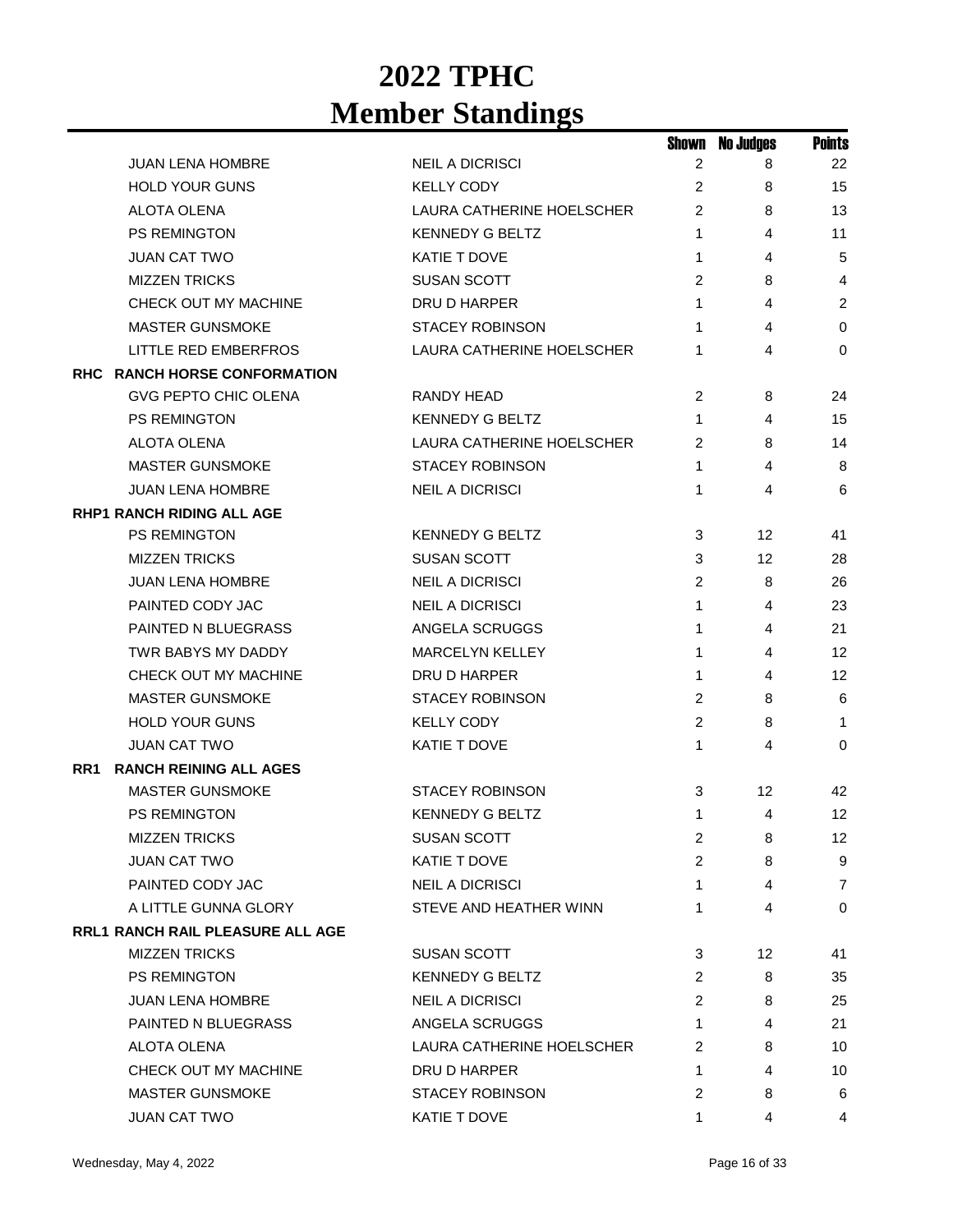|                 |                                    |                           |                | <b>Shown No Judges</b> | <b>Points</b> |
|-----------------|------------------------------------|---------------------------|----------------|------------------------|---------------|
| RT <sub>1</sub> | <b>RANCH TRAIL ALL AGES</b>        |                           |                |                        |               |
|                 | PS REMINGTON                       | <b>KENNEDY G BELTZ</b>    | 2              | 8                      | 27            |
|                 | <b>MIZZEN TRICKS</b>               | <b>SUSAN SCOTT</b>        | 1              | 4                      | 20            |
|                 | PAINTED CODY JAC                   | <b>NEIL A DICRISCI</b>    | 1              | 4                      | 20            |
|                 | ALOTA OLENA                        | LAURA CATHERINE HOELSCHER | $\overline{c}$ | 8                      | 14            |
|                 | JUAN LENA HOMBRE                   | <b>NEIL A DICRISCI</b>    | 2              | 8                      | 14            |
|                 | PAINTED N BLUEGRASS                | ANGELA SCRUGGS            | 1              | 4                      | 13            |
|                 | CHECK OUT MY MACHINE               | DRU D HARPER              | 1              | 4                      | 12            |
|                 | <b>JUAN CAT TWO</b>                | <b>KATIE T DOVE</b>       | 1              | 4                      | 12            |
|                 | <b>MASTER GUNSMOKE</b>             | <b>STACEY ROBINSON</b>    | $\overline{c}$ | 8                      | 10            |
|                 | <b>HESA SPECIAL STRANGE</b>        | <b>REBECCA DAVIS</b>      | $\mathbf{1}$   | 4                      | 8             |
|                 | <b>HOLD YOUR GUNS</b>              | <b>KELLY CODY</b>         | 1              | 4                      | 4             |
|                 | <b>RW1 RANCH COW WORK ALL AGES</b> |                           |                |                        |               |
|                 | <b>JUAN CAT TWO</b>                | KATIE T DOVE              | 2              | 8                      | 37            |
|                 | <b>JUAN LENA HOMBRE</b>            | <b>NEIL A DICRISCI</b>    | 2              | 8                      | 27            |
|                 | <b>MASTER GUNSMOKE</b>             | <b>STACEY ROBINSON</b>    | $\overline{2}$ | 8                      | 25            |
|                 | <b>TCC TOBIANO COLOR</b>           |                           |                |                        |               |
|                 | HOT LIL APPOINTMENT                | CANNON D TAMBURELLO       | 2              | 8                      | 23            |
|                 | <b>CRUISIN WITH JACK</b>           | SANDY DUBOSE              | 3              | 12                     | 22            |
|                 | <b>ARCTIC SPOTLIGHT</b>            | <b>JENNIFER DAMOURS</b>   | $\mathbf{1}$   | 4                      | 15            |
|                 | TEE JAYS TARDY TRAMP               | HJD EQUESTRIAN LLC        | $\mathbf{1}$   | 4                      | 12            |
|                 | SHE CAN CRUISE                     | <b>STEVEN BILLER</b>      | 1              | 4                      | 9             |
|                 | TRL2 JR. TRAIL                     |                           |                |                        |               |
|                 | OH WHATA RIDE                      | MICHELLE JOHNSTON         | $\overline{2}$ | 8                      | 43            |
|                 | COME N AT YA BLUE                  | PATRICIA STUTZMAN         | 2              | 8                      | 25            |
|                 | <b>TUESDAYS GONE</b>               | SHANNON &/OR TIM ANDERSON | 2              | 8                      | 17            |
|                 | THE PEACE MOVEMENT                 | <b>RYLEE MERRITT</b>      | 1              | 4                      | 12            |
|                 | LL COOL N LAZY                     | <b>SARAH BANKORD</b>      | 1              | 4                      | 2             |
|                 | MADE BEST BET YET                  | <b>HJD EQUESTRIAN LLC</b> | 1              | 4                      | 1             |
|                 | <b>CHECKBOOK REQUIRED</b>          | ADDISON REED              | 1              | 4                      | $\mathbf{0}$  |
|                 | <b>TRL3 SR. TRAIL</b>              |                           |                |                        |               |
|                 | <b>CANDY CONFIDENTIAL</b>          | <b>EMMA GOFFARD</b>       | 2              | 8                      | 28            |
|                 | A SULTRY PLAYBOY                   | <b>TRACY BILLING</b>      | 3              | 12                     | 27            |
|                 | ILL B AT THE BAR                   | <b>REESE E M BYERS</b>    | 2              | 8                      | 22            |
|                 | <b>BOX OFFICE SENSATION</b>        | <b>SHARON G RUBIN</b>     | 3              | 12                     | 19            |
|                 | <b>OVER INFLEETED</b>              | <b>HJD EQUESTRIAN LLC</b> | 1              | 4                      | 19            |
|                 | POP SENSATION                      | <b>HJD EQUESTRIAN LLC</b> | 1              | 4                      | 18            |
|                 | EVEN MORE SENSATIONA               | STEPHANIE MOHINDRA        | 2              | 8                      | 18            |
|                 | <b>FLAT SOPHISTICATED</b>          | RILEY KATE URECH          | $\overline{c}$ | 8                      | 11            |
|                 | RADICALLY DEPUTIZED                | <b>LESLIE GOOLSBY</b>     | 2              | 8                      | 5             |
|                 | THE RED FACTOR                     | <b>SALLY GRIFFIN</b>      | 1              | 4                      | 4             |
|                 | <b>HOW INVITING</b>                | PEYTYN GOODIN             | 1              | 4                      | 3             |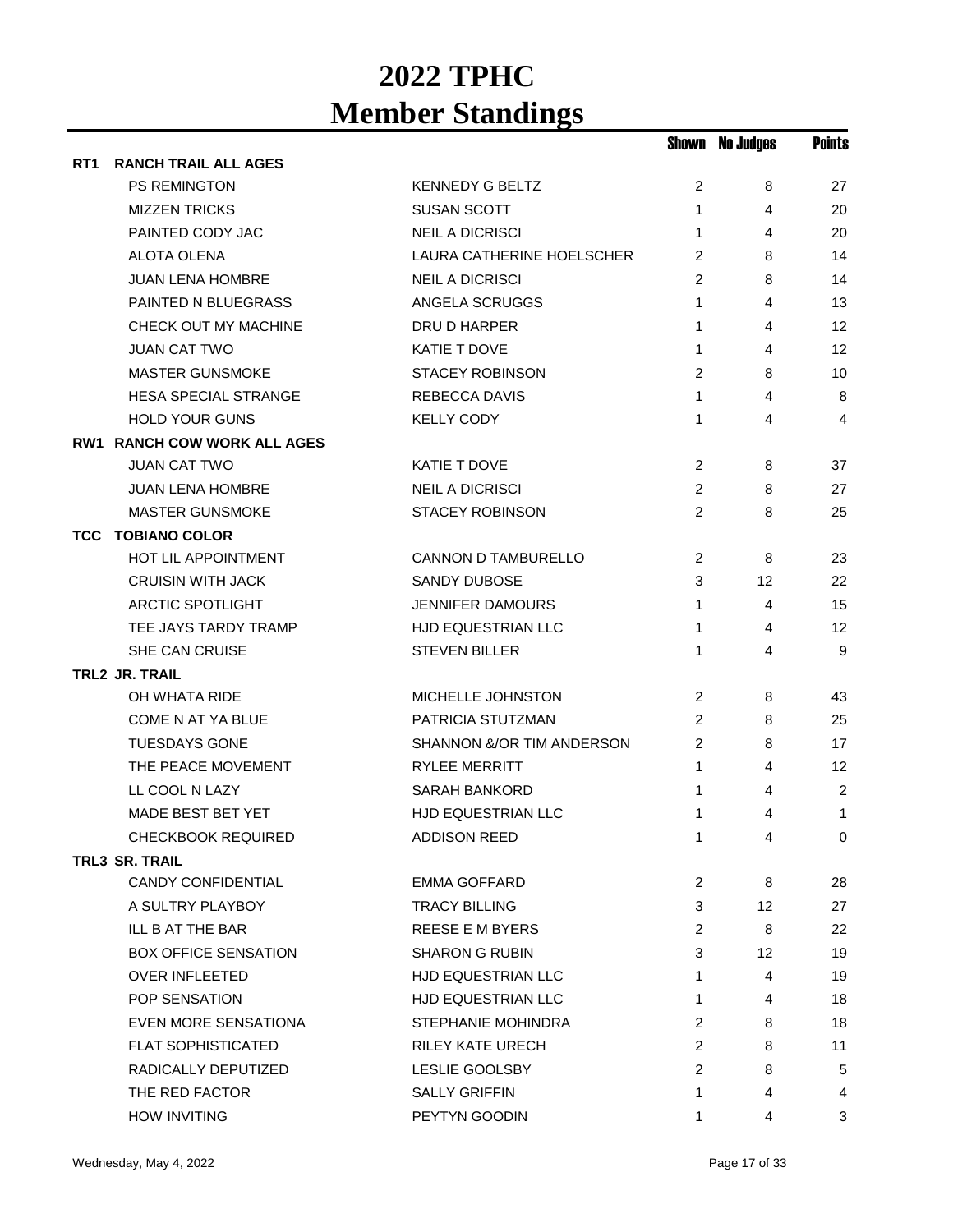|                                              |                             | Shown          | <b>No Judges</b> | <b>Points</b>  |
|----------------------------------------------|-----------------------------|----------------|------------------|----------------|
| ILL BE SENSATIONAL                           | RAYGAN FOLLIS               | 2              | 8                | 3              |
| <b>UNCHECKED INVITATION</b>                  | MARY ELIZABETH SAND WISE    | 2              | 8                | 0              |
| <b>WHATA TOTAL DIVA</b>                      | <b>HJD EQUESTRIAN LLC</b>   | 1              | 4                | 0              |
| LATE NIGHT HOTRODDER                         | <b>ALEXIS LINDNER</b>       | 2              | 8                | 0              |
| <b>COTTON CANDY MACHINE</b>                  | <b>TERRI REEVES</b>         | 1              | 4                | 0              |
| A CERTAIN PLATINUM                           | <b>CATHERIN BLACKMON</b>    | 1              | 4                | 0              |
| ONE LAZY COWBOY                              | RYAN URECH                  | 1              | 4                | 0              |
| <b>BEARLY HOT SPOTS</b>                      | <b>JENNIFER O'ROURKE</b>    | 2              | 8                | 0              |
| <b>ONLY HUNTIN A PARTY</b>                   | <b>KATE FLEMING</b>         | 1              | 4                | 0              |
| A SUDDEN LEGACY                              | <b>SHANNON GIESMAN</b>      | 1              | 4                | 0              |
| ONLY ONE WILL DO                             | LEE ANN PIERCE              | 1              | 4                | 0              |
| LOOK AT MY HOT CHIPS                         | HJD EQUESTRIAN LLC          | 1              | 4                | 0              |
| WAKE UP FOR CANDY                            | <b>HJD EQUESTRIAN LLC</b>   | 1              | 4                | 0              |
| <b>SLIGHTLY FANCY</b>                        | <b>CHAD CHRISTENSEN</b>     | 1              | 4                | 0              |
| <b>SENSATIONAL PRINCE</b>                    | RACHEL LANDMAN              | 1              | 4                | 0              |
| <b>IMA HUGABLE IMPULSE</b>                   | <b>CELESTE BERGER</b>       | 1              | 4                | 0              |
| <b>VBH1 NOVICE YOUTH HUNTER UNDER SADDLE</b> |                             |                |                  |                |
| <b>MARTHA STEWART</b>                        | <b>MIA PEDRICK</b>          | 3              | 12               | 37             |
| ILL B AT THE BAR                             | REESE E M BYERS             | 2              | 8                | 34             |
| ONE WITH THE FORCE                           | <b>ELLA HARMON</b>          | $\overline{c}$ | 8                | 33             |
| EPR FACE IT IM FANCY                         | <b>HANNAH DUKES</b>         | 1              | 4                | 18             |
| A CERTAIN PLATINUM                           | <b>KIERA TAYLOR</b>         | 2              | 8                | 14             |
| <b>JUSTONEOFTHECOOLKIDS</b>                  | <b>KAYDEN JOHNSON</b>       | 1              | 4                | 9              |
| ONLYALILBLACKVELVET                          | SHELBY KEE                  | 2              | 8                | 8              |
| <b>OVER INFLEETED</b>                        | <b>EMME G GRAVES</b>        | 1              | 4                | $\overline{7}$ |
| THE PEACE MOVEMENT                           | <b>RYLEE MERRITT</b>        | 1              | 4                | 6              |
| A SUDDEN LEGACY                              | <b>KATHERINE SMITH</b>      | 1              | 4                | 4              |
| <b>CR GOOD IMPULSE</b>                       | <b>CAROLINE LYNN HERMAN</b> | 1              | 4                | 2              |
| ONLY GOOD GOSSIP                             | <b>EMMY CASH CONREY</b>     | 3              | 12               | 1              |
| <b>IMPULSIVE ADVENTURE</b>                   | <b>ALEXIS GUINN</b>         | 1              | 4                | 0              |
| <b>SKIPS SONNY ANGEL</b>                     | AUDRA DAMOURS               | 2              | 8                | 0              |
| <b>FLAT SOPHISTICATED</b>                    | <b>RILEY KATE URECH</b>     | 1              | 4                | 0              |
| A TIMELY INVITATION                          | TEAGAN KALLUS               | 1              | 4                | 0              |
| <b>HOT LIL APPOINTMENT</b>                   | <b>CANNON D TAMBURELLO</b>  | $\overline{2}$ | 8                | 0              |
| CHROMED OUT SENSATIO                         | <b>GABRIELLE SHULTZ</b>     | 1              | 4                | 0              |
| <b>VEE1 NOV YOUTH HUNT SEAT EQUITATION</b>   |                             |                |                  |                |
| A CERTAIN PLATINUM                           | <b>KIERA TAYLOR</b>         | 2              | 8                | 46             |
| ONE WITH THE FORCE                           | ELLA HARMON                 | 3              | 12               | 30             |
| ONE LAZY COWBOY                              | <b>LINDSEY WATLAND</b>      | 1              | 4                | 22             |
| <b>BACK FLEET BOY</b>                        | ANGEL BAER                  | 3              | 12               | 18             |
| SKIPS SONNY ANGEL                            | <b>AUDRA DAMOURS</b>        | 2              | 8                | 17             |
| ILL B AT THE BAR                             | REESE E M BYERS             | $\overline{c}$ | 8                | 13             |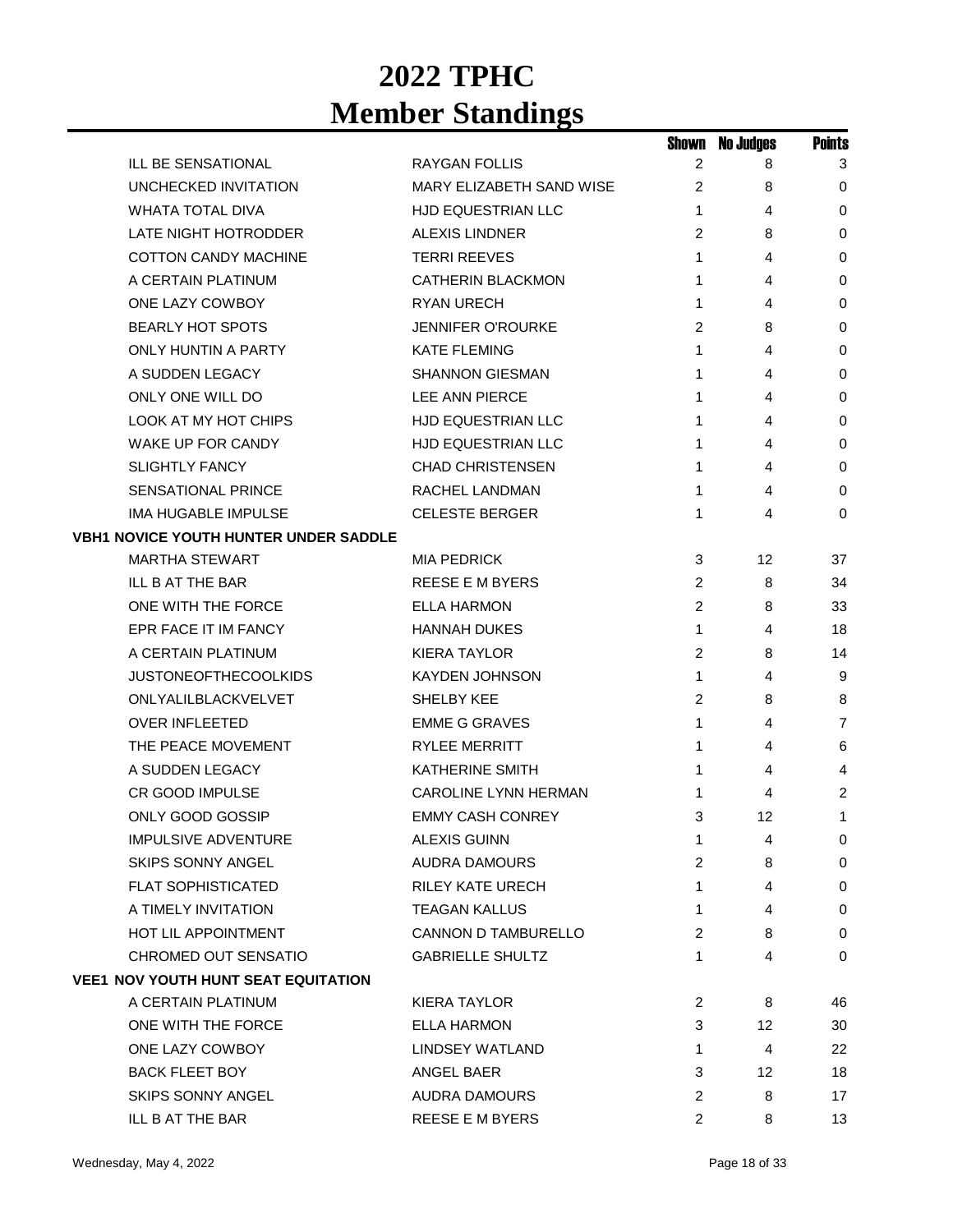|     |                                           |                             | Shown          | <b>No Judges</b> | <b>Points</b>   |
|-----|-------------------------------------------|-----------------------------|----------------|------------------|-----------------|
|     | ONLYALILBLACKVELVET                       | SHELBY KEE                  | 2              | 8                | 10 <sup>°</sup> |
|     | THE PEACE MOVEMENT                        | <b>RYLEE MERRITT</b>        | 1.             | 4                | 10              |
|     | <b>OVER INFLEETED</b>                     | <b>EMME G GRAVES</b>        | 1              | 4                | 9               |
|     | <b>FLAT SOPHISTICATED</b>                 | <b>RILEY KATE URECH</b>     | 1              | 4                | 5               |
|     | <b>CR GOOD IMPULSE</b>                    | <b>CAROLINE LYNN HERMAN</b> | 1              | 4                | 4               |
|     | CHROMED OUT SENSATIO                      | <b>GABRIELLE SHULTZ</b>     | 2              | 8                | 3               |
|     | <b>JUSTONEOFTHECOOLKIDS</b>               | <b>KAYDEN JOHNSON</b>       | 1              | 4                | 3               |
|     | ONLY GOOD GOSSIP                          | <b>EMMY CASH CONREY</b>     | 3              | 12               | 1               |
|     | <b>HOT LIL APPOINTMENT</b>                | <b>CANNON D TAMBURELLO</b>  | 2              | 8                | 0               |
|     | <b>IMPULSIVE ADVENTURE</b>                | <b>ALEXIS GUINN</b>         | 1              | 4                | 0               |
|     | A TIMELY INVITATION                       | <b>TEAGAN KALLUS</b>        | 1              | 4                | 0               |
|     | EPR FACE IT IM FANCY                      | <b>HANNAH DUKES</b>         | 1              | 4                | 0               |
|     | <b>HOPES DAVINCI CODE</b>                 | <b>REGAN STOVALL</b>        | 1              | 4                | $\mathbf 0$     |
|     | SHE WEARS IT WELL                         | <b>REGAN STOVALL</b>        | 1              | 4                | 0               |
| VH1 | <b>NOV YOUTH HORSEMANSHIP</b>             |                             |                |                  |                 |
|     | <b>SKYFALL SENSATION</b>                  | <b>CHLOE A TURPIN</b>       | 3              | 12               | 58              |
|     | ILL B AT THE BAR                          | <b>REESE E M BYERS</b>      | $\overline{c}$ | 8                | 35              |
|     | <b>BACK FLEET BOY</b>                     | <b>ANGEL BAER</b>           | 3              | 12               | 34              |
|     | ONLYALILBLACKVELVET                       | SHELBY KEE                  | 2              | 8                | 28              |
|     | A SUDDEN LEGACY                           | <b>KATHERINE SMITH</b>      | 2              | 8                | 13              |
|     | <b>I GOT THIS</b>                         | <b>MASON STOVALL</b>        | 2              | 8                | 12              |
|     | <b>JUSTONEOFTHECOOLKIDS</b>               | <b>KAYDEN JOHNSON</b>       | 1              | 4                | 10              |
|     | RADICALLY DEPUTIZED                       | APRIL GOOLSBY               | 2              | 8                | $\overline{7}$  |
|     | <b>SKIPS SONNY ANGEL</b>                  | <b>AUDRA DAMOURS</b>        | $\overline{c}$ | 8                | 5               |
|     | THE PEACE MOVEMENT                        | <b>RYLEE MERRITT</b>        | 1              | 4                | 1               |
|     | A TIMELY INVITATION                       | <b>TEAGAN KALLUS</b>        | 1              | 4                | 1               |
|     | ONLY GOOD GOSSIP                          | <b>EMMY CASH CONREY</b>     | 3              | 12               | 1               |
|     | SIMONS CHOCOLATE RIO                      | <b>ERIN J SCHNEIDER</b>     | 1              | 4                | $\pmb{0}$       |
|     | <b>VS FIRE N ICE</b>                      | <b>JULIA L WOULDS</b>       | 1              | 4                | 0               |
|     | <b>IMPULSIVE ADVENTURE</b>                | <b>ALEXIS GUINN</b>         | 1              | 4                | 0               |
|     | <b>HOT LIL APPOINTMENT</b>                | <b>CANNON D TAMBURELLO</b>  | $\overline{2}$ | 8                | 0               |
|     | <b>OVER INFLEETED</b>                     | <b>EMME G GRAVES</b>        | 1              | 4                | $\mathbf 0$     |
|     | <b>HOPES DAVINCI CODE</b>                 | <b>REGAN STOVALL</b>        | 1              | 4                | 0               |
|     | A CERTAIN PLATINUM                        | <b>KIERA TAYLOR</b>         | $\overline{2}$ | 8                | $\mathbf 0$     |
|     | <b>VPR1 NOV YOUTH RANCH PLEASURE</b>      |                             |                |                  |                 |
|     | <b>SIR ZIPPOS KNIGHT</b>                  | <b>ISABELLA LOPEZ</b>       | 2              | 8                | 12              |
|     | <b>PS REMINGTON</b>                       | <b>KENNEDY G BELTZ</b>      | 1              | 4                | 4               |
|     | <b>VRL1 NOV YOUTH RANCH RAIL PLEASURE</b> |                             |                |                  |                 |
|     | PS REMINGTON                              | <b>KENNEDY G BELTZ</b>      | 1              | 4                | 8               |
|     | SIR ZIPPOS KNIGHT                         | <b>ISABELLA LOPEZ</b>       | 2              | 8                | 8               |
|     | <b>VRP1 NOV YOUTH RANCH RDIGIN</b>        |                             |                |                  |                 |
|     | PS REMINGTON                              | <b>KENNEDY G BELTZ</b>      | 1              | 4                | 8               |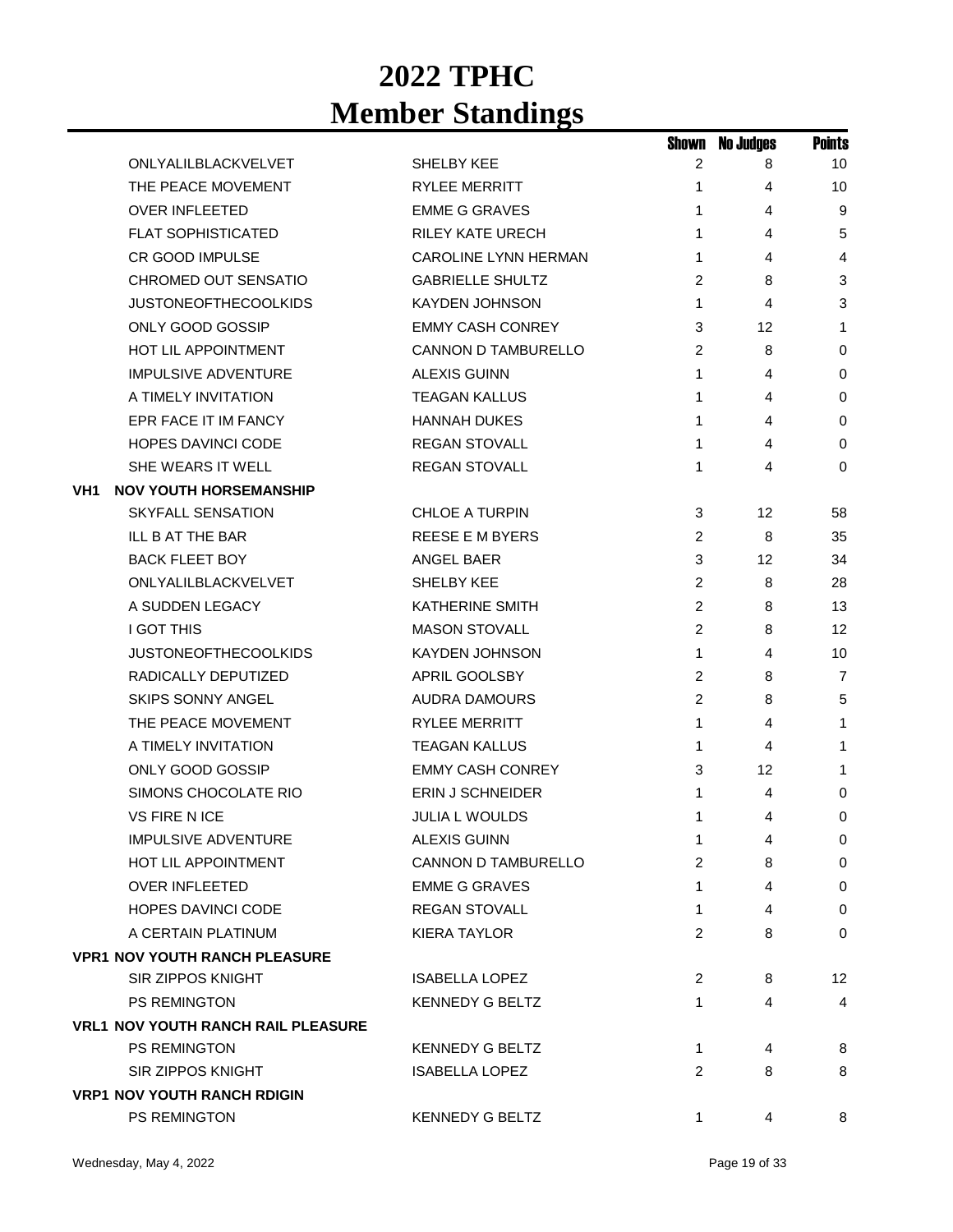|     |                                             |                             | Shown          | No Judges | <b>Points</b>  |
|-----|---------------------------------------------|-----------------------------|----------------|-----------|----------------|
|     | <b>SIR ZIPPOS KNIGHT</b>                    | <b>ISABELLA LOPEZ</b>       | 2              | 8         | 8              |
|     | <b>VRR1 NOV YOUTH RANCH REINING</b>         |                             |                |           |                |
|     | <b>PS REMINGTON</b>                         | <b>KENNEDY G BELTZ</b>      | 1              | 4         | 8              |
|     | <b>SIR ZIPPOS KNIGHT</b>                    | <b>ISABELLA LOPEZ</b>       | 2              | 8         | 8              |
|     | <b>VRT1 NOV YOUTH RANCH TRAIL</b>           |                             |                |           |                |
|     | <b>PS REMINGTON</b>                         | <b>KENNEDY G BELTZ</b>      | 1              | 4         | 4              |
|     | <b>VSH1 NOV YOUTH SHOWMANSHIP AT HALTER</b> |                             |                |           |                |
|     | A SUDDEN LEGACY                             | <b>KATHERINE SMITH</b>      | 3              | 12        | 60             |
|     | ILL B AT THE BAR                            | <b>REESE E M BYERS</b>      | 2              | 8         | 38             |
|     | <b>BACK FLEET BOY</b>                       | ANGEL BAER                  | 3              | 12        | 37             |
|     | ONE WITH THE FORCE                          | <b>ELLA HARMON</b>          | 3              | 12        | 24             |
|     | ONLYALILBLACKVELVET                         | SHELBY KEE                  | 2              | 8         | 24             |
|     | AN ORIGINAL COWBOY                          | <b>MADELYNNE ALDEN</b>      | 3              | 12        | 16             |
|     | YOUR ONE AND ONLY                           | <b>REESE FISCHER</b>        | 1              | 4         | $\overline{7}$ |
|     | UNCHECKED INVITATION                        | <b>ADALYN STULTZ</b>        | 1              | 4         | 3              |
|     | <b>CR GOOD IMPULSE</b>                      | <b>CAROLINE LYNN HERMAN</b> | 1              | 4         | 3              |
|     | SHE WEARS IT WELL                           | <b>REGAN STOVALL</b>        | 1              | 4         | 3              |
|     | A TIMELY INVITATION                         | <b>TEAGAN KALLUS</b>        | 1              | 4         | $\overline{2}$ |
|     | <b>HOT LIL APPOINTMENT</b>                  | <b>CANNON D TAMBURELLO</b>  | 2              | 8         | $\mathbf{1}$   |
|     | <b>SKIPS SONNY ANGEL</b>                    | <b>AUDRA DAMOURS</b>        | $\overline{2}$ | 8         | $\mathbf{1}$   |
|     | <b>HOPES DAVINCI CODE</b>                   | <b>REGAN STOVALL</b>        | 1              | 4         | 0              |
|     | <b>I GOT THIS</b>                           | <b>MASON STOVALL</b>        | 1              | 4         | 0              |
|     | A CERTAIN PLATINUM                          | <b>KIERA TAYLOR</b>         | 1              | 4         | 0              |
|     | <b>SKYFALL SENSATION</b>                    | <b>CHLOE A TURPIN</b>       | 1              | 4         | 0              |
|     | ONLY GOOD GOSSIP                            | <b>EMMY CASH CONREY</b>     | 3              | 12        | 0              |
|     | THE PEACE MOVEMENT                          | <b>RYLEE MERRITT</b>        | 1              | 4         | 0              |
|     | <b>FLAT SOPHISTICATED</b>                   | <b>RILEY KATE URECH</b>     | 1              | 4         | 0              |
|     | <b>IMPULSIVE ADVENTURE</b>                  | <b>ALEXIS GUINN</b>         | 1              | 4         | 0              |
|     | <b>OVER INFLEETED</b>                       | <b>EMME G GRAVES</b>        | 1              | 4         | 0              |
|     | <b>JUSTONEOFTHECOOLKIDS</b>                 | KAYDEN JOHNSON              | 1              | 4         | 0              |
|     | <b>HOTROD MACHINE</b>                       | AUDREY WARMINSKI            | 1              | 4         | 0              |
| VT1 | <b>NOV YOUTH TRAIL</b>                      |                             |                |           |                |
|     | A SUDDEN LEGACY                             | <b>KATHERINE SMITH</b>      | 3              | 12        | 40             |
|     | SKYFALL SENSATION                           | CHLOE A TURPIN              | 3              | 12        | 39             |
|     | A CERTAIN PLATINUM                          | <b>KIERA TAYLOR</b>         | $\overline{c}$ | 8         | 24             |
|     | <b>REAL HOT JAZZ</b>                        | <b>KENDAL FELLEGY</b>       | 3              | 12        | 23             |
|     | <b>CANDY CONFIDENTIAL</b>                   | <b>EMMA GOFFARD</b>         | 1              | 4         | 21             |
|     | ONE LAZY COWBOY                             | LINDSEY WATLAND             | 1              | 4         | 19             |
|     | ILL B AT THE BAR                            | <b>REESE E M BYERS</b>      | $\overline{c}$ | 8         | 18             |
|     | <b>HOT LIL APPOINTMENT</b>                  | CANNON D TAMBURELLO         | 2              | 8         | 11             |
|     | ONLY GOOD GOSSIP                            | <b>EMMY CASH CONREY</b>     | 3              | 12        | 10             |
|     | <b>IMPULSIVE ADVENTURE</b>                  | ALEXIS GUINN                | 1              | 4         | 9              |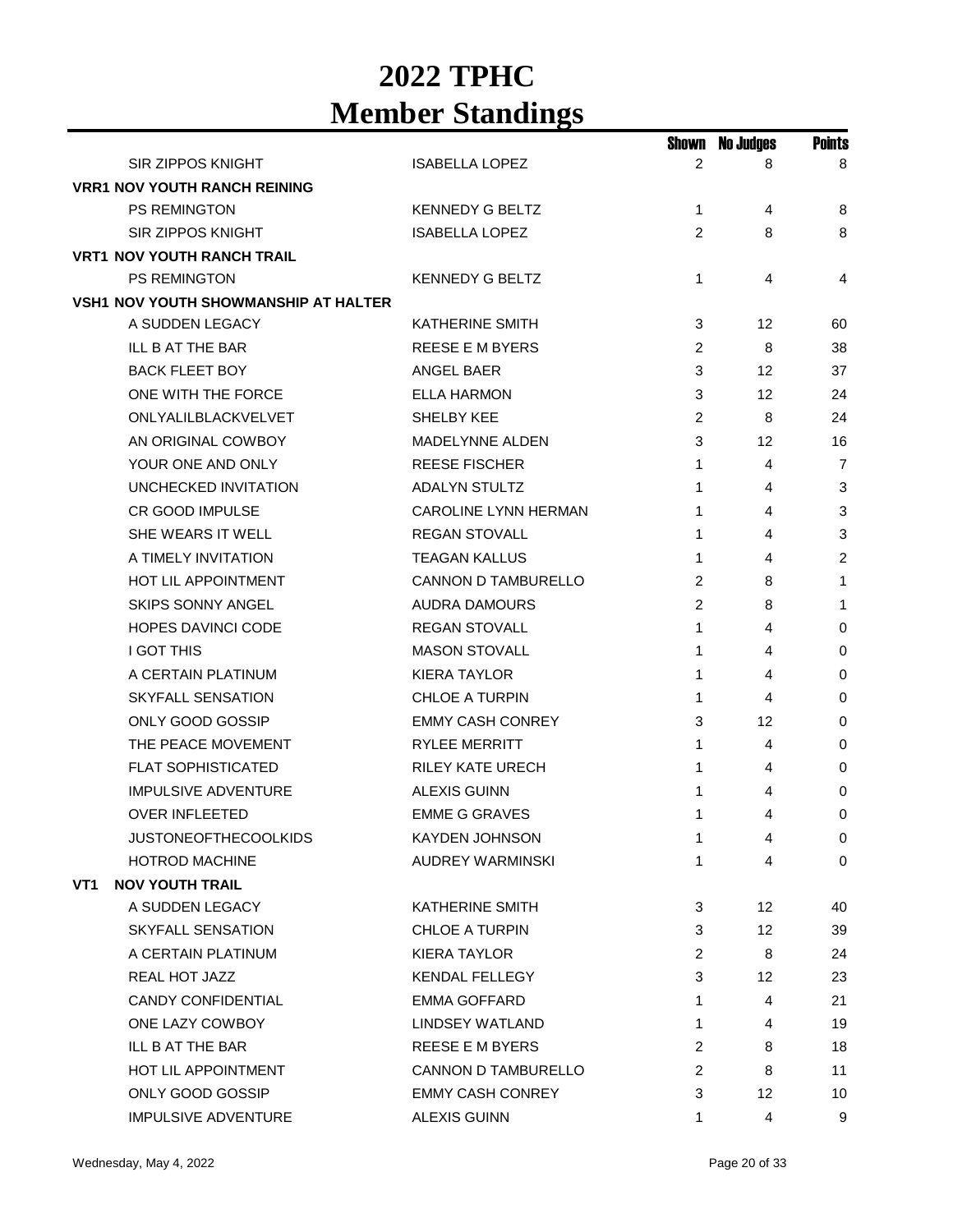|                                        |                            | Shown          | <b>No Judges</b> | <b>Points</b>   |
|----------------------------------------|----------------------------|----------------|------------------|-----------------|
| SKIPS SONNY ANGEL                      | AUDRA DAMOURS              | 1              | 4                | 3               |
| <b>BACK FLEET BOY</b>                  | ANGEL BAER                 | 3              | 12               | 3               |
| ONLYALILBLACKVELVET                    | SHELBY KEE                 | 1              | 4                | 3               |
| <b>OVER INFLEETED</b>                  | <b>EMME G GRAVES</b>       | 1              | 4                | 0               |
| <b>CHROMED OUT SENSATIO</b>            | <b>GABRIELLE SHULTZ</b>    | 1              | 4                | 0               |
| <b>HOPES DAVINCI CODE</b>              | <b>REGAN STOVALL</b>       | 1              | 4                | 0               |
| <b>JUSTONEOFTHECOOLKIDS</b>            | <b>KAYDEN JOHNSON</b>      | 1              | 4                | 0               |
| <b>I GOT THIS</b>                      | <b>MASON STOVALL</b>       | 2              | 8                | 0               |
| THE PEACE MOVEMENT                     | <b>RYLEE MERRITT</b>       | 1              | 4                | 0               |
| RADICALLY DEPUTIZED                    | APRIL GOOLSBY              | 1              | 4                | 0               |
| SIMONS CHOCOLATE RIO                   | ERIN J SCHNEIDER           | 1              | 4                | $\mathbf 0$     |
| A TIMELY INVITATION                    | <b>TEAGAN KALLUS</b>       | 1              | 4                | 0               |
| <b>VWP1 NOV YOUTH WEST PLEASURE</b>    |                            |                |                  |                 |
| REAL HOT JAZZ                          | <b>KENDAL FELLEGY</b>      | 3              | 12               | 44              |
| ILL B AT THE BAR                       | <b>REESE E M BYERS</b>     | 2              | 8                | 36              |
| A CERTAIN PLATINUM                     | <b>KIERA TAYLOR</b>        | 2              | 8                | 27              |
| ONLYALILBLACKVELVET                    | SHELBY KEE                 | 2              | 8                | 24              |
| AN ORIGINAL COWBOY                     | <b>MADELYNNE ALDEN</b>     | 2              | 8                | 21              |
| <b>OVER INFLEETED</b>                  | <b>EMME G GRAVES</b>       | 1              | 4                | 18              |
| A SUDDEN LEGACY                        | <b>KATHERINE SMITH</b>     | $\overline{c}$ | 8                | 14              |
| <b>SKYFALL SENSATION</b>               | <b>CHLOE A TURPIN</b>      | 3              | 12               | 13              |
| <b>BACK FLEET BOY</b>                  | ANGEL BAER                 | 3              | 12               | 9               |
| <b>CR GOOD IMPULSE</b>                 | CAROLINE LYNN HERMAN       | 1              | 4                | 5               |
| <b>CHECKBOOK REQUIRED</b>              | <b>ADDISON REED</b>        | 1              | 4                | 3               |
| AT BATT                                | <b>BLAIR E ROZAS</b>       | 1              | 4                | 3               |
| <b>JUSTONEOFTHECOOLKIDS</b>            | <b>KAYDEN JOHNSON</b>      | 1              | 4                | $\overline{c}$  |
| <b>SKIPS SONNY ANGEL</b>               | <b>AUDRA DAMOURS</b>       | $\overline{2}$ | 8                | 0               |
| <b>FLAT SOPHISTICATED</b>              | <b>RILEY KATE URECH</b>    | 1              | 4                | 0               |
| ONLY GOOD GOSSIP                       | <b>EMMY CASH CONREY</b>    | 3              | 12               | 0               |
| A TIMELY INVITATION                    | <b>TEAGAN KALLUS</b>       | 1              | 4                | 0               |
| THE PEACE MOVEMENT                     | <b>RYLEE MERRITT</b>       | 1              | 4                | 0               |
| SIMONS CHOCOLATE RIO                   | <b>ERIN J SCHNEIDER</b>    | 1              | 4                | 0               |
| RADICALLY DEPUTIZED                    | APRIL GOOLSBY              | 1              | 4                | 0               |
| <b>IMPULSIVE ADVENTURE</b>             | <b>ALEXIS GUINN</b>        | 1              | 4                | 0               |
| CHROMED OUT SENSATIO                   | <b>GABRIELLE SHULTZ</b>    | 2              | 8                | 0               |
| BEEN THERE SCENE THA                   | APRIL GOOLSBY              | 1.             | 4                | 0               |
| <b>I GOT THIS</b>                      | <b>MASON STOVALL</b>       | 1              | 4                | 0               |
| <b>HOT LIL APPOINTMENT</b>             | <b>CANNON D TAMBURELLO</b> | 2              | 8                | 0               |
| <b>VWR NOVICE YOUTH WESTERN RIDING</b> |                            |                |                  |                 |
| RADICALIZED                            | <b>MARA CLENNON</b>        | 1              | 4                | 19              |
| <b>HOW INVITING</b>                    | PEYTYN GOODIN              | 1              | 4                | 17              |
| A CERTAIN PLATINUM                     | <b>KIERA TAYLOR</b>        | 1              | 4                | 12 <sup>2</sup> |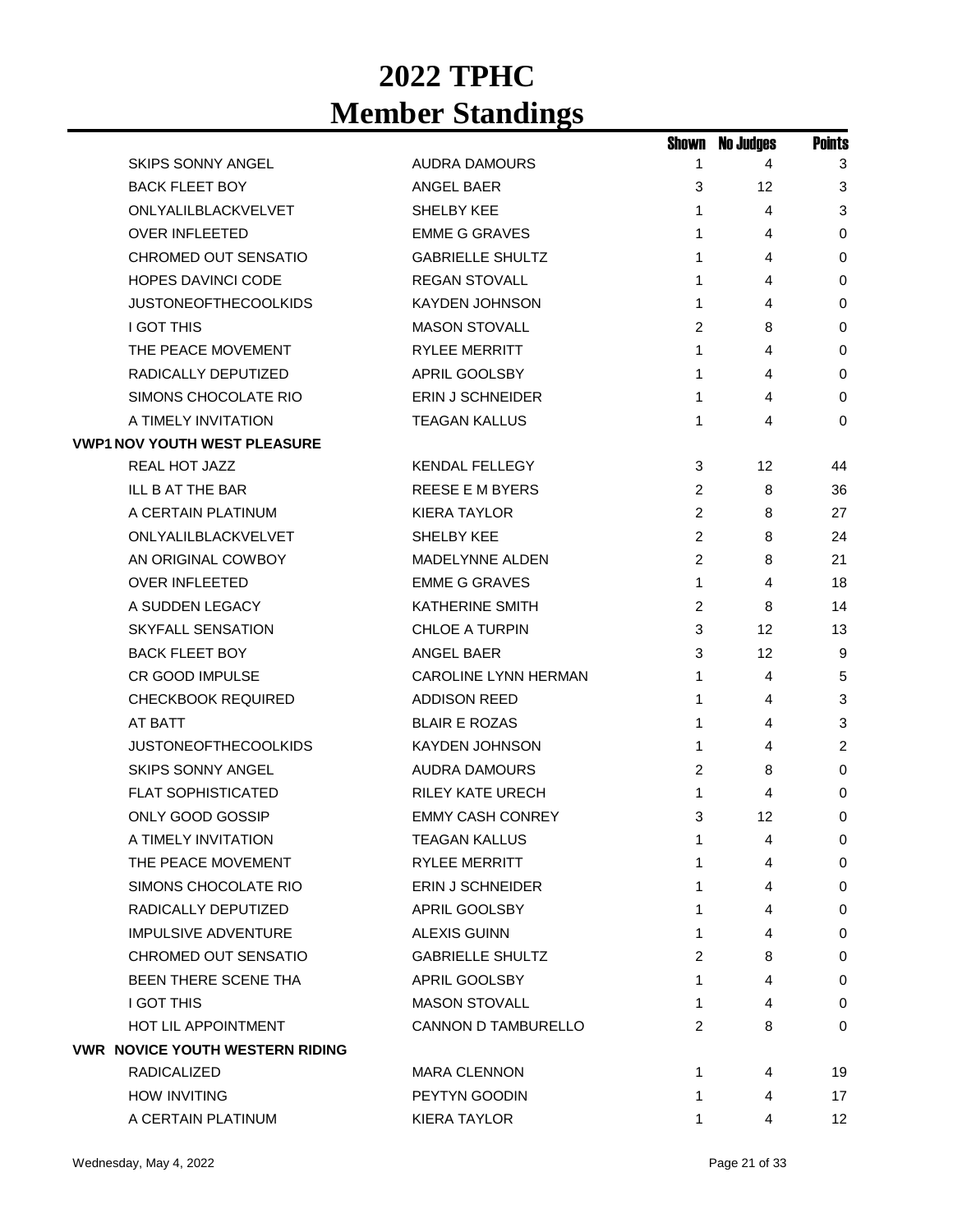|                                      |                              | Shown          | <b>No Judges</b> | <b>Points</b>  |
|--------------------------------------|------------------------------|----------------|------------------|----------------|
| <b>HOPES DAVINCI CODE</b>            | <b>KIERA TAYLOR</b>          | 1              | 4                | 8              |
| ONE FLASHY SENSATION                 | <b>CELIA HEINBUCH</b>        | 1              | 4                | $\Omega$       |
| <b>WP1 WESTERN PLEASURE ALL AGES</b> |                              |                |                  |                |
| <b>CANDY CONFIDENTIAL</b>            | <b>EMMA GOFFARD</b>          | 2              | 8                | 43             |
| A SENSATIONAL PAINT                  | JILL YOUNGBLOOD              | 2              | 8                | 30             |
| <b>ELICIOUS</b>                      | HJD EQUESTRIAN LLC           | 1              | 4                | 22             |
| DADDYS ONLY DIVA                     | <b>ROCKIN BAR S</b>          | 2              | 8                | 19             |
| <b>SENSATIONAL PRINCE</b>            | RACHEL LANDMAN               | 1              | 4                | 17             |
| <b>TUESDAYS GONE</b>                 | SHANNON &/OR TIM ANDERSON    | 1              | 4                | 16             |
| <b>CURB UR IMPULSE</b>               | <b>ROCKIN BAR S</b>          | 2              | 8                | 16             |
| AN ORIGINAL COWBOY                   | <b>MADELYNNE ALDEN</b>       | 1              | 4                | 15             |
| I AINT IN NO HURRY                   | <b>MC'S DRAGON RANCH LLC</b> | 1              | 4                | 15             |
| <b>ONLY HUNTIN A PARTY</b>           | <b>KATE FLEMING</b>          | 2              | 8                | 12             |
| WAKE UP FOR CANDY                    | HJD EQUESTRIAN LLC           | 1              | 4                | 12             |
| <b>TOOSLEEPYFORDEADLINE</b>          | <b>ALLIE R ARONSEN</b>       | 1              | 4                | 9              |
| <b>LUCKY IN LUV</b>                  | <b>SHANNON YEATON</b>        | 1              | 4                | 9              |
| <b>COME N AT YA BLUE</b>             | PATRICIA STUTZMAN            | 1              | 4                | $\overline{7}$ |
| THE RED FACTOR                       | <b>SALLY GRIFFIN</b>         | 2              | 8                | $\overline{7}$ |
| <b>FANCY O ROCK</b>                  | <b>MISSY ROTH</b>            | 1              | 4                | 6              |
| A GIRL NAMED CHARLIE                 | PATRICIA A WAGNER            | 1              | 4                | 6              |
| <b>RADICALIZED</b>                   | HJD EQUESTRIAN LLC           | 1              | 4                | 4              |
| WHILE U WERE ASLEEP                  | <b>HJD EQUESTRIAN LLC</b>    | 1              | 4                | 4              |
| <b>FLAT SOPHISTICATED</b>            | <b>RILEY KATE URECH</b>      | 1              | 4                | 3              |
| <b>EVEN MORE SENSATIONA</b>          | <b>STEPHANIE MOHINDRA</b>    | 1              | 4                | 2              |
| <b>WHATA TOTAL DIVA</b>              | <b>HJD EQUESTRIAN LLC</b>    | 1              | 4                | 1              |
| ONE FLASHY SENSATION                 | HJD EQUESTRIAN LLC           | 1              | 4                | 1              |
| AT BATT                              | <b>BLAIR E ROZAS</b>         | 1              | 4                | 0              |
| <b>RR A SCENIC DELUXE</b>            | <b>VICKI HALL</b>            | 2              | 8                | 0              |
| MADE BEST BET YET                    | HJD EQUESTRIAN LLC           | 1              | 4                | 0              |
| <b>BEARLY HOT SPOTS</b>              | JENNIFER O'ROURKE            | 2              | 8                | 0              |
| CHECKBOOK REQUIRED                   | <b>ADDISON REED</b>          | 1              | 4                | $\mathbf 0$    |
| <b>WR1 WESTERN RIDING ALL AGES</b>   |                              |                |                  |                |
| <b>BOX OFFICE SENSATION</b>          | <b>SHARON G RUBIN</b>        | $\overline{2}$ | 8                | 39             |
| EVEN MORE SENSATIONA                 | <b>STEPHANIE MOHINDRA</b>    | 2              | 8                | 30             |
| <b>ILL B AT THE BAR</b>              | REESE E M BYERS              | 2              | 8                | 22             |
| <b>HUNTIFIED</b>                     | <b>ERIN LARSON</b>           | 1              | 4                | 22             |
| <b>IMA GALLANT MCKENZIE</b>          | <b>JILL YOUNGBLOOD</b>       | 1              | 4                | 21             |
| <b>HOW INVITING</b>                  | PEYTYN GOODIN                | 1              | 4                | 18             |
| ILL BE SENSATIONAL                   | <b>RAYGAN FOLLIS</b>         | 2              | 8                | 5              |
| WAKE UP FOR CANDY                    | <b>HJD EQUESTRIAN LLC</b>    | 1              | 4                | 0              |
| ONE LAZY COWBOY                      | <b>RYAN URECH</b>            | 1              | 4                | 0              |
| A CERTAIN PLATINUM                   | CATHERIN BLACKMON            | 1              | 4                | 0              |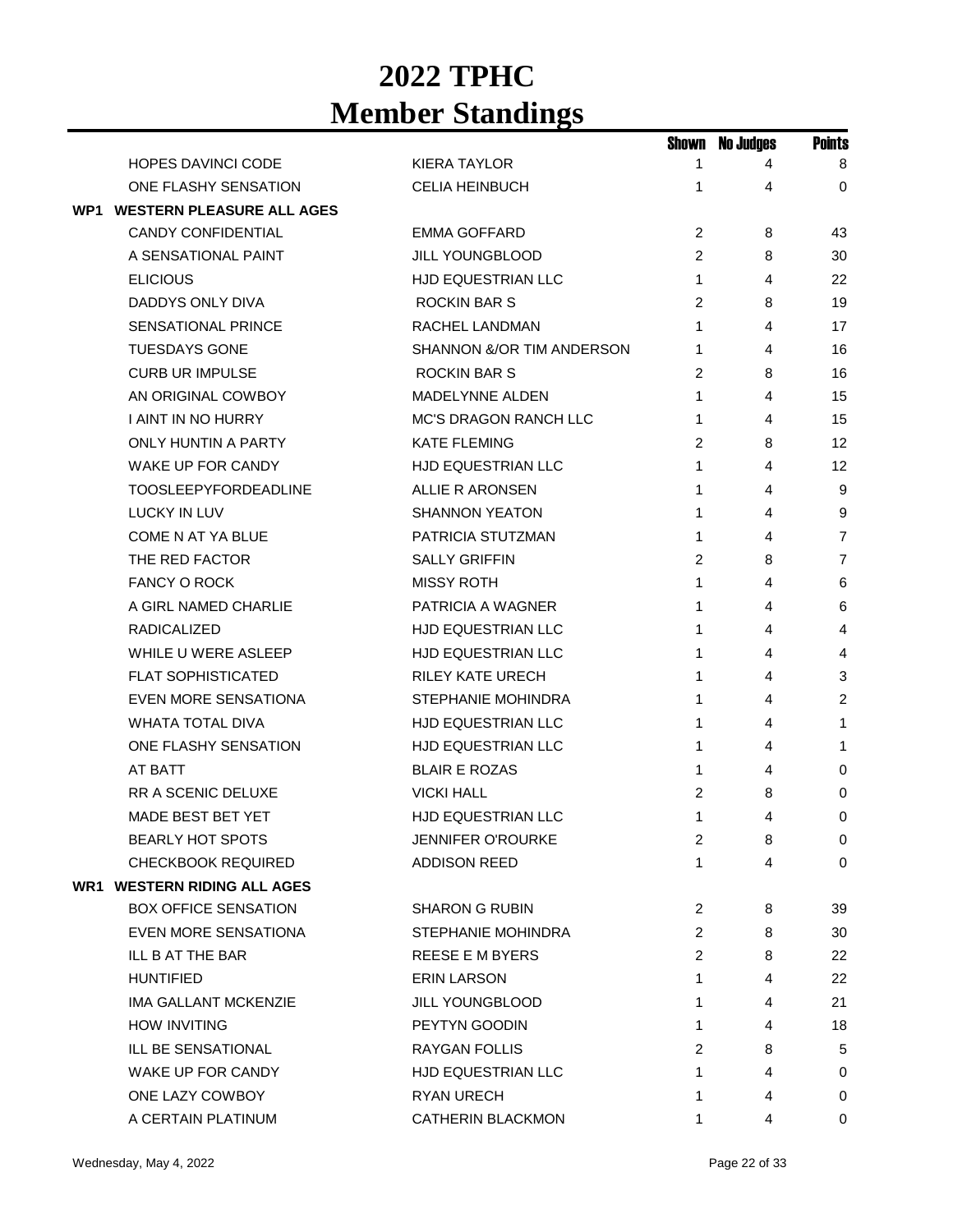|                                            |                           |                | <b>Shown No Judges</b> | Points |
|--------------------------------------------|---------------------------|----------------|------------------------|--------|
| <b>WT01 WALK TROT SHOWMANSHIP</b>          |                           |                |                        |        |
| <b>FLEETS SWEET DREAMS</b>                 | ALYSSA BASS               | 3              | 12                     | 45     |
| LIVIN BIG                                  | <b>HANNAH KATE PIPKIN</b> | 2              | 8                      | 31     |
| UNCHECKED INVITATION                       | <b>ADALYN STULTZ</b>      | $\overline{2}$ | 8                      | 25     |
| <b>BEARLY HOT SPOTS</b>                    | <b>DAKOTA O'ROURKE</b>    | 3              | 12                     | 24     |
| YOUR ONE AND ONLY                          | <b>REESE FISCHER</b>      | 2              | 8                      | 20     |
| <b>GOT SENSATION</b>                       | ELLA KATE HERMAN          | 1              | 4                      | 20     |
| STATELY SENSATION                          | <b>HAZEL HEINBUCH</b>     | 1              | 4                      | 13     |
| PLATINUM COWGIRL                           | <b>AMELIA URECH</b>       | 1              | 4                      | 5      |
| <b>WT02 WALK TROT WESTERN PLEASURE</b>     |                           |                |                        |        |
| UNCHECKED INVITATION                       | <b>ADALYN STULTZ</b>      | 2              | 8                      | 29     |
| YOUR ONE AND ONLY                          | <b>REESE FISCHER</b>      | $\overline{c}$ | 8                      | 24     |
| <b>GOT SENSATION</b>                       | <b>ELLA KATE HERMAN</b>   | $\mathbf 1$    | 4                      | 24     |
| <b>BEARLY HOT SPOTS</b>                    | <b>DAKOTA O'ROURKE</b>    | 3              | 12                     | 24     |
| PLATINUM COWGIRL                           | AMELIA URECH              | 1              | 4                      | 19     |
| MADE BEST BET YET                          | ALYSSA BASS               | 1              | 4                      | 17     |
| <b>LIVIN BIG</b>                           | <b>HANNAH KATE PIPKIN</b> | 2              | 8                      | 15     |
| <b>WT03 WALK TROT WESTERN HORSEMANSHIP</b> |                           |                |                        |        |
| UNCHECKED INVITATION                       | <b>ADALYN STULTZ</b>      | 2              | 8                      | 33     |
| <b>BEARLY HOT SPOTS</b>                    | <b>DAKOTA O'ROURKE</b>    | 3              | 12                     | 28     |
| <b>LIVIN BIG</b>                           | <b>HANNAH KATE PIPKIN</b> | 2              | 8                      | 20     |
| <b>GOT SENSATION</b>                       | ELLA KATE HERMAN          | $\mathbf 1$    | 4                      | 20     |
| PLATINUM COWGIRL                           | AMELIA URECH              | 1              | 4                      | 14     |
| YOUR ONE AND ONLY                          | <b>REESE FISCHER</b>      | 2              | 8                      | 13     |
| <b>WT04 WALK TROT TRAIL</b>                |                           |                |                        |        |
| UNCHECKED INVITATION                       | <b>ADALYN STULTZ</b>      | 2              | 8                      | 34     |
| <b>BEARLY HOT SPOTS</b>                    | DAKOTA O'ROURKE           | 3              | 12                     | 26     |
| YOUR ONE AND ONLY                          | <b>REESE FISCHER</b>      | 2              | 8                      | 15     |
| <b>GOT SENSATION</b>                       | ELLA KATE HERMAN          | 1              | 4                      | 14     |
| <b>LIVIN BIG</b>                           | HANNAH KATE PIPKIN        | 2              | 8                      | 11     |
| <b>WT05 WALK TROT HUNTER UNDER SADDLE</b>  |                           |                |                        |        |
| <b>FINALLY MY TIME</b>                     | ALYSSA BASS               | 3              | 12 <sup>2</sup>        | 44     |
| UNCHECKED INVITATION                       | <b>ADALYN STULTZ</b>      | $\overline{c}$ | 8                      | 26     |
| LIVIN BIG                                  | <b>HANNAH KATE PIPKIN</b> | 2              | 8                      | 23     |
| <b>MIDAS WELL DREAM</b>                    | <b>AUSTYN TAYLOR</b>      | 2              | 8                      | 23     |
| <b>PLATINUM COWGIRL</b>                    | AMELIA URECH              | 1              | 4                      | 17     |
| YOUR ONE AND ONLY                          | <b>REESE FISCHER</b>      | 2              | 8                      | 13     |
| <b>GOT SENSATION</b>                       | ELLA KATE HERMAN          | 1              | 4                      | 10     |
| <b>BEARLY HOT SPOTS</b>                    | DAKOTA O'ROURKE           | 1              | 4                      | 4      |
| <b>WT06 WALK TROT HUNT SEAT EQUITATION</b> |                           |                |                        |        |
| UNCHECKED INVITATION                       | <b>ADALYN STULTZ</b>      | 2              | 8                      | 38     |
| FINALLY MY TIME                            | ALYSSA BASS               | 3              | 12 <sup>2</sup>        | 30     |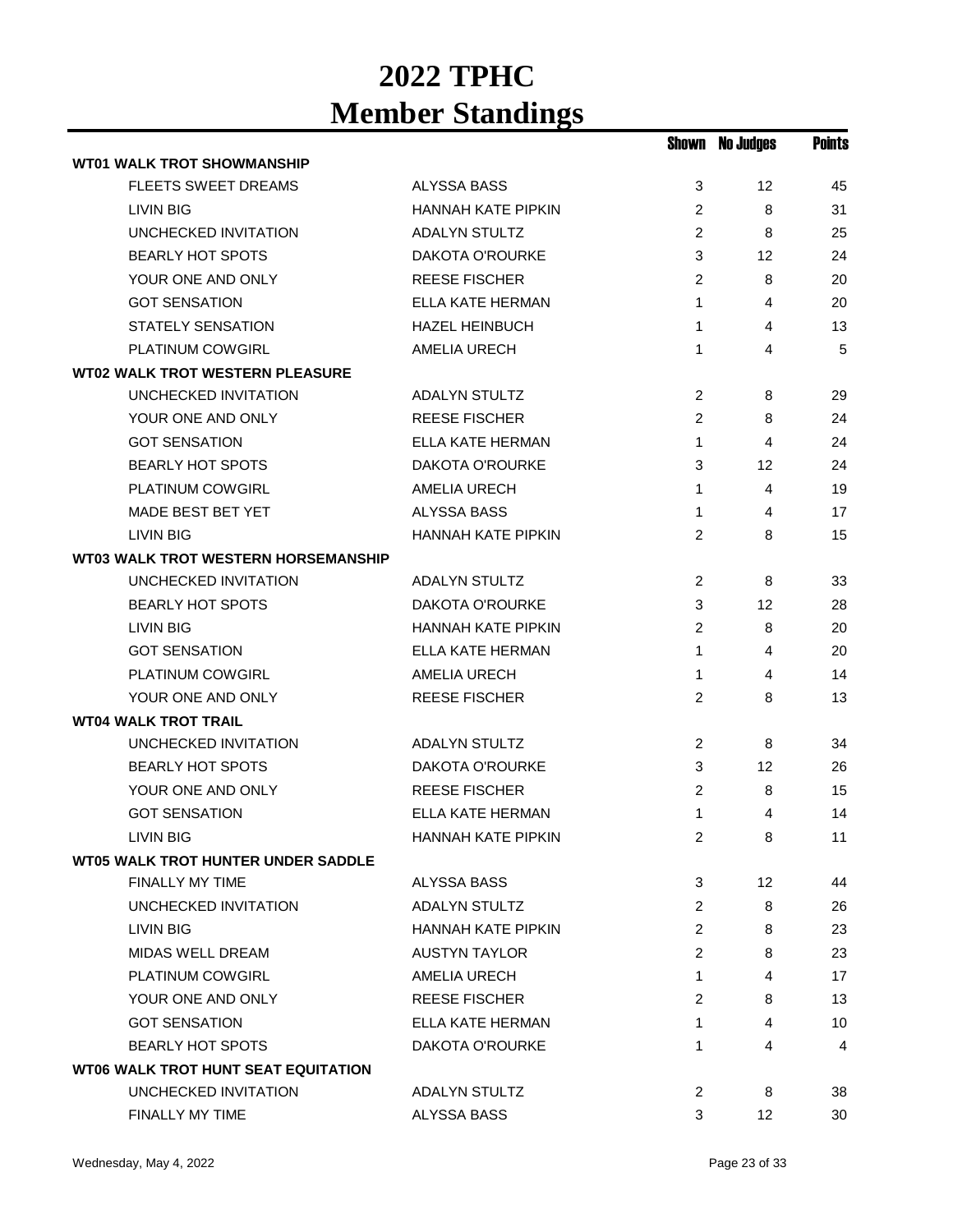|                                     |                          |   | <b>Shown No Judges</b> | <b>Points</b>  |
|-------------------------------------|--------------------------|---|------------------------|----------------|
| LIVIN BIG                           | HANNAH KATE PIPKIN       | 2 | 8                      | 24             |
| <b>MIDAS WELL DREAM</b>             | <b>AUSTYN TAYLOR</b>     | 2 | 8                      | 22             |
| <b>GOT SENSATION</b>                | ELLA KATE HERMAN         | 1 | 4                      | 18             |
| YOUR ONE AND ONLY                   | <b>REESE FISCHER</b>     | 2 | 8                      | 17             |
| PLATINUM COWGIRL                    | <b>AMELIA URECH</b>      | 1 | 4                      | $\overline{7}$ |
| <b>BEARLY HOT SPOTS</b>             | DAKOTA O'ROURKE          | 1 | 4                      | $\overline{4}$ |
| WT11 YOUTH WT SHOWMANSHIP 11-18     |                          |   |                        |                |
| LATE NIGHT MACHINE                  | <b>CARLEE FIPPS</b>      | 1 | 4                      | 24             |
| <b>HOTROD MACHINE</b>               | <b>AUDREY WARMINSKI</b>  | 1 | 4                      | 17             |
| <b>HOT LIL APPOINTMENT</b>          | <b>CARLIE S HORTON</b>   | 1 | 4                      | 16             |
| SUDDENLY BLAZING                    | <b>ERIN MCKINNEY</b>     | 1 | 4                      | 15             |
| <b>WHATD SHE SAY</b>                | NICOLE MAKAYLA HIGGINS   | 1 | 4                      | 5              |
| WT12 YOUTH WT WESTERN PL 11-18      |                          |   |                        |                |
| <b>SUDDENLY BLAZING</b>             | <b>ERIN MCKINNEY</b>     | 1 | 4                      | 21             |
| LOOK AT MY HOT CHIPS                | <b>MARLEY ANN SMITH</b>  | 1 | 4                      | 20             |
| LATE NIGHT MACHINE                  | <b>CARLEE FIPPS</b>      | 1 | 4                      | 16             |
| <b>HOTROD MACHINE</b>               | <b>AUDREY WARMINSKI</b>  | 1 | 4                      | 13             |
| <b>WHATD SHE SAY</b>                | NICOLE MAKAYLA HIGGINS   | 1 | 4                      | 6              |
| HOT LIL APPOINTMENT                 | <b>CARLIE S HORTON</b>   | 1 | 4                      | 4              |
| WT13 YOUTH WT HORSESMANSHIP 11-18   |                          |   |                        |                |
| LOOK AT MY HOT CHIPS                | <b>MARLEY ANN SMITH</b>  | 1 | 4                      | 24             |
| <b>HOTROD MACHINE</b>               | AUDREY WARMINSKI         | 1 | 4                      | 17             |
| <b>LATE NIGHT MACHINE</b>           | <b>CARLEE FIPPS</b>      | 1 | 4                      | 13             |
| SUDDENLY BLAZING                    | <b>ERIN MCKINNEY</b>     | 1 | 4                      | 8              |
| <b>HOT LIL APPOINTMENT</b>          | <b>CARLIE S HORTON</b>   | 1 | 4                      | $\Omega$       |
| <b>WT14 YOUTH WT TRAIL 11-18</b>    |                          |   |                        |                |
| <b>HOTROD MACHINE</b>               | <b>AUDREY WARMINSKI</b>  | 1 | 4                      | 16             |
| LOOK AT MY HOT CHIPS                | <b>MARLEY ANN SMITH</b>  | 1 | 4                      | 12             |
| <b>HOT LIL APPOINTMENT</b>          | <b>CARLIE S HORTON</b>   | 1 | 4                      | 8              |
| <b>LATE NIGHT MACHINE</b>           | <b>CARLEE FIPPS</b>      | 1 | 4                      | 4              |
| <b>WT15 YOUTH WT HUS</b>            |                          |   |                        |                |
| LOOK AT MY HOT CHIPS                | <b>MARLEY ANN SMITH</b>  | 1 | 4                      | 15             |
| <b>HOTROD MACHINE</b>               | AUDREY WARMINSKI         | 1 | 4                      | 11             |
| <b>FANCY THIS QUEEN</b>             | <b>EMILY STEIGERWALT</b> | 1 | 4                      | 8              |
| <b>WHATD SHE SAY</b>                | NICOLE MAKAYLA HIGGINS   | 1 | 4                      | 6              |
| WT16 YOUTH WT EQUITATION 11-18      |                          |   |                        |                |
| LOOK AT MY HOT CHIPS                | MARLEY ANN SMITH         | 1 | 4                      | 16             |
| <b>HOTROD MACHINE</b>               | AUDREY WARMINSKI         | 1 | 4                      | 12             |
| <b>FANCY THIS QUEEN</b>             | EMILY STEIGERWALT        | 1 | 4                      | 8              |
| WHATD SHE SAY                       | NICOLE MAKAYLA HIGGINS   | 1 | 4                      | 4              |
| <b>XM1 YOUTH SPB MARES ALL AGES</b> |                          |   |                        |                |
| VOW TO BE GOOD                      | <b>ALEXIS LINDNER</b>    |   |                        | 8              |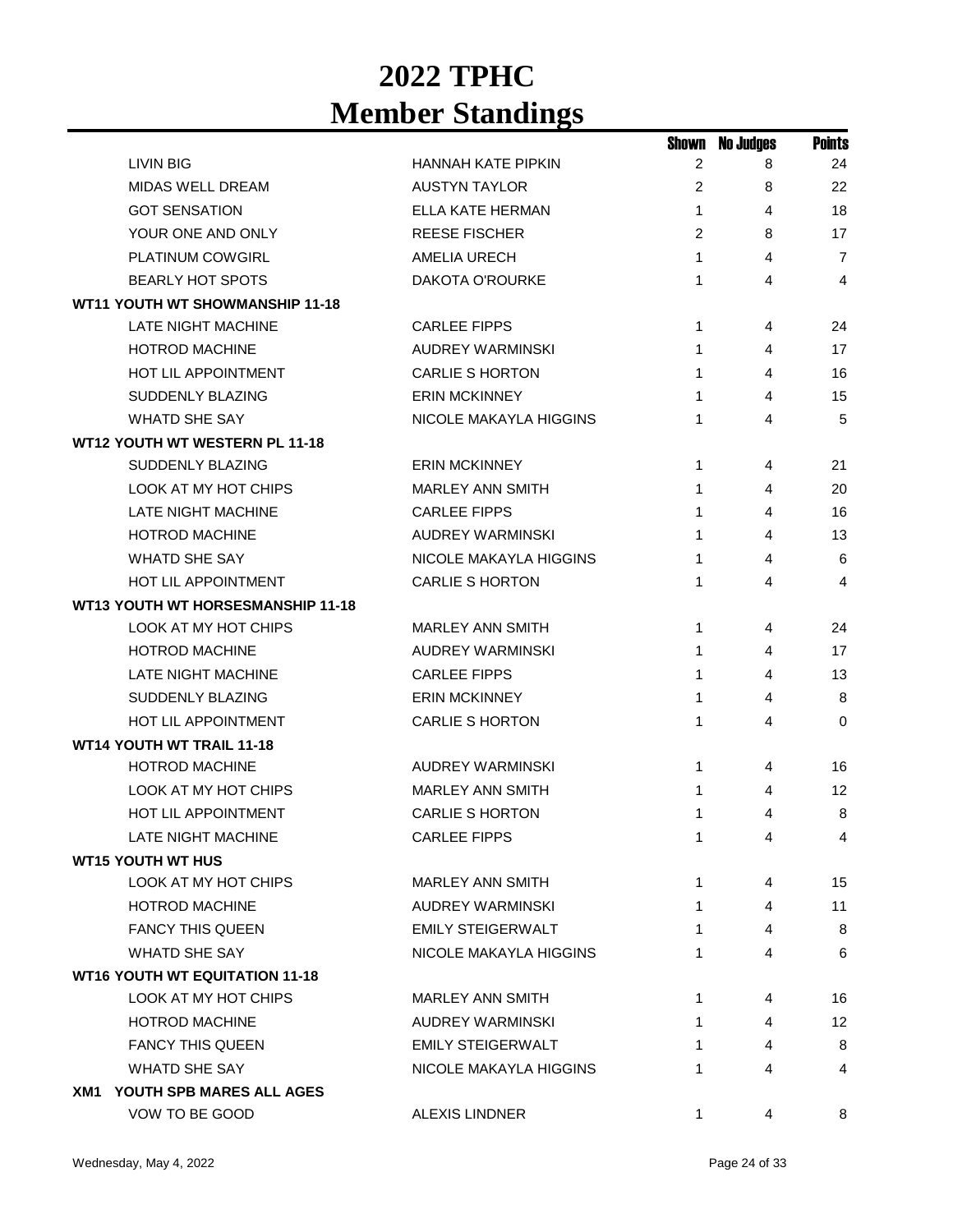|                                                      |                             | Shown          | <b>No Judges</b> | <b>Points</b>   |
|------------------------------------------------------|-----------------------------|----------------|------------------|-----------------|
| LAZY LOPIN LOLA                                      | CANNON D TAMBURELLO         | 2              | 8                | 8               |
| <b>XPR1 YOUTH SPB RANCH PLEASURE</b>                 |                             |                |                  |                 |
| <b>FANCY CUT SILVER</b>                              | <b>MAKAYLA FOSTER</b>       | 2              | 8                | 12              |
| VOW TO BE GOOD                                       | <b>ALEXIS LINDNER</b>       | 1              | 4                | 4               |
| <b>XRHC SPB YOUTH CONFORMATION</b>                   |                             |                |                  |                 |
| <b>FANCY CUT SILVER</b>                              | <b>MAKAYLA FOSTER</b>       | 2              | 8                | 10              |
| VOW TO BE GOOD                                       | <b>ALEXIS LINDNER</b>       | $\mathbf{1}$   | 4                | 6               |
| XRL1 YOUTH SPB RANCH RAIL PL                         |                             |                |                  |                 |
| <b>FANCY CUT SILVER</b>                              | <b>MAKAYLA FOSTER</b>       | 1              | 4                | 8               |
| VOW TO BE GOOD                                       | <b>ALEXIS LINDNER</b>       | $\mathbf{1}$   | 4                | 4               |
| <b>XRP1 YOUTH SPB RANCH RIDING</b>                   |                             |                |                  |                 |
| <b>FANCY CUT SILVER</b>                              | <b>MAKAYLA FOSTER</b>       | 2              | 8                | 12              |
| VOW TO BE GOOD                                       | <b>ALEXIS LINDNER</b>       | 1              | 4                | 4               |
| <b>XRR1 YOUTH SPB RANCH REINING</b>                  |                             |                |                  |                 |
| <b>FANCY CUT SILVER</b>                              | <b>MAKAYLA FOSTER</b>       | 1              | 4                | 8               |
| VOW TO BE GOOD                                       | <b>ALEXIS LINDNER</b>       | 1              | 4                | 4               |
| <b>XRT1 YOUTH SPB RANCH TRAIL</b>                    |                             |                |                  |                 |
| <b>FANCY CUT SILVER</b>                              | <b>MAKAYLA FOSTER</b>       | 2              | 8                | 11              |
| VOW TO BE GOOD                                       | <b>ALEXIS LINDNER</b>       | 1              | 4                | 5               |
| <b>XRW YOUTH SPB RANCH COW WORK</b>                  |                             |                |                  |                 |
| <b>FANCY CUT SILVER</b>                              | <b>MAKAYLA FOSTER</b>       | 1              | 4                | 4               |
| <b>YBH1 YOUTH HUNTER UNDER SADDLE 18 &amp; UNDER</b> |                             |                |                  |                 |
| <b>CANDY CONFIDENTIAL</b>                            | EMMA GOFFARD                | 2              | 8                | 47              |
| EVEN MORE SENSATIONA                                 | <b>CARA CHRISTENSEN</b>     | 3              | 12               | 34              |
| <b>LOOK AT MY HOT CHIPS</b>                          | <b>HAILEY SMITH</b>         | 2              | 8                | 29              |
| ONE WITH THE FORCE                                   | <b>ELLA HARMON</b>          | 3              | 12               | 26              |
| REAL HOT JAZZ                                        | <b>KENDAL FELLEGY</b>       | 3              | 12               | 26              |
| EPR FACE IT IM FANCY                                 | <b>HANNAH DUKES</b>         | 1              | 4                | 20              |
| <b>MARTHA STEWART</b>                                | <b>MIA PEDRICK</b>          | 3              | 12               | 17              |
| RADICALIZED                                          | <b>MARA CLENNON</b>         | $\mathbf{1}$   | 4                | 10 <sup>°</sup> |
| <b>TOOSLEEPYFORDEADLINE</b>                          | ALLIE R ARONSEN             | 2              | 8                | 8               |
| A CERTAIN PLATINUM                                   | <b>KIERA TAYLOR</b>         | $\overline{2}$ | 8                | 7               |
| SHE WEARS IT WELL                                    | <b>REGAN STOVALL</b>        | 1              | 4                | 4               |
| <b>CR GOOD IMPULSE</b>                               | <b>CAROLINE LYNN HERMAN</b> | 1              | 4                | 3               |
| ALL FOR ME                                           | <b>RILEY P FRANCIS</b>      | 1.             | 4                | $\overline{c}$  |
| LATE NIGHT HOTRODDER                                 | <b>ALEXIS LINDNER</b>       | 3              | 12               | 0               |
| AMISSISSIPPISENSATIO                                 | <b>BLAIR E ROZAS</b>        | 1.             | 4                | 0               |
| <b>HOPES DAVINCI CODE</b>                            | <b>REGAN STOVALL</b>        | 1.             | 4                | 0               |
| <b>IMPULSIVE ADVENTURE</b>                           | <b>ALEXIS GUINN</b>         | 1              | 4                | 0               |
| ONLY GOOD GOSSIP                                     | <b>EMMY CASH CONREY</b>     | 1.             | 4                | 0               |
| MADE BEST BET YET                                    | <b>TAYLOR ELLER</b>         | 2              | 8                | 0               |
| CHROMED OUT SENSATIO                                 | <b>GABRIELLE SHULTZ</b>     | 1              | 4                | 0               |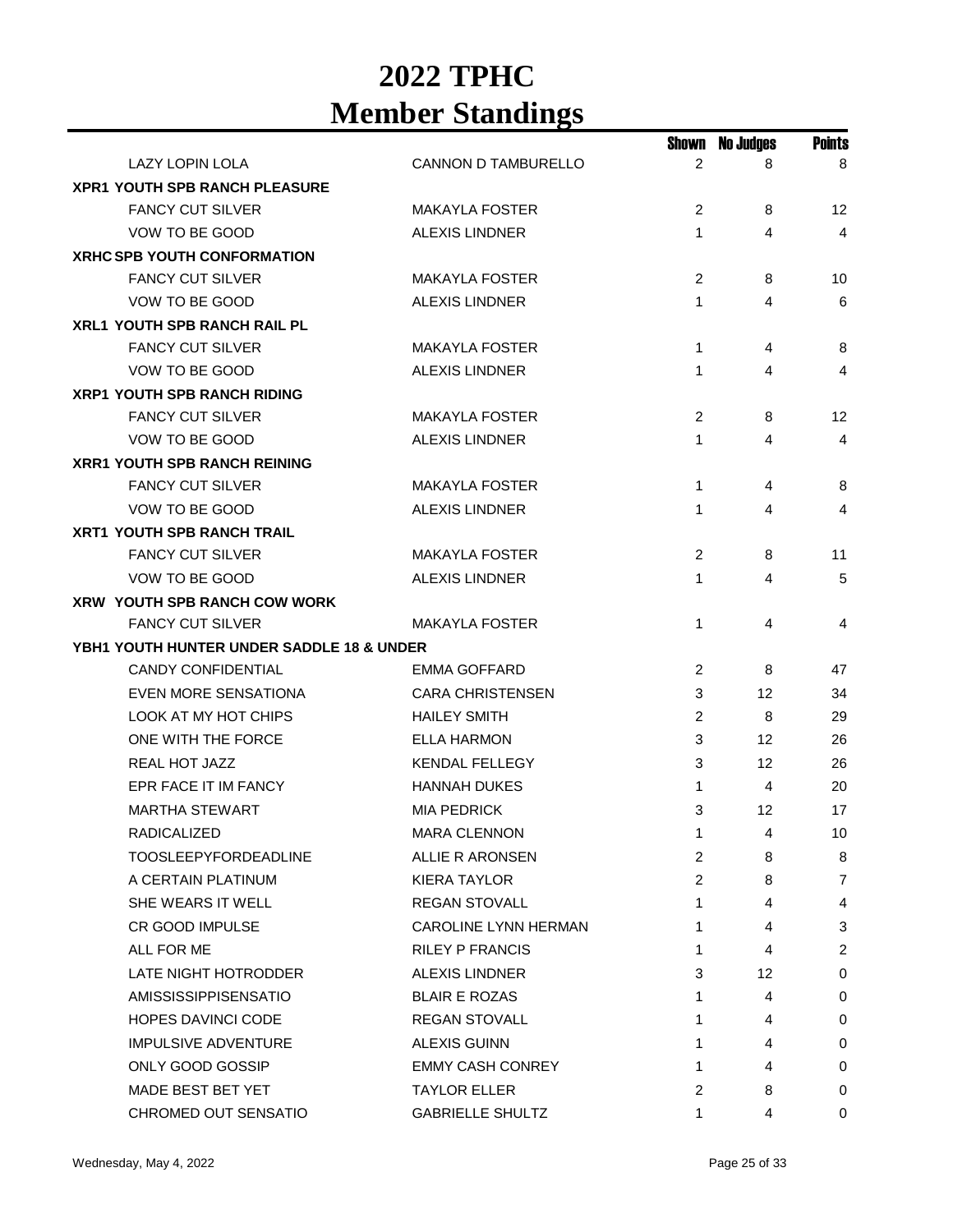|                                           |                         |                | Shown No Judges | <b>Points</b>  |
|-------------------------------------------|-------------------------|----------------|-----------------|----------------|
| YBH2 YOUTH HUNTER UNDER SADDLE 13 & UNDER |                         |                |                 |                |
| <b>OVER INFLEETED</b>                     | <b>EMME G GRAVES</b>    | 3              | 12 <sup>2</sup> | 49             |
| <b>RED WHITE AND WOW</b>                  | PEYTYN GOODIN           | 1              | $\overline{4}$  | 23             |
| ONE FLASHY SENSATION                      | <b>CELIA HEINBUCH</b>   | 1              | 4               | 20             |
| <b>BACK FLEET BOY</b>                     | ANGEL BAER              | 3              | 12              | 20             |
| R KID ROCK                                | <b>IZZY J HOSTETLER</b> | 2              | 8               | 16             |
| <b>BILL SIMON</b>                         | <b>MALLEY TERRYN</b>    | 1              | 4               | 12             |
| AN ORIGINAL COWBOY                        | <b>MADELYNNE ALDEN</b>  | 1              | 4               | 12             |
| <b>JUSTONEOFTHECOOLKIDS</b>               | <b>KAYDEN JOHNSON</b>   | 1              | 4               | 11             |
| THE PEACE MOVEMENT                        | <b>RYLEE MERRITT</b>    | 1              | 4               | 9              |
| <b>SKIPS SONNY ANGEL</b>                  | <b>AUDRA DAMOURS</b>    | 2              | 8               | 5              |
| <b>FLAT SOPHISTICATED</b>                 | <b>RILEY KATE URECH</b> | 1              | 4               | 5              |
| A TIMELY INVITATION                       | <b>TEAGAN KALLUS</b>    | 1              | 4               | $\Omega$       |
| YEE1 YOUTH ENGLISH EQUITATION 18 & UNDER  |                         |                |                 |                |
| EVEN MORE SENSATIONA                      | <b>CARA CHRISTENSEN</b> | 3              | 12              | 47             |
| <b>CANDY CONFIDENTIAL</b>                 | EMMA GOFFARD            | $\overline{c}$ | 8               | 42             |
| A CERTAIN PLATINUM                        | <b>KIERA TAYLOR</b>     | $\overline{c}$ | 8               | 30             |
| <b>LOOK AT MY HOT CHIPS</b>               | <b>HAILEY SMITH</b>     | $\overline{c}$ | 8               | 27             |
| <b>MARTHA STEWART</b>                     | <b>MIA PEDRICK</b>      | 3              | 12              | 23             |
| <b>RADICALIZED</b>                        | <b>MARA CLENNON</b>     | 1              | 4               | 18             |
| REAL HOT JAZZ                             | <b>KENDAL FELLEGY</b>   | 3              | 12              | 15             |
| AMISSISSIPPISENSATIO                      | <b>BLAIR E ROZAS</b>    | 1              | 4               | 8              |
| LATE NIGHT HOTRODDER                      | <b>ALEXIS LINDNER</b>   | 3              | 12 <sup>°</sup> | $\overline{7}$ |
| ALL FOR ME                                | <b>RILEY P FRANCIS</b>  | 1              | 4               | 4              |
| <b>TOOSLEEPYFORDEADLINE</b>               | ALLIE R ARONSEN         | 1              | 4               | 3              |
| <b>MADE BEST BET YET</b>                  | <b>TAYLOR ELLER</b>     | 2              | 8               | 0              |
| CHROMED OUT SENSATIO                      | <b>GABRIELLE SHULTZ</b> | $\overline{c}$ | 8               | 0              |
| ONE WITH THE FORCE                        | <b>ELLA HARMON</b>      | 1              | 4               | 0              |
| <b>HOPES DAVINCI CODE</b>                 | <b>REGAN STOVALL</b>    | 1              | 4               | 0              |
| SHE WEARS IT WELL                         | <b>REGAN STOVALL</b>    | 1              | 4               | $\mathbf 0$    |
| <b>IMPULSIVE ADVENTURE</b>                | <b>ALEXIS GUINN</b>     | 1              | 4               | 0              |
| ONLY GOOD GOSSIP                          | <b>EMMY CASH CONREY</b> | 1              | 4               | $\Omega$       |
| YEE2 YOUTH ENGLISH EQUITATION 13 & UNDER  |                         |                |                 |                |
| <b>BACK FLEET BOY</b>                     | ANGEL BAER              | 3              | 12 <sup>°</sup> | 43             |
| AN ORIGINAL COWBOY                        | MADELYNNE ALDEN         | 2              | 8               | 37             |
| <b>HOW INVITING</b>                       | PEYTYN GOODIN           | $\overline{2}$ | 8               | 30             |
| <b>SKIPS SONNY ANGEL</b>                  | <b>AUDRA DAMOURS</b>    | 2              | 8               | 26             |
| <b>BILL SIMON</b>                         | <b>MALLEY TERRYN</b>    | 1              | 4               | 24             |
| A TIMELY INVITATION                       | <b>TEAGAN KALLUS</b>    | 1              | 4               | 21             |
| R KID ROCK                                | <b>IZZY J HOSTETLER</b> | 2              | 8               | 19             |
| <b>OVER INFLEETED</b>                     | <b>EMME G GRAVES</b>    | 3              | 12              | 16             |
| THE PEACE MOVEMENT                        | RYLEE MERRITT           | 1              | 4               | 4              |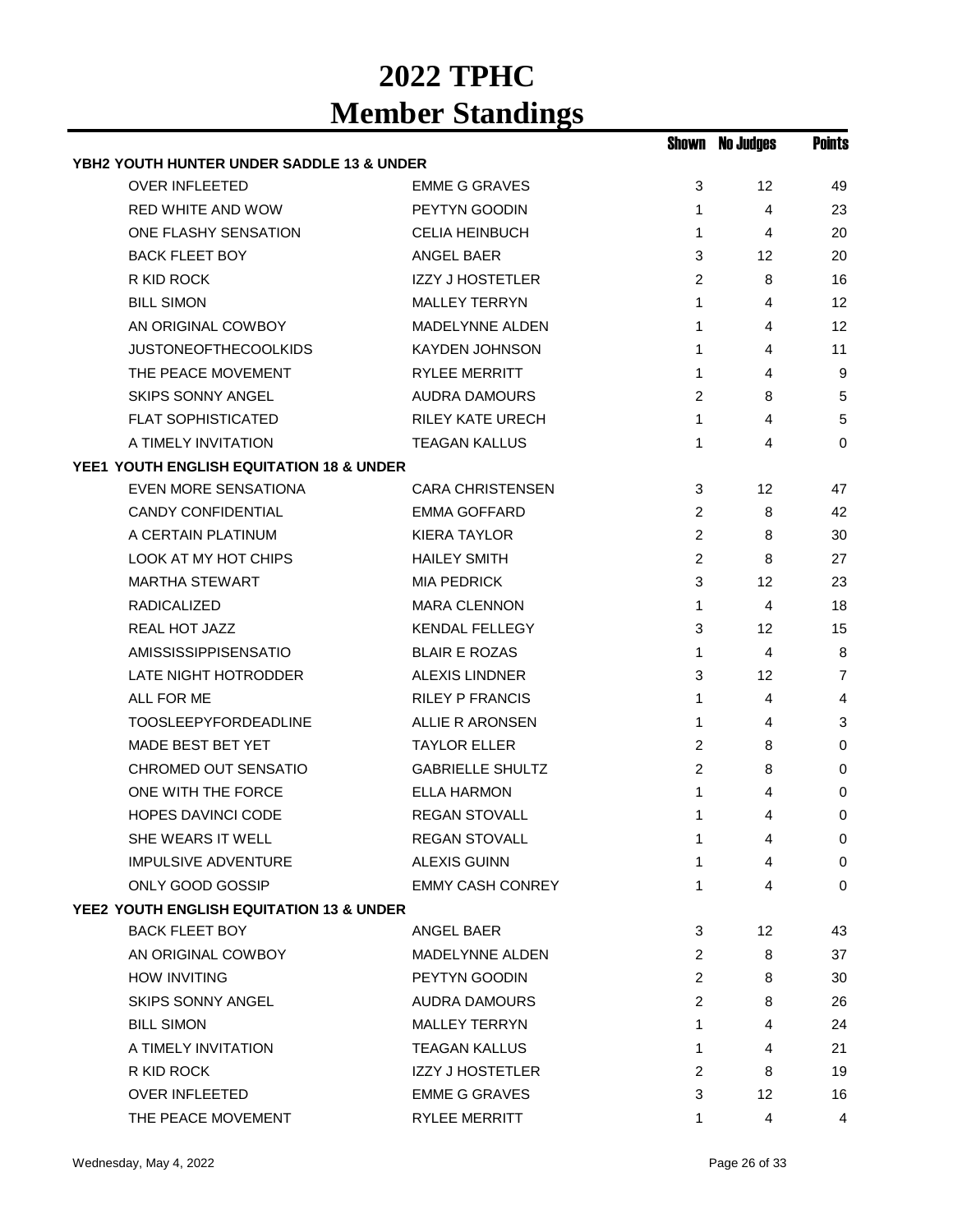|     |                                   |                         | Shown          | <b>No Judges</b> | <b>Points</b> |
|-----|-----------------------------------|-------------------------|----------------|------------------|---------------|
|     | <b>FLAT SOPHISTICATED</b>         | <b>RILEY KATE URECH</b> | 1              | 4                | $\mathbf 0$   |
|     | ONE FLASHY SENSATION              | <b>CELIA HEINBUCH</b>   | 1              | 4                | 0             |
|     | <b>JUSTONEOFTHECOOLKIDS</b>       | <b>KAYDEN JOHNSON</b>   | 1              | 4                | $\mathbf 0$   |
| YG1 | YOUTH HALTER GELDINGS ALL AGES    |                         |                |                  |               |
|     | <b>GRANDIOSO</b>                  | <b>JODI CALLIHAM</b>    | 3              | 12               | 66            |
|     | AN THE WINNER IS                  | <b>REESE E M BYERS</b>  | 2              | 8                | 46            |
|     | <b>OVER INFLEETED</b>             | <b>EMME G GRAVES</b>    | 3              | 12               | 34            |
|     | A TIMELY INVITATION               | <b>TEAGAN KALLUS</b>    | 1              | 4                | 18            |
|     | <b>HOW INVITING</b>               | PEYTYN GOODIN           | 2              | 8                | 15            |
|     | <b>I GOT THIS</b>                 | <b>MASON STOVALL</b>    | 2              | 8                | 15            |
|     | R KID ROCK                        | <b>IZZY J HOSTETLER</b> | 2              | 8                | 12            |
|     | <b>ALL FOR ME</b>                 | <b>RILEY P FRANCIS</b>  | 1              | 4                | 9             |
|     | <b>JUSTONEOFTHECOOLKIDS</b>       | <b>KAYDEN JOHNSON</b>   | 1              | 4                | 8             |
|     | <b>BEARLY HOT SPOTS</b>           | DAKOTA O'ROURKE         | 3              | 12               | 4             |
|     | <b>BACK FLEET BOY</b>             | ANGEL BAER              | 1              | 4                | 3             |
|     | <b>LOOK AT MY HOT CHIPS</b>       | <b>MARLEY ANN SMITH</b> | 1              | 4                | 1             |
|     | A CERTAIN PLATINUM                | <b>KIERA TAYLOR</b>     | 1              | 4                | 1             |
|     | <b>IMPULSIVE ADVENTURE</b>        | <b>ALEXIS GUINN</b>     | 1              | 4                | $\mathbf 0$   |
| YH1 | YOUTH HORSEMANSHIP 18 & UNDER     |                         |                |                  |               |
|     | <b>EVEN MORE SENSATIONA</b>       | <b>CARA CHRISTENSEN</b> | 3              | 12               | 48            |
|     | A CERTAIN PLATINUM                | <b>KIERA TAYLOR</b>     | 2              | 8                | 32            |
|     | <b>CANDY CONFIDENTIAL</b>         | <b>EMMA GOFFARD</b>     | $\overline{c}$ | 8                | 23            |
|     | <b>SKYFALL SENSATION</b>          | CHLOE A TURPIN          | 3              | 12               | 20            |
|     | LOOK AT MY HOT CHIPS              | <b>HAILEY SMITH</b>     | $\overline{c}$ | 8                | 17            |
|     | ALL FOR ME                        | <b>RILEY P FRANCIS</b>  | 1              | 4                | 16            |
|     | <b>RADICALIZED</b>                | <b>MARA CLENNON</b>     | 1              | 4                | 13            |
|     | ONE LAZY COWBOY                   | <b>LINDSEY WATLAND</b>  | 1              | 4                | 12            |
|     | <b>MARTHA STEWART</b>             | <b>MIA PEDRICK</b>      | 3              | 12               | 11            |
|     | MADE BEST BET YET                 | <b>TAYLOR ELLER</b>     | 3              | 12               | 10            |
|     | <b>AMISSISSIPPISENSATIO</b>       | <b>BLAIR E ROZAS</b>    | 2              | 8                | 5             |
|     | LATE NIGHT HOTRODDER              | <b>ALEXIS LINDNER</b>   | 3              | 12               | $\mathbf{3}$  |
|     | REAL HOT JAZZ                     | <b>KENDAL FELLEGY</b>   | 3              | 12 <sup>2</sup>  | $\mathbf{3}$  |
|     | CHROMED OUT SENSATIO              | <b>GABRIELLE SHULTZ</b> | $\overline{c}$ | 8                | $\mathbf{2}$  |
|     | ONLY GOOD GOSSIP                  | <b>EMMY CASH CONREY</b> | 3              | 12               | 1             |
|     | <b>SLIGHTLY FANCY</b>             | SYDNEY REPLOGLE         | $\overline{c}$ | 8                | 0             |
|     | <b>IMPULSIVE ADVENTURE</b>        | <b>ALEXIS GUINN</b>     | 1              | 4                | 0             |
|     | RADICALLY DEPUTIZED               | APRIL GOOLSBY           | 1              | 4                | 0             |
|     | WON CLASSY COWGIRL                | <b>EMILY MILLER</b>     | 1              | 4                | 0             |
|     | <b>HOPES DAVINCI CODE</b>         | <b>REGAN STOVALL</b>    | 1              | 4                | 0             |
|     | I GOT THIS                        | <b>REGAN STOVALL</b>    | 1              | 4                | 0             |
|     | YH2 YOUTH HORSEMANSHIP 13 & UNDER |                         |                |                  |               |
|     | OVER INFLEETED                    | <b>EMME G GRAVES</b>    | 3              | 12               | 52            |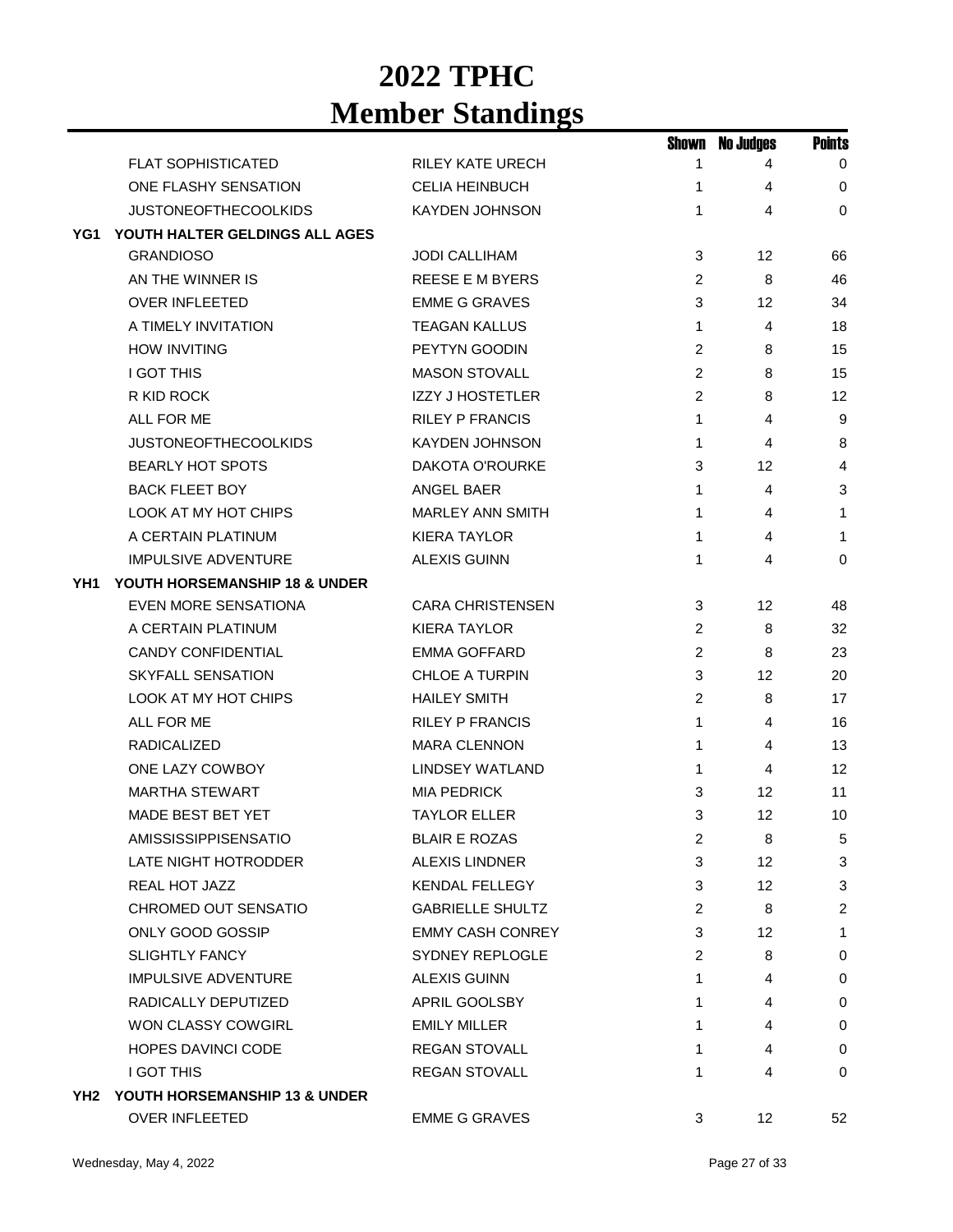|            |                                 |                            | Shown          | <b>No Judges</b> | <b>Points</b>  |
|------------|---------------------------------|----------------------------|----------------|------------------|----------------|
|            | R KID ROCK                      | <b>IZZY J HOSTETLER</b>    | 2              | 8                | 42             |
|            | <b>HOW INVITING</b>             | PEYTYN GOODIN              | 1              | 4                | 23             |
|            | ONE FLASHY SENSATION            | <b>CELIA HEINBUCH</b>      | 1              | 4                | 21             |
|            | <b>I GOT THIS</b>               | <b>MASON STOVALL</b>       | 1              | 4                | 13             |
|            | <b>JUSTONEOFTHECOOLKIDS</b>     | <b>KAYDEN JOHNSON</b>      | 1              | 4                | 13             |
|            | <b>SKIPS SONNY ANGEL</b>        | <b>AUDRA DAMOURS</b>       | 2              | 8                | 12             |
|            | <b>BACK FLEET BOY</b>           | ANGEL BAER                 | 3              | 12               | 11             |
|            | <b>BILL SIMON</b>               | <b>MALLEY TERRYN</b>       | 1              | 4                | 8              |
|            | A TIMELY INVITATION             | <b>TEAGAN KALLUS</b>       | 1              | 4                | 8              |
|            | THE PEACE MOVEMENT              | <b>RYLEE MERRITT</b>       | 1              | 4                | 5              |
|            | AN ORIGINAL COWBOY              | <b>MADELYNNE ALDEN</b>     | 3              | 12               | $\overline{2}$ |
|            | PURELY SENSATIONAL              | <b>AUDREY ANN MCKEE</b>    | $\overline{2}$ | 8                | 1              |
| <b>YLL</b> | YOUTH LEAD-LINE 8 & UNDER       |                            |                |                  |                |
|            | ONLYALILBLACKVELVET             | <b>RHETT KEE</b>           | 2              | 8                | 36             |
|            | STATELY SENSATION               | <b>HAZEL HEINBUCH</b>      | 1              | 4                | 18             |
|            | A CERTAIN PLATINUM              | ANNABELLE GERETTE MOSSING  | 1              | 4                | 16             |
|            | <b>HOPES DAVINCI CODE</b>       | ANNABELLE GERETTE MOSSING  | 1              | 4                | 15             |
|            | <b>I GOT THIS</b>               | <b>RYAN LEVI</b>           | 1              | 4                | 8              |
|            | SHE WEARS IT WELL               | <b>LORELAI LEVI</b>        | 1              | 4                | 6              |
|            | <b>HOPES DAVINCI CODE</b>       | <b>LORELAI LEVI</b>        | 1              | 4                | 4              |
| YM1        | YOUTH HALTER MARES ALL AGES     |                            |                |                  |                |
|            | WISHED YOU WERE HERE            | <b>REESE E M BYERS</b>     | 2              | 8                | 28             |
|            | <b>HOT LIL APPOINTMENT</b>      | <b>CANNON D TAMBURELLO</b> | 2              | 8                | 19             |
|            | ONE CLASSY ZIPPO                | <b>JEANA BONNETTE</b>      | 1              | 4                | 8              |
|            | <b>AMISSISSIPPISENSATIO</b>     | <b>BLAIR E ROZAS</b>       | 1              | 4                | 7              |
|            | <b>WHATD SHE SAY</b>            | NICOLE MAKAYLA HIGGINS     | 1              | 4                | 5              |
|            | TB PANTYHOSE                    | APRIL GOOLSBY              | 1              | 4                | 0              |
|            | YOC YOUTH OVERO COLOR           |                            |                |                  |                |
|            | R KID ROCK                      | <b>IZZY J HOSTETLER</b>    | 2              | 8                | 39             |
|            | YOUR ONE AND ONLY               | REESE FISCHER              | 2              | 8                | 30             |
|            | <b>RR A SCENIC DELUXE</b>       | <b>MASON STOVALL</b>       | 2              | 8                | 25             |
|            | ONE CLASSY ZIPPO                | <b>JEANA BONNETTE</b>      | 1              | 4                | 17             |
|            | CHROMED OUT SENSATIO            | <b>GABRIELLE SHULTZ</b>    | 2              | 8                | 13             |
|            | <b>EVEN MORE SENSATIONA</b>     | <b>CARA CHRISTENSEN</b>    | 1              | 4                | 12             |
|            | <b>SKIPS SONNY ANGEL</b>        | <b>AUDRA DAMOURS</b>       | 2              | 8                | 10             |
|            | SHE WEARS IT WELL               | <b>REGAN STOVALL</b>       | 1              | 4                | 10             |
|            | <b>MARTHA STEWART</b>           | <b>MIA PEDRICK</b>         | 2              | 8                | $\overline{7}$ |
|            | <b>JUSTONEOFTHECOOLKIDS</b>     | <b>KAYDEN JOHNSON</b>      | 1              | 4                | 6              |
|            | PURELY SENSATIONAL              | AUDREY ANN MCKEE           | 1              | 4                | 6              |
|            | YPHG YOUTH PERFORMANCE GELDINGS |                            |                |                  |                |
|            | EVEN MORE SENSATIONA            | <b>CARA CHRISTENSEN</b>    | 3              | 12               | 54             |
|            | CANDY CONFIDENTIAL              | <b>EMMA GOFFARD</b>        | 2              | 8                | 47             |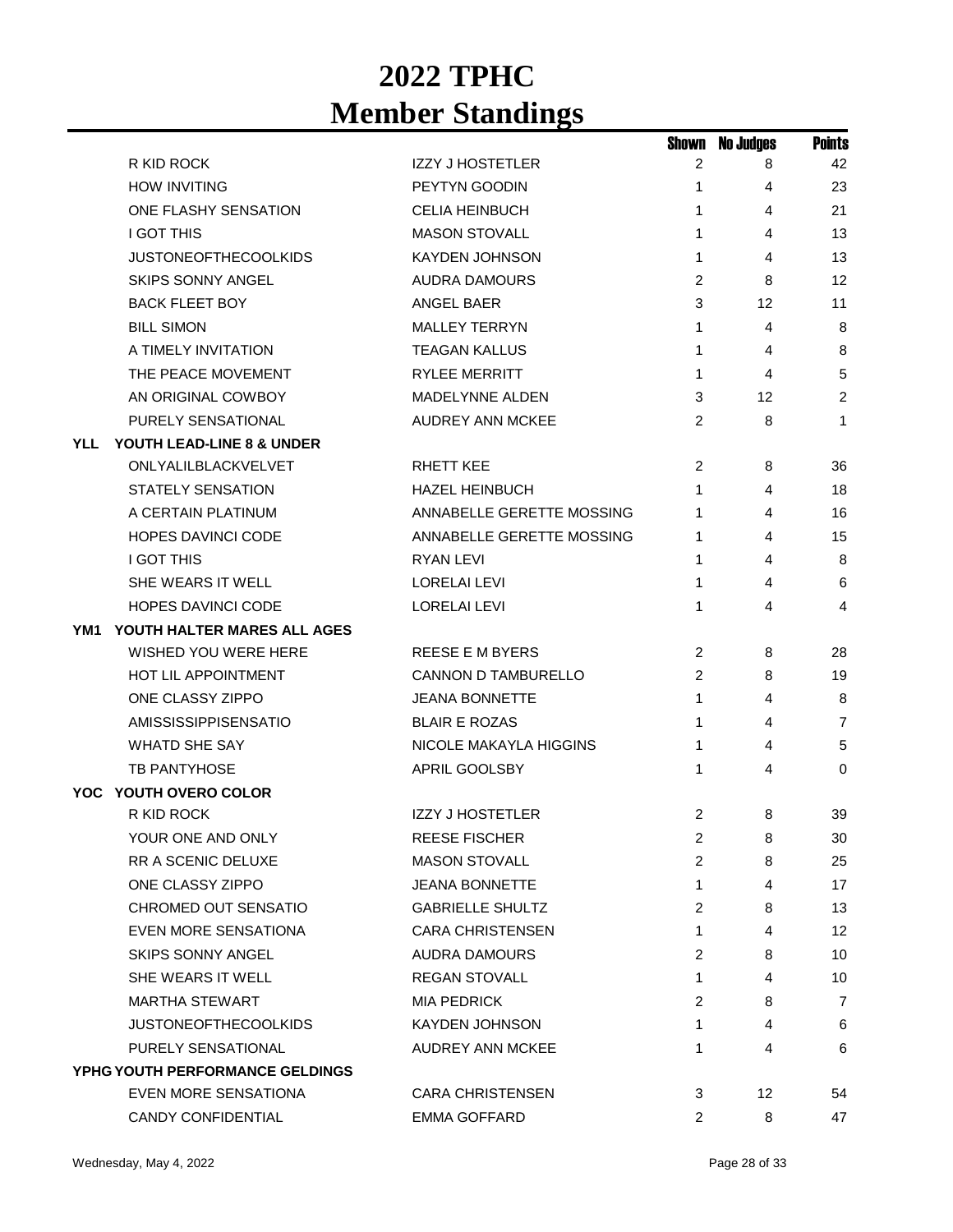|     |                                  |                          | Shown        | <b>No Judges</b> | <b>Points</b>  |
|-----|----------------------------------|--------------------------|--------------|------------------|----------------|
|     | ILL B AT THE BAR                 | REESE E M BYERS          | 2            | 8                | 38             |
|     | <b>REAL HOT JAZZ</b>             | <b>KENDAL FELLEGY</b>    | 3            | 12               | 38             |
|     | AN ORIGINAL COWBOY               | <b>MADELYNNE ALDEN</b>   | 3            | 12               | 15             |
|     | <b>COME N AT YA BLUE</b>         | <b>IZZY J HOSTETLER</b>  | $\mathbf{1}$ | 4                | 9              |
|     | ONLYALILBLACKVELVET              | SHELBY KEE               | 2            | 8                | 5              |
|     | <b>RADICALIZED</b>               | <b>MARA CLENNON</b>      | 1            | 4                | 4              |
|     | EPR FACE IT IM FANCY             | <b>HANNAH DUKES</b>      | 1            | 4                | 3              |
|     | <b>MADE BEST BET YET</b>         | <b>TAYLOR ELLER</b>      | 1            | 4                | 3              |
|     | <b>CHECKBOOK REQUIRED</b>        | <b>ADDISON REED</b>      | 1            | 4                | 3              |
|     | <b>FLAT SOPHISTICATED</b>        | <b>RILEY KATE URECH</b>  | 1            | 4                | $\overline{c}$ |
|     | LOOK AT MY HOT CHIPS             | <b>HAILEY SMITH</b>      | 1            | 4                | $\overline{c}$ |
|     | <b>GOT SENSATION</b>             | ELLA KATE HERMAN         | 1            | 4                | 1              |
|     | LIVIN BIG                        | HANNAH KATE PIPKIN       | 2            | 8                | 1              |
|     | A CERTAIN PLATINUM               | <b>KIERA TAYLOR</b>      | 1            | 4                | 1              |
|     | <b>HOTROD MACHINE</b>            | AUDREY WARMINSKI         | 1            | 4                | 0              |
|     | <b>PS REMINGTON</b>              | <b>KENNEDY G BELTZ</b>   | 1            | 4                | 0              |
|     | <b>VS FIRE N ICE</b>             | <b>JULIA L WOULDS</b>    | 1            | 4                | 0              |
|     | PURELY SENSATIONAL               | <b>AUDREY ANN MCKEE</b>  | 1            | 4                | 0              |
|     | <b>BILL SIMON</b>                | <b>MALLEY TERRYN</b>     | 1            | 4                | $\mathbf 0$    |
|     | LATE NIGHT HOTRODDER             | <b>ALEXIS LINDNER</b>    | 1            | 4                | 0              |
|     | <b>CR GOOD IMPULSE</b>           | CAROLINE LYNN HERMAN     | 1            | 4                | 0              |
|     | CHROMED OUT SENSATIO             | <b>GABRIELLE SHULTZ</b>  | 2            | 8                | 0              |
|     | <b>BACK FLEET BOY</b>            | ANGEL BAER               | 1            | 4                | 0              |
| YPH | YOUTH PERFORMANCE MARES          |                          |              |                  |                |
|     | <b>MARTHA STEWART</b>            | <b>MIA PEDRICK</b>       | 3            | 12               | 41             |
|     | <b>UNCHECKED INVITATION</b>      | <b>ADALYN STULTZ</b>     | 2            | 8                | 40             |
|     | <b>PLATINUM COWGIRL</b>          | AMELIA URECH             | $\mathbf{1}$ | 4                | 24             |
|     | <b>TOOSLEEPYFORDEADLINE</b>      | ALLIE R ARONSEN          | 2            | 8                | 22             |
|     | <b>WON CLASSY COWGIRL</b>        | <b>EMILY MILLER</b>      | 1            | 4                | 19             |
|     | YOUR ONE AND ONLY                | <b>REESE FISCHER</b>     | 2            | 8                | 17             |
|     | ONE WITH THE FORCE               | <b>ELLA HARMON</b>       | 3            | 12               | 17             |
|     | AT BATT                          | <b>BLAIR E ROZAS</b>     | 1.           | 4                | 14             |
|     | SHE WEARS IT WELL                | <b>REGAN STOVALL</b>     | 1            | 4                | 8              |
|     | <b>FANCY THIS QUEEN</b>          | <b>EMILY STEIGERWALT</b> | 1            | 4                | 8              |
|     | RED WHITE AND WOW                | PEYTYN GOODIN            | 1            | 4                | 3              |
|     | <b>SKIPS SONNY ANGEL</b>         | AUDRA DAMOURS            | 2            | 8                | $\overline{2}$ |
|     | ONE FLASHY SENSATION             | <b>CELIA HEINBUCH</b>    | 1            | 4                | $\overline{2}$ |
|     | ONLY GOOD GOSSIP                 | <b>EMMY CASH CONREY</b>  | 2            | 8                | 0              |
|     | <b>YPR1 YOUTH RANCH PLEASURE</b> |                          |              |                  |                |
|     | <b>FANCY LIL GUN</b>             | <b>TUCKER DOVE</b>       | 2            | 8                | 24             |
|     | <b>PS REMINGTON</b>              | <b>KENNEDY G BELTZ</b>   | 1            | 4                | 13             |
|     | SIR ZIPPOS KNIGHT                | <b>ISABELLA LOPEZ</b>    | 2            | 8                | 10             |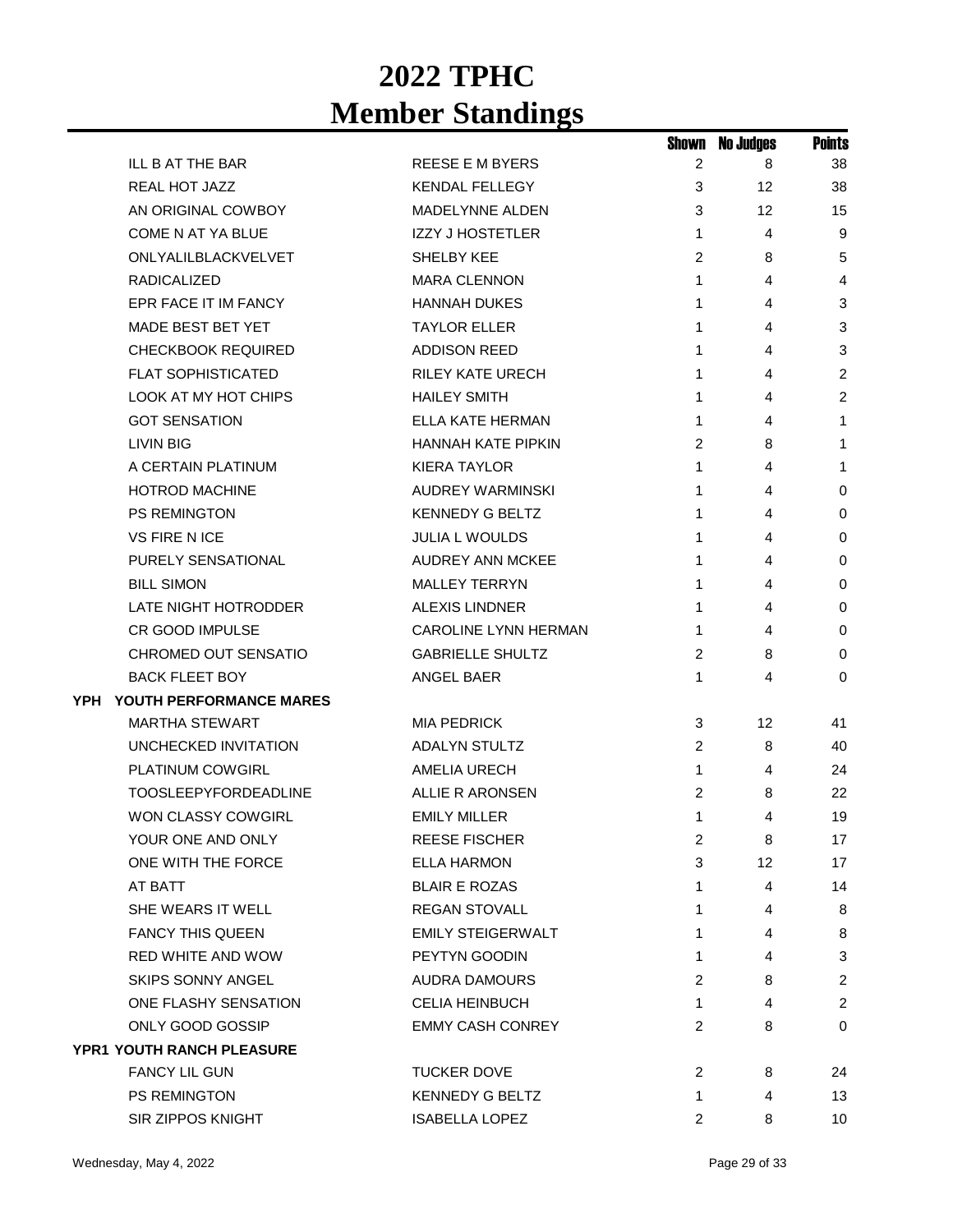|                                              |                         |                | <b>Shown No Judges</b> | <b>Points</b> |
|----------------------------------------------|-------------------------|----------------|------------------------|---------------|
| <b>IZZABELLAPAINTEDZIPP</b>                  | <b>SAVANNA SEETON</b>   | 1              | 4                      | 9             |
| A LITTLE GUNNA GLORY                         | <b>JUSTYN WINN</b>      | 1              | 4                      | 8             |
| YRHC YOUTH RANCH CONFORMATION                |                         |                |                        |               |
| <b>FANCY LIL GUN</b>                         | <b>TUCKER DOVE</b>      | 2              | 8                      | 20            |
| PS REMINGTON                                 | <b>KENNEDY G BELTZ</b>  | 1              | $\overline{4}$         | 11            |
| <b>IZZABELLAPAINTEDZIPP</b>                  | SAVANNA SEETON          | 1              | 4                      | 9             |
| <b>SIR ZIPPOS KNIGHT</b>                     | <b>ISABELLA LOPEZ</b>   | 2              | 8                      | 8             |
| YRL1 YOUTH RANCH RAIL PLEASURE               |                         |                |                        |               |
| <b>PS REMINGTON</b>                          | <b>KENNEDY G BELTZ</b>  | $\overline{2}$ | 8                      | 30            |
| <b>FANCY LIL GUN</b>                         | <b>TUCKER DOVE</b>      | 2              | 8                      | 24            |
| A LITTLE GUNNA GLORY                         | <b>JUSTYN WINN</b>      | $\overline{2}$ | 8                      | 17            |
| PAINTED WOOD                                 | SAVANNAH LEE            | $\mathbf{1}$   | 4                      | 12            |
| <b>SIR ZIPPOS KNIGHT</b>                     | <b>ISABELLA LOPEZ</b>   | $\overline{2}$ | 8                      | 12            |
| <b>IZZABELLAPAINTEDZIPP</b>                  | <b>SAVANNA SEETON</b>   | 2              | 8                      | 9             |
| <b>YRP1 YOUTH RANCH RIDING</b>               |                         |                |                        |               |
| <b>FANCY LIL GUN</b>                         | <b>TUCKER DOVE</b>      | 2              | 8                      | 27            |
| <b>IZZABELLAPAINTEDZIPP</b>                  | <b>SAVANNA SEETON</b>   | 2              | 8                      | 23            |
| A LITTLE GUNNA GLORY                         | <b>JUSTYN WINN</b>      | 2              | 8                      | 22            |
| PS REMINGTON                                 | <b>KENNEDY G BELTZ</b>  | $\overline{2}$ | 8                      | 20            |
| <b>SIR ZIPPOS KNIGHT</b>                     | <b>ISABELLA LOPEZ</b>   | 2              | 8                      | 8             |
| PAINTED WOOD                                 | SAVANNAH LEE            | 1              | 4                      | 4             |
| <b>YRR1 YOUTH RANCH REINING</b>              |                         |                |                        |               |
| <b>FANCY LIL GUN</b>                         | <b>TUCKER DOVE</b>      | 2              | 8                      | 24            |
| PS REMINGTON                                 | <b>KENNEDY G BELTZ</b>  | 2              | 8                      | 24            |
| A LITTLE GUNNA GLORY                         | <b>JUSTYN WINN</b>      | 2              | 8                      | 16            |
| <b>IZZABELLAPAINTEDZIPP</b>                  | <b>SAVANNA SEETON</b>   | 2              | 8                      | 12            |
| <b>SIR ZIPPOS KNIGHT</b>                     | <b>ISABELLA LOPEZ</b>   | 2              | 8                      | 12            |
| <b>YRT1 YOUTH RANCH TRAIL</b>                |                         |                |                        |               |
| <b>FANCY LIL GUN</b>                         | <b>TUCKER DOVE</b>      | 2              | 8                      | 16            |
| PS REMINGTON                                 | <b>KENNEDY G BELTZ</b>  | $2^{\circ}$    | 8                      | 16            |
| A LITTLE GUNNA GLORY                         | <b>JUSTYN WINN</b>      | 2              | 8                      | 11            |
| PAINTED WOOD                                 | SAVANNAH LEE            | 1              | 4                      | 9             |
| <b>IZZABELLAPAINTEDZIPP</b>                  | SAVANNA SEETON          | 1              | 4                      | 8             |
| YRW YOUTH RANCH COW WORK                     |                         |                |                        |               |
| <b>FANCY LIL GUN</b>                         | <b>TUCKER DOVE</b>      | $\overline{2}$ | 8                      | 8             |
| <b>YSH1 YOUTH SHOWMANSHIP 18 &amp; UNDER</b> |                         |                |                        |               |
| EVEN MORE SENSATIONA                         | <b>CARA CHRISTENSEN</b> | 3              | 12                     | 46            |
| REAL HOT JAZZ                                | <b>KENDAL FELLEGY</b>   | 3              | 12                     | 35            |
| <b>CANDY CONFIDENTIAL</b>                    | EMMA GOFFARD            | 2              | 8                      | 22            |
| <b>RADICALIZED</b>                           | <b>MARA CLENNON</b>     | 1              | 4                      | 17            |
| LATE NIGHT HOTRODDER                         | <b>ALEXIS LINDNER</b>   | 3              | 12                     | 13            |
| <b>TOOSLEEPYFORDEADLINE</b>                  | ALLIE R ARONSEN         | 2              | 8                      | 13            |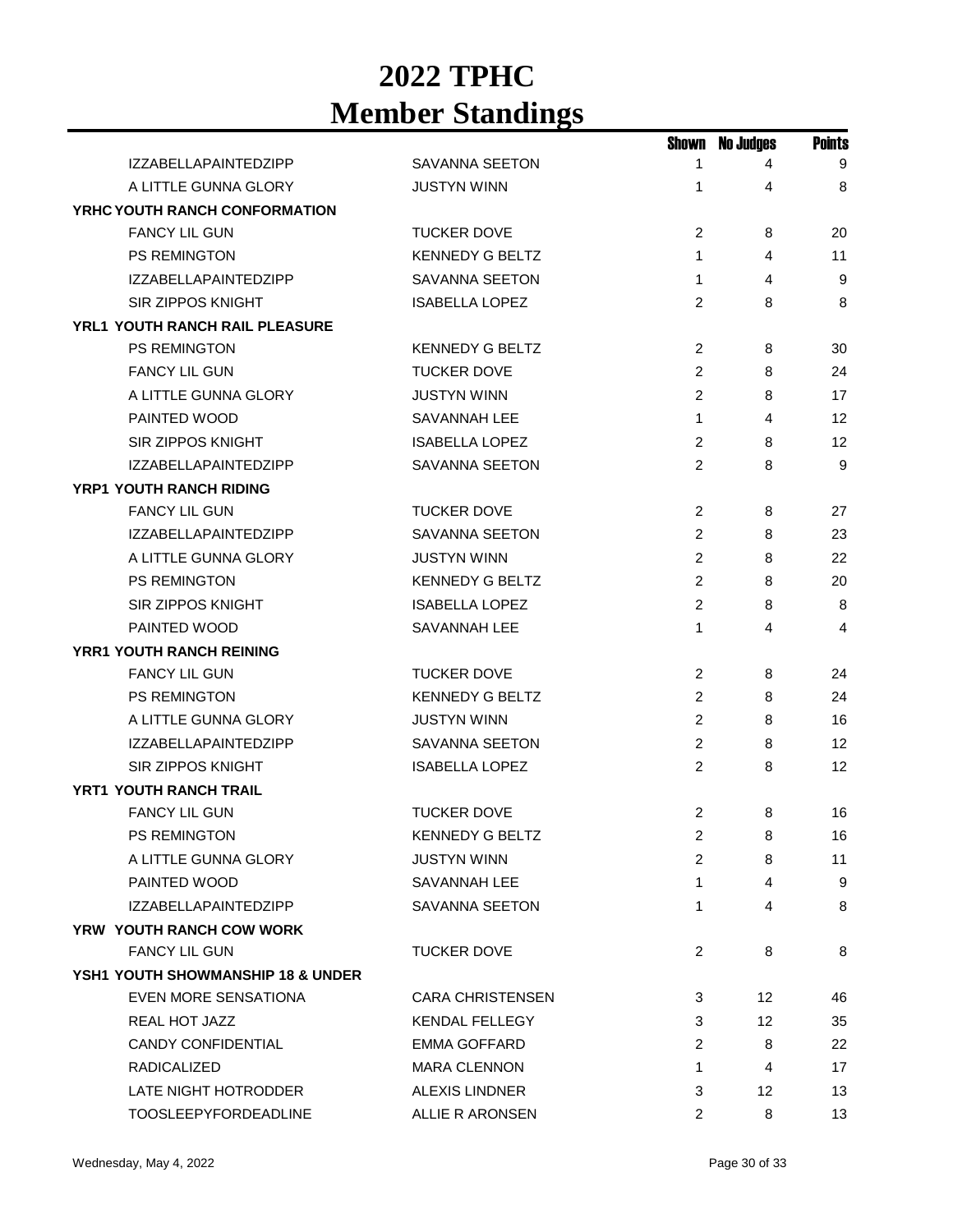|     |                                              |                         | Shown | <b>No Judges</b> | <b>Points</b> |
|-----|----------------------------------------------|-------------------------|-------|------------------|---------------|
|     | AMISSISSIPPISENSATIO                         | <b>BLAIR E ROZAS</b>    | 2     | 8                | 12            |
|     | ONE LAZY COWBOY                              | <b>LINDSEY WATLAND</b>  | 1     | 4                | 11            |
|     | ALL FOR ME                                   | <b>RILEY P FRANCIS</b>  | 1     | 4                | 10            |
|     | <b>MADE BEST BET YET</b>                     | <b>TAYLOR ELLER</b>     | 3     | 12               | 9             |
|     | A SUDDEN LEGACY                              | <b>KATHERINE SMITH</b>  | 1     | 4                | 9             |
|     | <b>SLIGHTLY FANCY</b>                        | <b>SYDNEY REPLOGLE</b>  | 2     | 8                | 3             |
|     | <b>LOOK AT MY HOT CHIPS</b>                  | <b>HAILEY SMITH</b>     | 2     | 8                | 0             |
|     | A CERTAIN PLATINUM                           | <b>KIERA TAYLOR</b>     | 1     | 4                | 0             |
|     | ONE WITH THE FORCE                           | ELLA HARMON             | 1     | 4                | 0             |
|     | <b>CR GOOD IMPULSE</b>                       | CAROLINE LYNN HERMAN    | 1     | 4                | 0             |
|     | <b>SKYFALL SENSATION</b>                     | <b>CHLOE A TURPIN</b>   | 1     | 4                | 0             |
|     | CHROMED OUT SENSATIO                         | <b>GABRIELLE SHULTZ</b> | 2     | 8                | 0             |
|     | SHE WEARS IT WELL                            | <b>REGAN STOVALL</b>    | 1     | 4                | 0             |
|     | <b>HOPES DAVINCI CODE</b>                    | <b>REGAN STOVALL</b>    | 1     | 4                | 0             |
|     | <b>IZZABELLAPAINTEDZIPP</b>                  | SAVANNA SEETON          | 2     | 8                | 0             |
|     | ONLY GOOD GOSSIP                             | <b>EMMY CASH CONREY</b> | 3     | 12               | 0             |
|     | <b>IMPULSIVE ADVENTURE</b>                   | ALEXIS GUINN            | 1     | 4                | 0             |
|     | <b>MARTHA STEWART</b>                        | <b>MIA PEDRICK</b>      | 3     | 12               | 0             |
|     | <b>YSH2 YOUTH SHOWMANSHIP 13 &amp; UNDER</b> |                         |       |                  |               |
|     | AN ORIGINAL COWBOY                           | <b>MADELYNNE ALDEN</b>  | 3     | 12               | 43            |
|     | R KID ROCK                                   | <b>IZZY J HOSTETLER</b> | 2     | 8                | 43            |
|     | <b>BACK FLEET BOY</b>                        | ANGEL BAER              | 3     | 12               | 36            |
|     | <b>HOW INVITING</b>                          | PEYTYN GOODIN           | 2     | 8                | 30            |
|     | <b>BILL SIMON</b>                            | <b>MALLEY TERRYN</b>    | 1     | 4                | 24            |
|     | <b>OVER INFLEETED</b>                        | <b>EMME G GRAVES</b>    | 2     | 8                | 24            |
|     | <b>ILL B AT THE BAR</b>                      | <b>REESE E M BYERS</b>  | 1     | 4                | 21            |
|     | ONE FLASHY SENSATION                         | <b>CELIA HEINBUCH</b>   | 1     | 4                | 18            |
|     | <b>SKIPS SONNY ANGEL</b>                     | AUDRA DAMOURS           | 2     | 8                | 16            |
|     | <b>JUSTONEOFTHECOOLKIDS</b>                  | <b>KAYDEN JOHNSON</b>   | 1     | 4                | 6             |
|     | <b>I GOT THIS</b>                            | <b>MASON STOVALL</b>    | 1     | 4                | 2             |
|     | PURELY SENSATIONAL                           | <b>AUDREY ANN MCKEE</b> | 2     | 8                | 1             |
|     | <b>FLAT SOPHISTICATED</b>                    | <b>RILEY KATE URECH</b> | 1     | 4                | 1             |
|     | THE PEACE MOVEMENT                           | <b>RYLEE MERRITT</b>    | 1     | 4                | 0             |
|     | A TIMELY INVITATION                          | <b>TEAGAN KALLUS</b>    | 1     | 4                | 0             |
| YT1 | YOUTH TRAIL 18 & UNDER                       |                         |       |                  |               |
|     | RADICALLY DEPUTIZED                          | APRIL GOOLSBY           | 3     | 12               | 46            |
|     | EVEN MORE SENSATIONA                         | <b>CARA CHRISTENSEN</b> | 3     | 12               | 36            |
|     | <b>AMISSISSIPPISENSATIO</b>                  | <b>BLAIR E ROZAS</b>    | 2     | 8                | 31            |
|     | <b>CANDY CONFIDENTIAL</b>                    | EMMA GOFFARD            | 2     | 8                | 27            |
|     | ALL FOR ME                                   | <b>RILEY P FRANCIS</b>  | 1     | 4                | 18            |
|     | LOOK AT MY HOT CHIPS                         | <b>HAILEY SMITH</b>     | 2     | 8                | 13            |
|     | LATE NIGHT HOTRODDER                         | <b>ALEXIS LINDNER</b>   | 3     | 12               | 12            |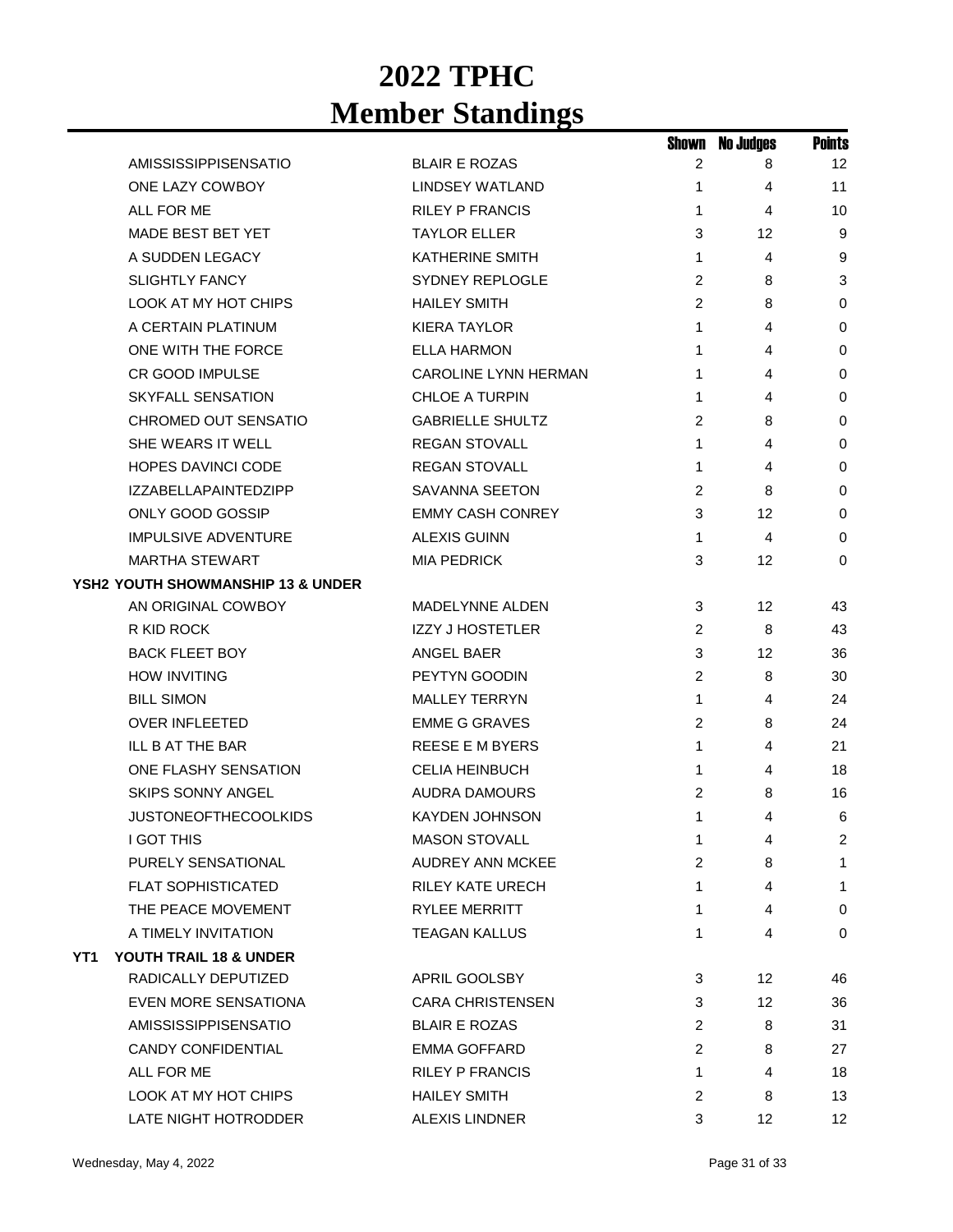|      |                                                |                         | Shown          | <b>No Judges</b> | <b>Points</b>  |
|------|------------------------------------------------|-------------------------|----------------|------------------|----------------|
|      | REAL HOT JAZZ                                  | <b>KENDAL FELLEGY</b>   | 3              | 12               | 9              |
|      | A CERTAIN PLATINUM                             | <b>KIERA TAYLOR</b>     | 2              | 8                | 8              |
|      | ONLY GOOD GOSSIP                               | <b>EMMY CASH CONREY</b> | 3              | 12               | 8              |
|      | A SUDDEN LEGACY                                | <b>KATHERINE SMITH</b>  | 1              | 4                | 7              |
|      | SKYFALL SENSATION                              | <b>CHLOE A TURPIN</b>   | 2              | 8                | $\overline{7}$ |
|      | <b>SLIGHTLY FANCY</b>                          | <b>SYDNEY REPLOGLE</b>  | 2              | 8                | 6              |
|      | CHROMED OUT SENSATIO                           | <b>GABRIELLE SHULTZ</b> | 2              | 8                | 0              |
|      | <b>I GOT THIS</b>                              | <b>REGAN STOVALL</b>    | 1              | 4                | 0              |
|      | <b>IMPULSIVE ADVENTURE</b>                     | <b>ALEXIS GUINN</b>     | 1              | 4                | $\mathbf 0$    |
|      | RADICALIZED                                    | <b>MARA CLENNON</b>     | 1              | 4                | $\mathbf 0$    |
|      | HOPES DAVINCI CODE                             | <b>REGAN STOVALL</b>    | 1              | 4                | $\mathbf 0$    |
| YT2  | YOUTH TRAIL 13 & UNDER                         |                         |                |                  |                |
|      | <b>OVER INFLEETED</b>                          | <b>EMME G GRAVES</b>    | 3              | 12               | 64             |
|      | R KID ROCK                                     | <b>IZZY J HOSTETLER</b> | 2              | 8                | 35             |
|      | <b>HOW INVITING</b>                            | PEYTYN GOODIN           | 2              | 8                | 28             |
|      | <b>BACK FLEET BOY</b>                          | <b>ANGEL BAER</b>       | 3              | 12               | 24             |
|      | <b>SKIPS SONNY ANGEL</b>                       | <b>AUDRA DAMOURS</b>    | 1              | 4                | 21             |
|      | <b>COME N AT YA BLUE</b>                       | <b>IZZY J HOSTETLER</b> | 1              | 4                | 20             |
|      | ONE FLASHY SENSATION                           | <b>CELIA HEINBUCH</b>   | 1              | 4                | 14             |
|      | <b>I GOT THIS</b>                              | <b>MASON STOVALL</b>    | 2              | 8                | 14             |
|      | <b>BILL SIMON</b>                              | <b>MALLEY TERRYN</b>    | 1              | 4                | 11             |
|      | <b>PURELY SENSATIONAL</b>                      | <b>AUDREY ANN MCKEE</b> | 1              | 4                | 8              |
|      | THE PEACE MOVEMENT                             | <b>RYLEE MERRITT</b>    | 1              | 4                | 3              |
|      | A TIMELY INVITATION                            | <b>TEAGAN KALLUS</b>    | 1              | 4                | $\overline{c}$ |
|      | <b>JUSTONEOFTHECOOLKIDS</b>                    | <b>KAYDEN JOHNSON</b>   | 1              | 4                | $\mathbf 0$    |
| YTC. | YOUTH TOBIANO COLOR                            |                         |                |                  |                |
|      | HOT LIL APPOINTMENT                            | CANNON D TAMBURELLO     | $\overline{c}$ | 8                | 16             |
|      | <b>IZZABELLAPAINTEDZIPP</b>                    | <b>SAVANNA SEETON</b>   | 1              | 4                | 8              |
|      | <b>TAX MY HOT ASSET</b>                        | <b>KENNEDY G BELTZ</b>  | 1              | 4                | 4              |
|      | <b>BILL SIMON</b>                              | <b>MALLEY TERRYN</b>    | 1              | 4                | 4              |
|      | <b>YWP1 YOUTH WEST PLEASURE 18 &amp; UNDER</b> |                         |                |                  |                |
|      | CANDY CONFIDENTIAL                             | EMMA GOFFARD            | 2              | 8                | 46             |
|      | REAL HOT JAZZ                                  | <b>KENDAL FELLEGY</b>   | 3              | 12               | 39             |
|      | <b>EVEN MORE SENSATIONA</b>                    | <b>CARA CHRISTENSEN</b> | 3              | 12               | 29             |
|      | A CERTAIN PLATINUM                             | KIERA TAYLOR            | $\overline{2}$ | 8                | 28             |
|      | MADE BEST BET YET                              | <b>TAYLOR ELLER</b>     | 3              | 12               | 24             |
|      | <b>TOOSLEEPYFORDEADLINE</b>                    | ALLIE R ARONSEN         | 2              | 8                | 16             |
|      | LOOK AT MY HOT CHIPS                           | <b>HAILEY SMITH</b>     | $\overline{2}$ | 8                | 13             |
|      | <b>SKYFALL SENSATION</b>                       | <b>CHLOE A TURPIN</b>   | 3              | 12               | 12             |
|      | <b>RADICALIZED</b>                             | <b>MARA CLENNON</b>     | 1              | 4                | 11             |
|      | ALL FOR ME                                     | <b>RILEY P FRANCIS</b>  | 1              | 4                | 6              |
|      | MARTHA STEWART                                 | <b>MIA PEDRICK</b>      | 3              | 12               | 6              |